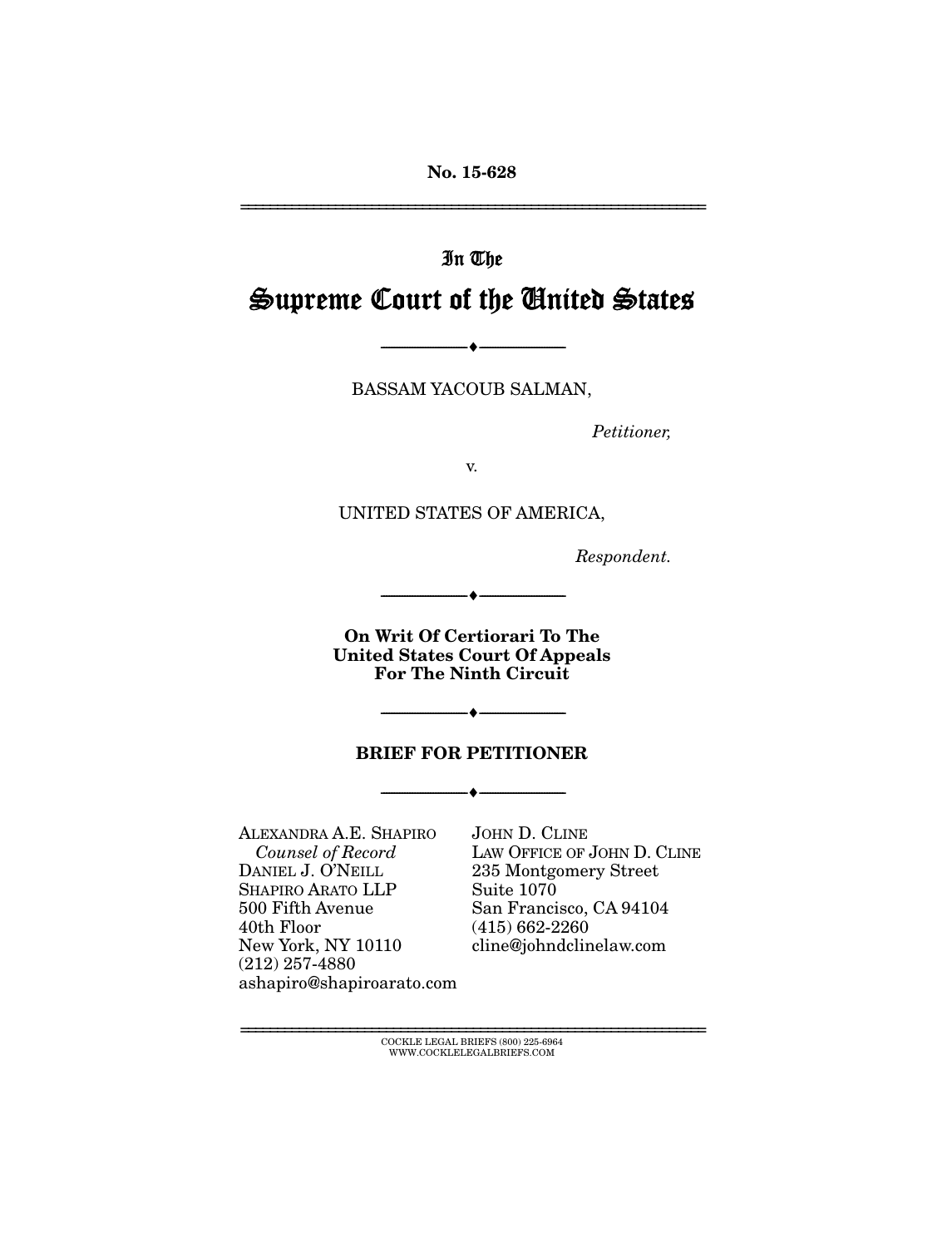#### **QUESTION PRESENTED**

Does the personal benefit to the insider that is necessary to establish insider trading under *Dirks v. SEC*, 463 U.S. 646 (1983), require proof of "an exchange that is objective, consequential, and represents at least a potential gain of a pecuniary or similarly valuable nature," as the Second Circuit held in *United States v. Newman*, 773 F.3d 438 (2d Cir. 2014), *cert. denied*, No. 15-137 (U.S. Oct. 5, 2015), or is it enough that the insider and the tippee shared a close family relationship, as the Ninth Circuit held in this case?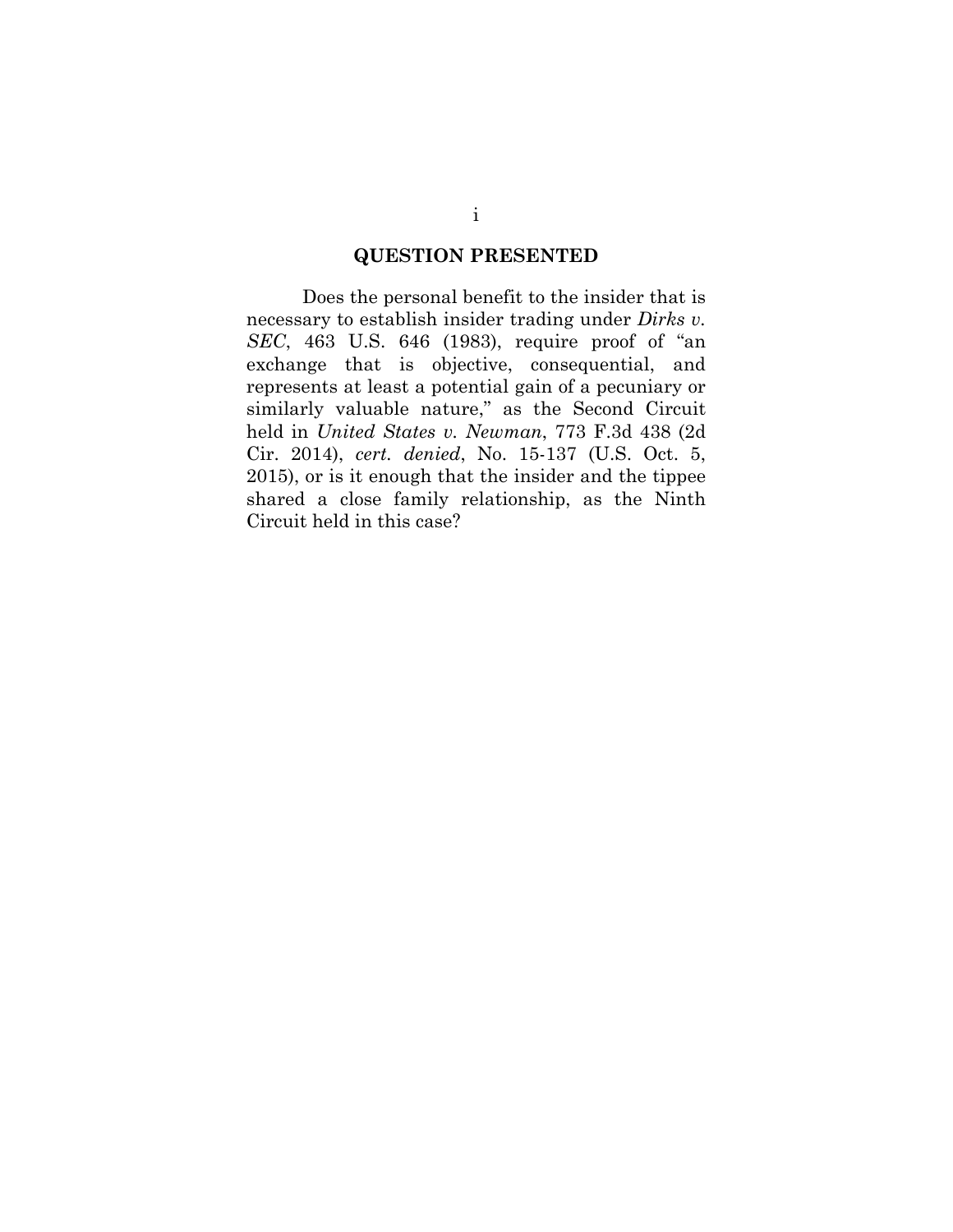### **TABLE OF CONTENTS**

### **Page**

|                  | CONSTITUTIONAL, STATUTORY AND    |
|------------------|----------------------------------|
|                  |                                  |
|                  |                                  |
| 1.               |                                  |
| $\overline{2}$ . | Maher shared information with    |
| $\Omega$ .       |                                  |
| $\overline{4}$   |                                  |
| 5.               | Maher was unaware that Michael   |
| 6.               | Jury instructions and verdict 14 |
| В.               |                                  |

ii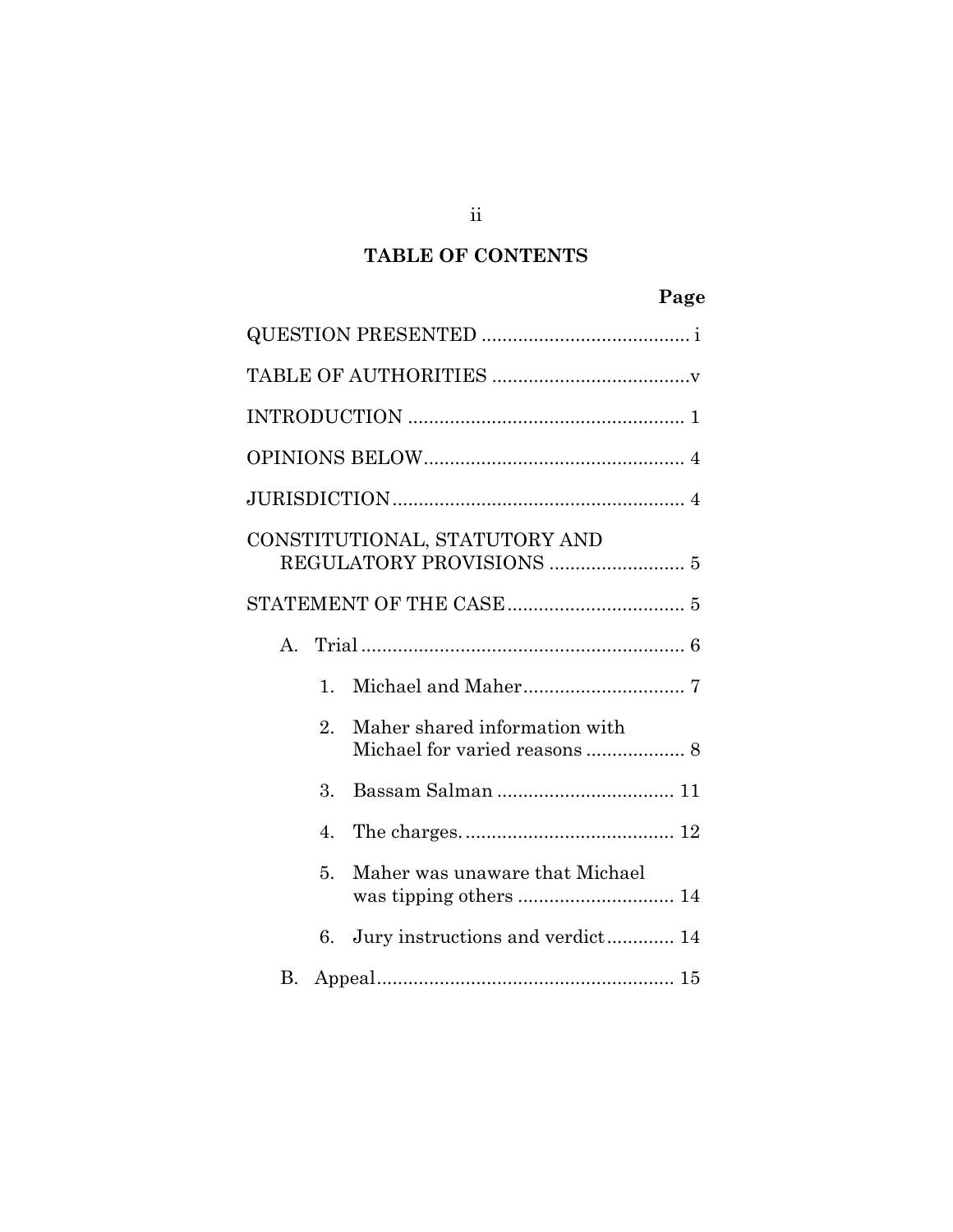### **TABLE OF CONTENTS (continued)**

|  |  | Page |
|--|--|------|
|  |  |      |

| I.  | <b>SECTION 10(B) DOES NOT EXPRESSLY</b><br>BAN INSIDER TRADING, AND THE COURT<br>HAS CAREFULLY LIMITED THE IMPLIED |
|-----|--------------------------------------------------------------------------------------------------------------------|
| II. | BENEFIT MEANS PECUNIARY GAIN<br>UNDER THE COURT'S INSIDER TRADING                                                  |
|     | A.                                                                                                                 |
|     |                                                                                                                    |
|     | C. This Case Does Not Involve Any                                                                                  |
|     | III. THE CONSTITUTION AND INTERPRETIVE<br>PRINCIPLES REQUIRE LIMITING THE<br>PERSONAL BENEFIT ELEMENT TO           |
|     | Longstanding Interpretive Principles<br>А.<br>Dictate A Narrow Construction Of The<br>Personal Benefit Element 36  |
|     | Criminal laws must be interpreted<br>1.                                                                            |

iii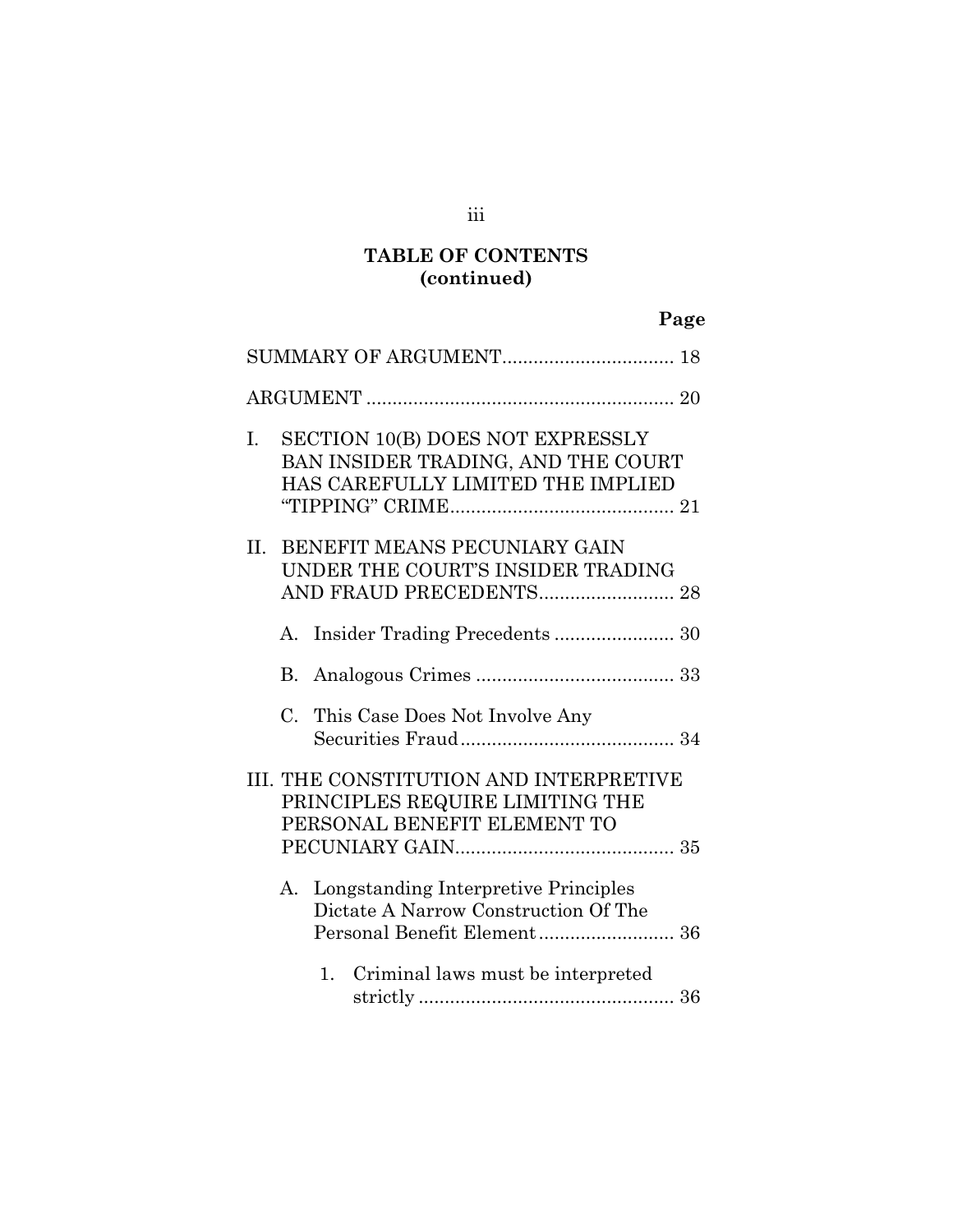### **TABLE OF CONTENTS (continued)**

# **Page**

|    | 2.          | Section 10(b) is narrowly interpreted<br>even in civil cases, to avoid a<br>separation-of-powers problem 37 |  |
|----|-------------|-------------------------------------------------------------------------------------------------------------|--|
| B. |             | The Ninth Circuit's Standard Is                                                                             |  |
| C. |             | The Ninth Circuit's Approach<br>Unconstitutionally Delegates To<br>Prosecutors The Power To Define          |  |
|    |             |                                                                                                             |  |
|    | 1.          |                                                                                                             |  |
|    | $2^{\circ}$ |                                                                                                             |  |
|    | 3.          | The de facto standard is now the<br>"parity-of-information" rule that                                       |  |
|    |             | IV. THE COURT SHOULD REVERSE                                                                                |  |
|    |             |                                                                                                             |  |
|    |             |                                                                                                             |  |

#### iv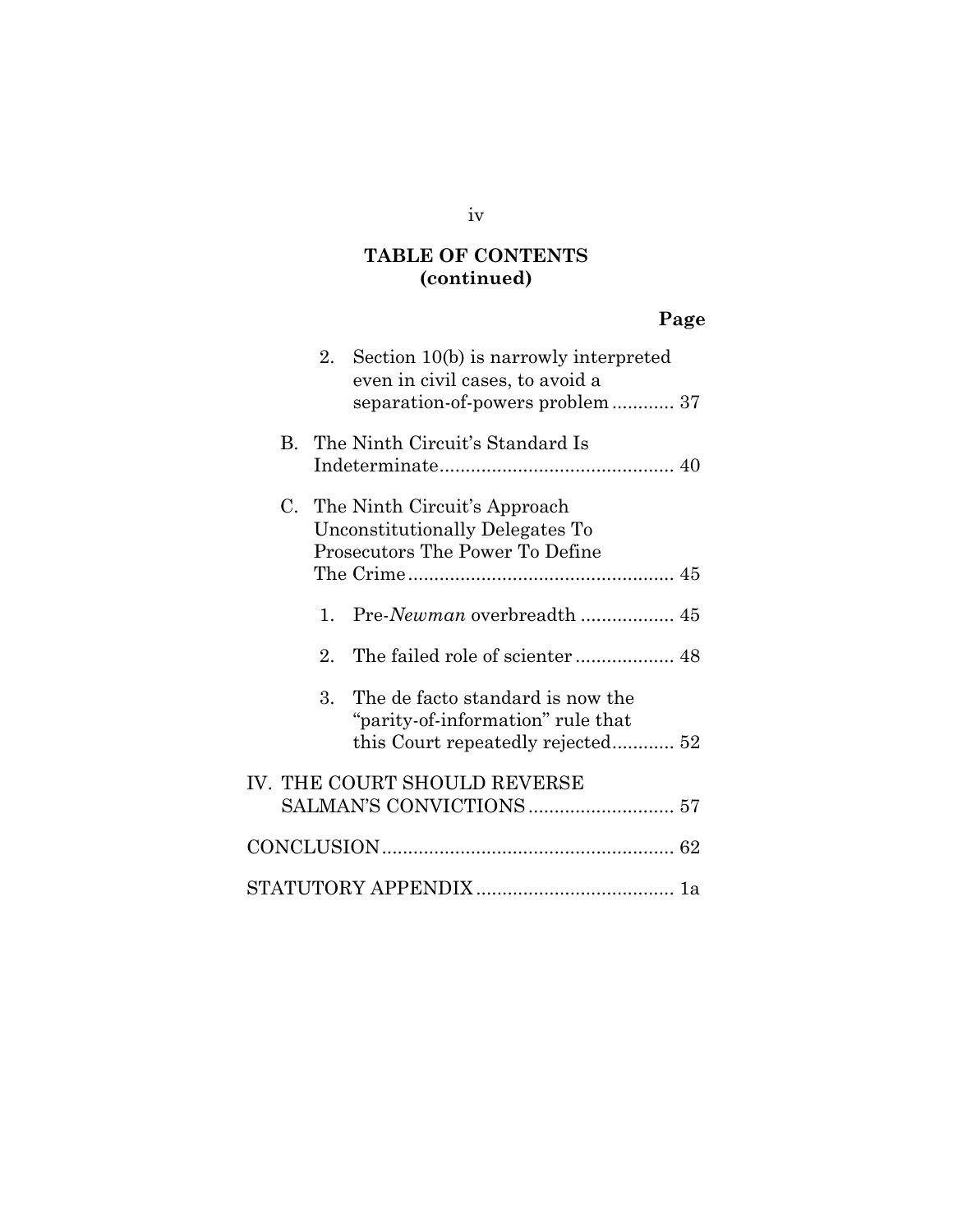### **TABLE OF AUTHORITIES**

## **Page(s)**

#### **CASES**

| Affiliated Ute Citizens v. United States,       |
|-------------------------------------------------|
| Amgen Inc. v. Conn. Ret. Plans & Trust Funds,   |
| Bateman Eichler, Hill Richards, Inc. v. Berner, |
| Blau v. Lehman,                                 |
| Blue Chip Stamps v. Manor Drug Stores,          |
| Bogardus v. Comm'r,                             |
| Bordenkircher v. Hayes,                         |
| Bousley v. United States,                       |
| Bryan v. United States,                         |
| Burrage v. United States,                       |

v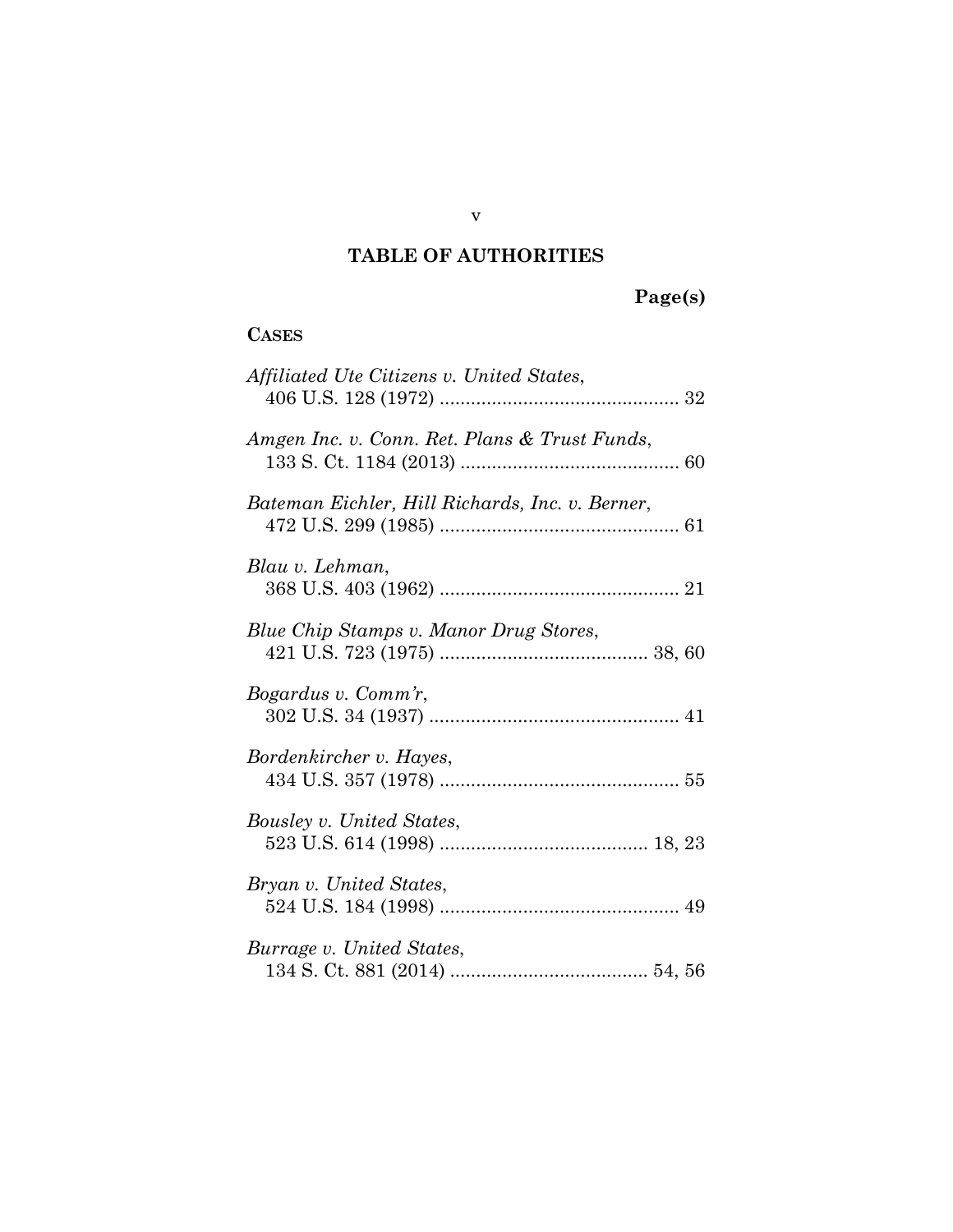# **Page(s)**

| Cady, Roberts & Co.,                                                    |
|-------------------------------------------------------------------------|
| Carpenter v. United States,                                             |
| CBI Indus., Inc. v. Horton,                                             |
| Cent. Bank of Denver, N.A. v. First<br>Interstate Bank of Denver, N.A., |
| Chiarella v. United States,                                             |
| Cleveland v. United States,                                             |
| Comm'r v. Duberstein,                                                   |
| Comm'r v. Lundy,                                                        |
| Crandon v. United States,                                               |
| Diamond v. Oreamuno,                                                    |

#### vi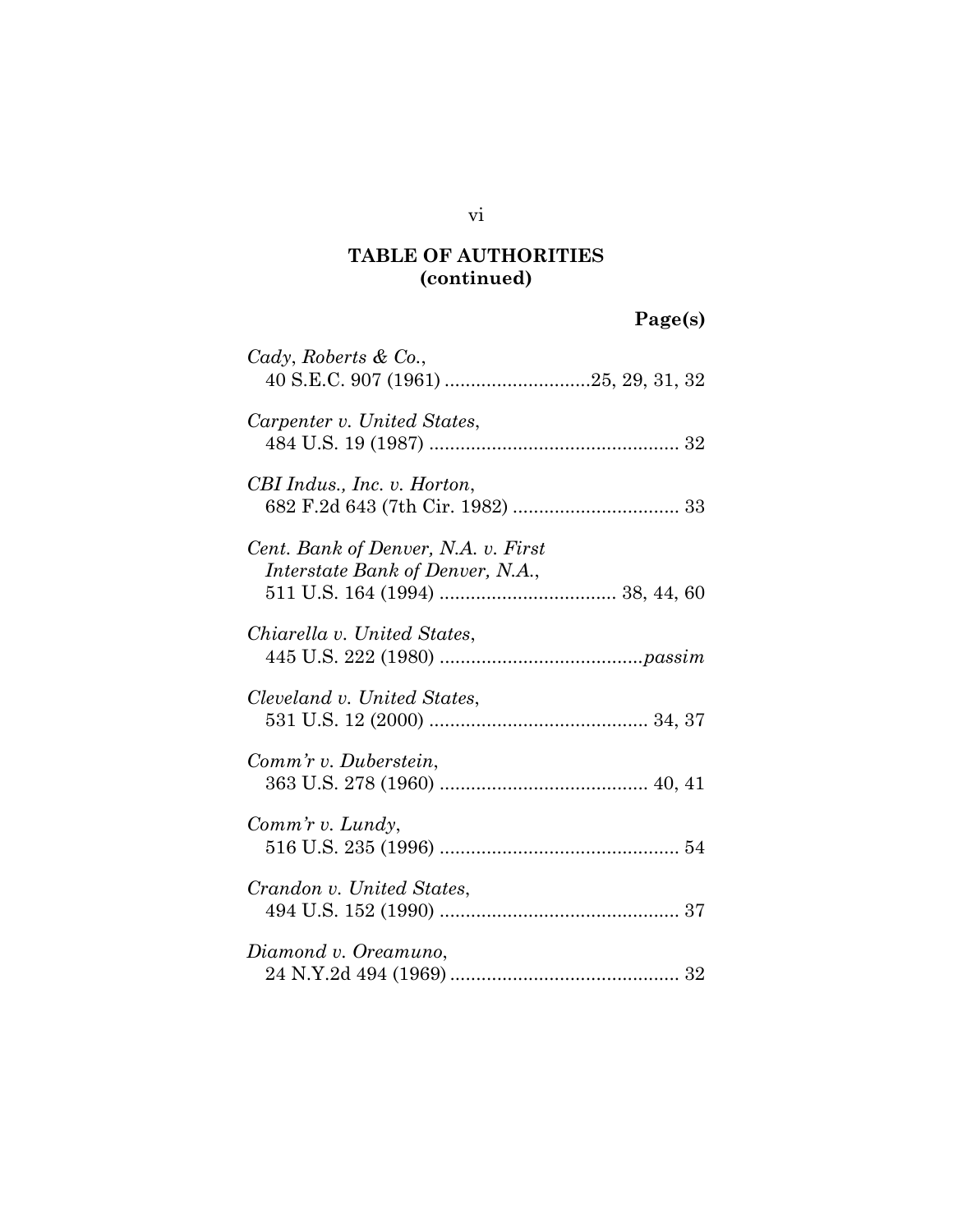# **Page(s)**

| Dirks v. SEC,                                                                                                                                      |
|----------------------------------------------------------------------------------------------------------------------------------------------------|
| Global-Tech Appliances, Inc. v. SEB, S.A.,                                                                                                         |
| Halliburton Co. v. Erica P. John Fund, Inc.,                                                                                                       |
| Janus Capital Grp. v. First Derivative Traders,                                                                                                    |
| Johnson v. United States,                                                                                                                          |
| Kara, Initial Decision Release No. 979, 2016 WL<br>1019197 (ALJ Mar. 15, 2016), noticed as final<br>decision, Exchange Act Release No. 77731, 2016 |
| Kehr v. Smith,                                                                                                                                     |
| Kolender v. Lawson,                                                                                                                                |
| Leocal v. Ashcroft,                                                                                                                                |
| Lewis v. United States,                                                                                                                            |

vii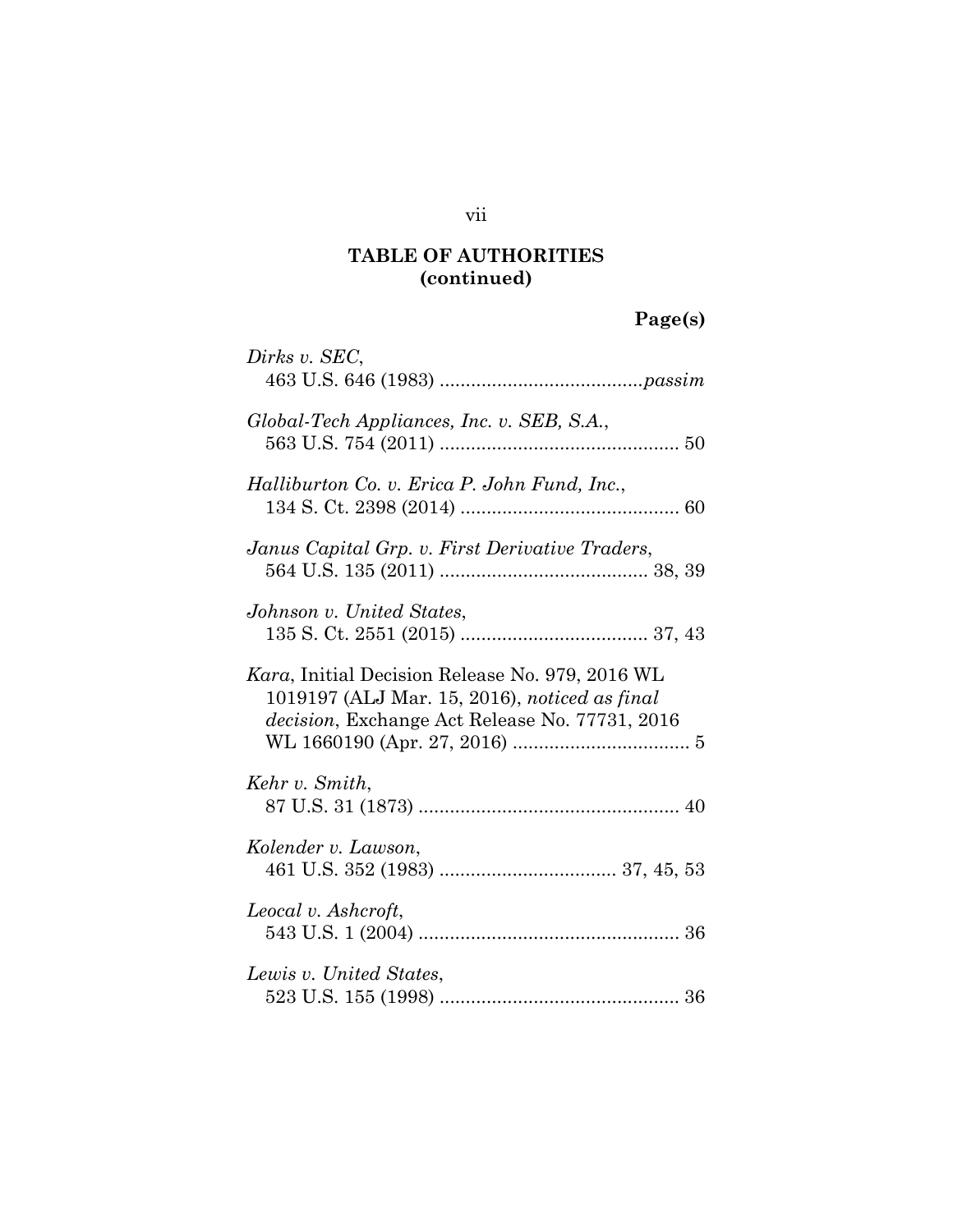#### viii

### **TABLE OF AUTHORITIES (continued)**

# **Page(s)**

| Liparota v. United States,                                          |
|---------------------------------------------------------------------|
| M. Kraus & Bros. v. United States,                                  |
| McNally v. United States,                                           |
| Merrill Lynch, Pierce, Fenner & Smith, Inc.,                        |
| Ocasio v. United States,<br>No. $14-361, \ldots S$ . Ct. $\ldots$ , |
| Papachristou v. City of Jacksonville,                               |
| Parr v. United States,                                              |
| Pinter v. Dahl,                                                     |
| Ratzlaf v. United States,                                           |
| Ross v. Licht,                                                      |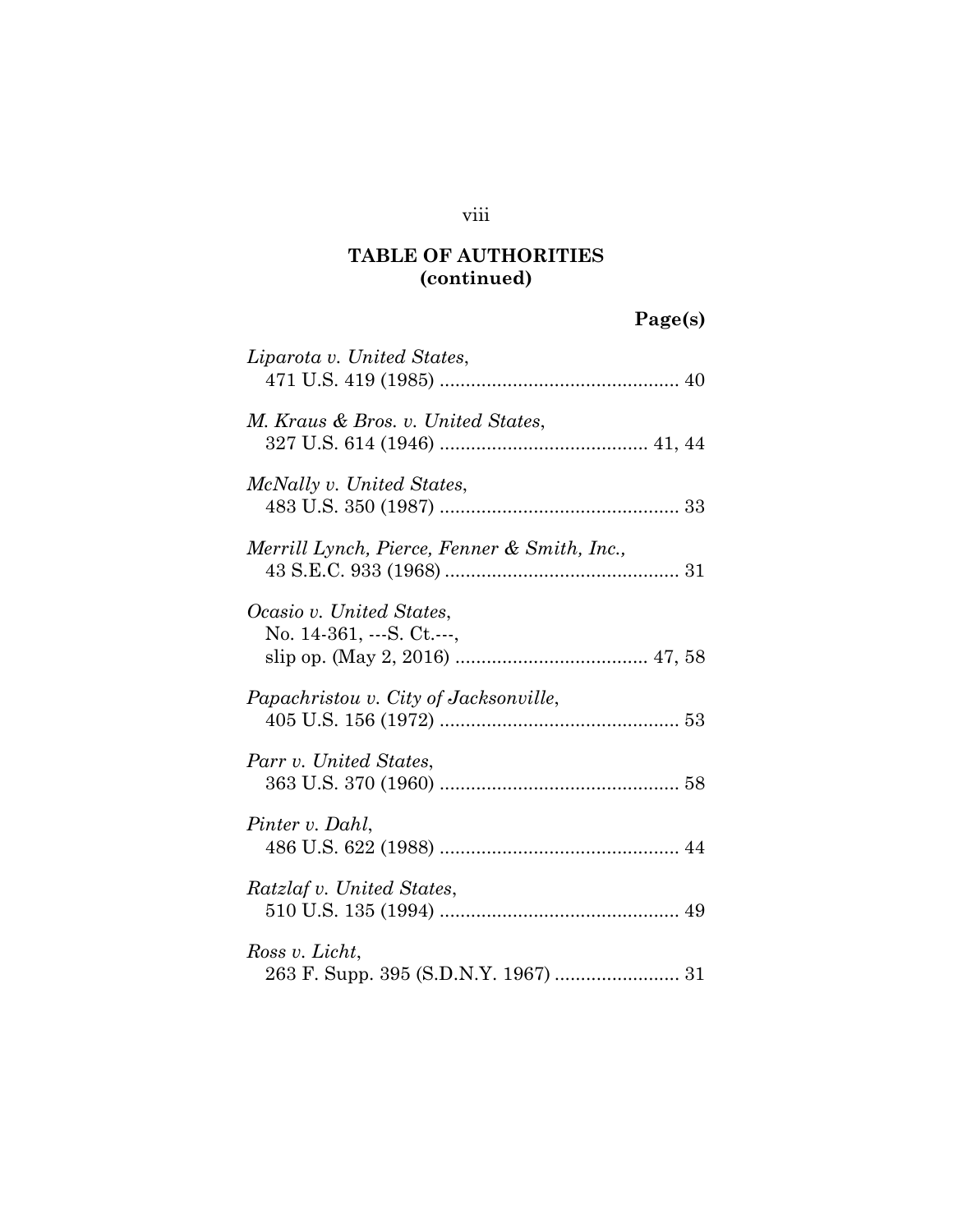# **Page(s)**

| Russello v. United States,                                 |
|------------------------------------------------------------|
| Safeco Ins. Co. v. Burr,                                   |
| Santa Fe Indus., Inc. v. Green,                            |
| SEC v. Blackman,<br>No. 3:99-1072, 2000 WL 868770          |
| SEC v. Blackwell,                                          |
| SEC v. Conradt,<br>947 F. Supp. 2d 406 (S.D.N.Y. 2013)  48 |
| SEC v. Maio,                                               |
| SEC v. Maxwell,                                            |
| SEC v. Obus,                                               |
| SEC v. Palermo,<br>No. 99 Civ. 10067(AGS), 2001 WL 1160612 |

ix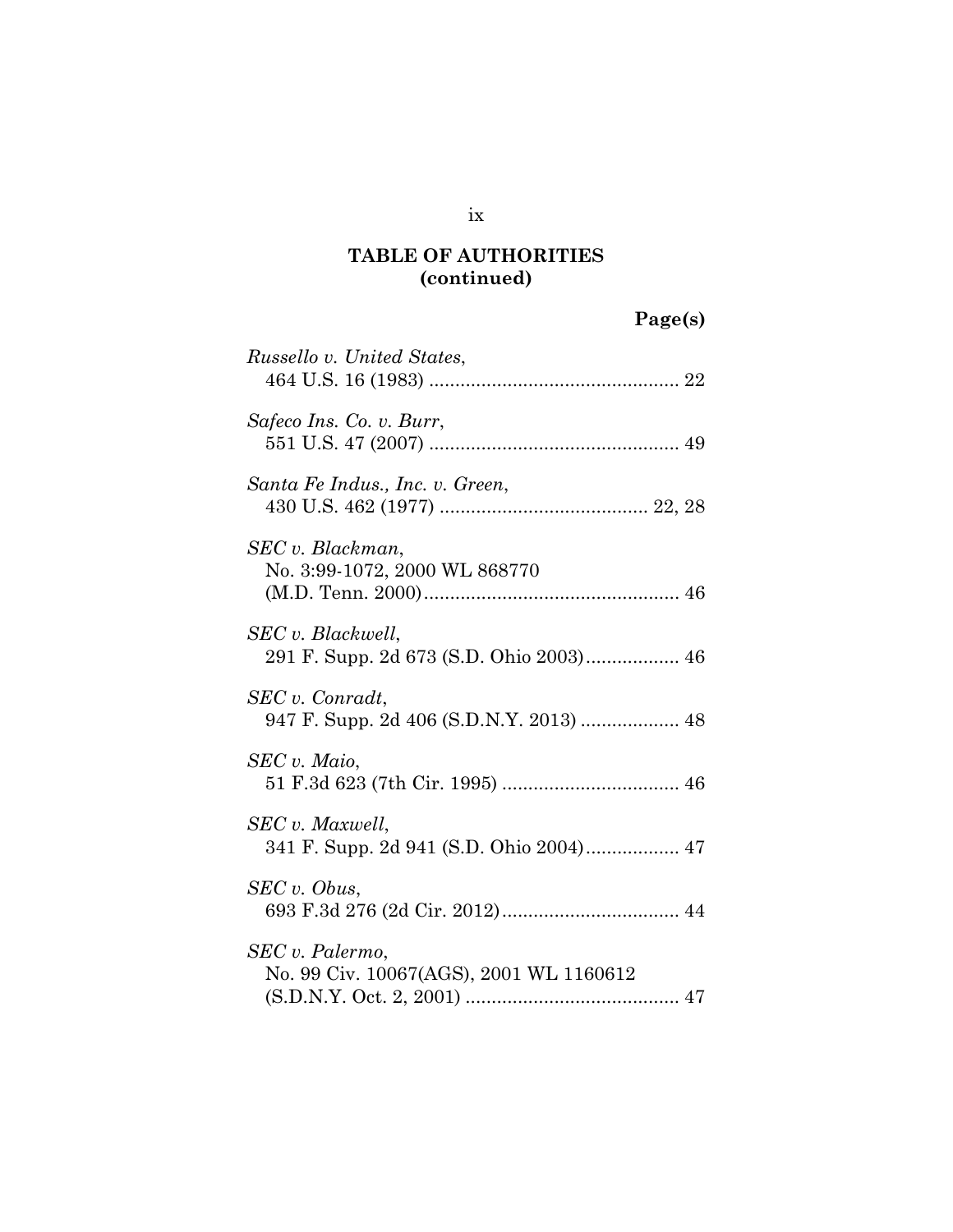# **Page(s)**

| SEC v. Rocklage,                                                     |
|----------------------------------------------------------------------|
| SEC v. Rubin,<br>No. 91 Civ. 6531 (MBM), 1993 WL 405428              |
| SEC v. Sargent,                                                      |
| SEC v. Texas Gulf Sulphur Co.,                                       |
| SEC v. Warde.                                                        |
| Sekhar v. United States.                                             |
| Skilling v. United States,<br>561 U.S. 358 (2010) 33, 34, 36, 37, 55 |
| Staples v. United States,                                            |
| Stoneridge Inv. Partners, LLC v.<br>Scientific-Atlanta, Inc.,        |

x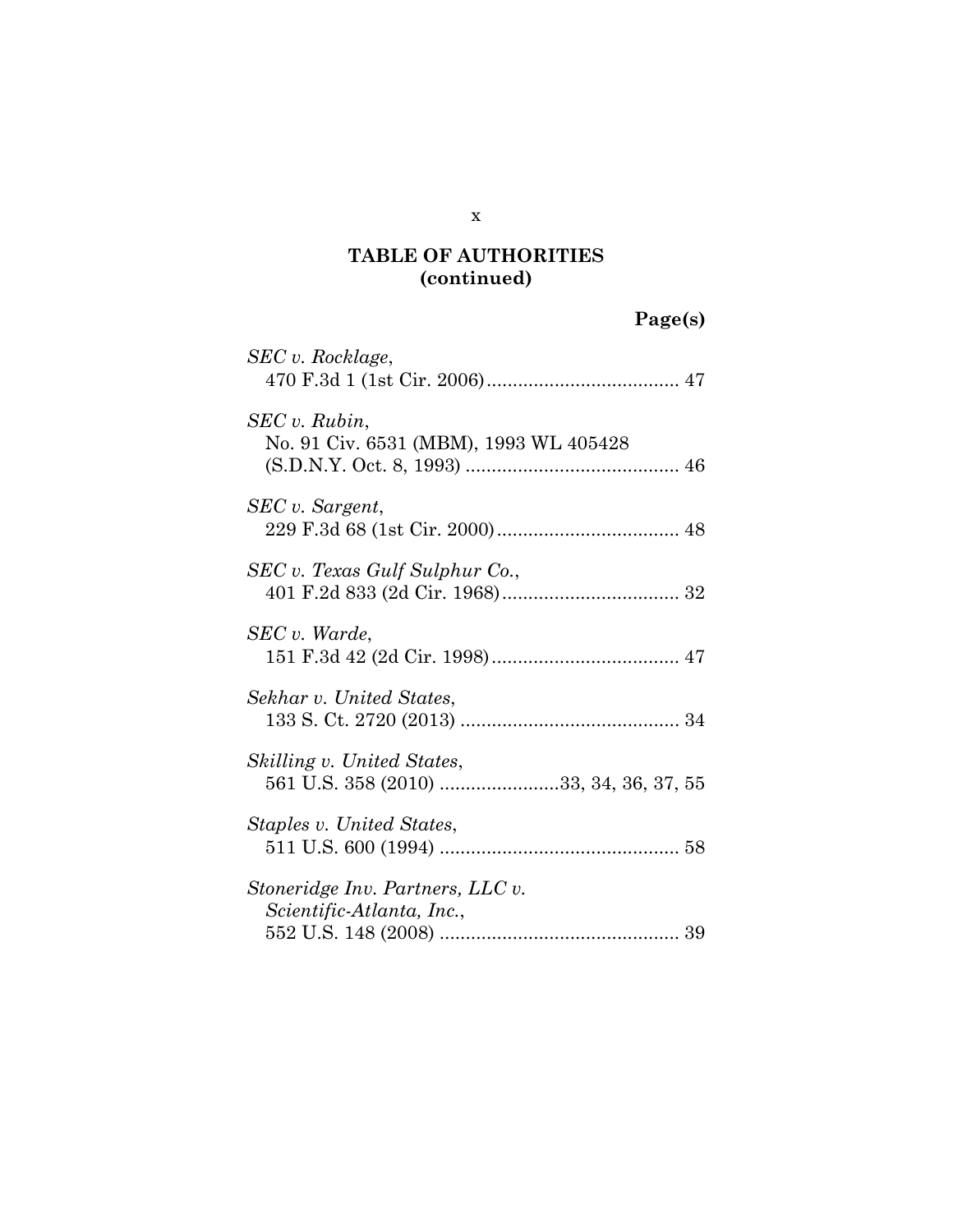# **Page(s)**

| United States v. Adcox,<br>CR A. NO. 15-00036-01, 2016 WL 616533       |
|------------------------------------------------------------------------|
| United States v. Cusimano,                                             |
| United States v. Evans,                                                |
| United States v. Gansman,                                              |
| United States v. Hudson,                                               |
| United States v. Kaiser,                                               |
| United States v. L. Cohen Grocery Co.,                                 |
| United States v. McDermott,                                            |
| United States v. Newman,<br>773 F.3d 438 (2d Cir. 2014), cert. denied, |
| United States v. O'Hagan,                                              |

xi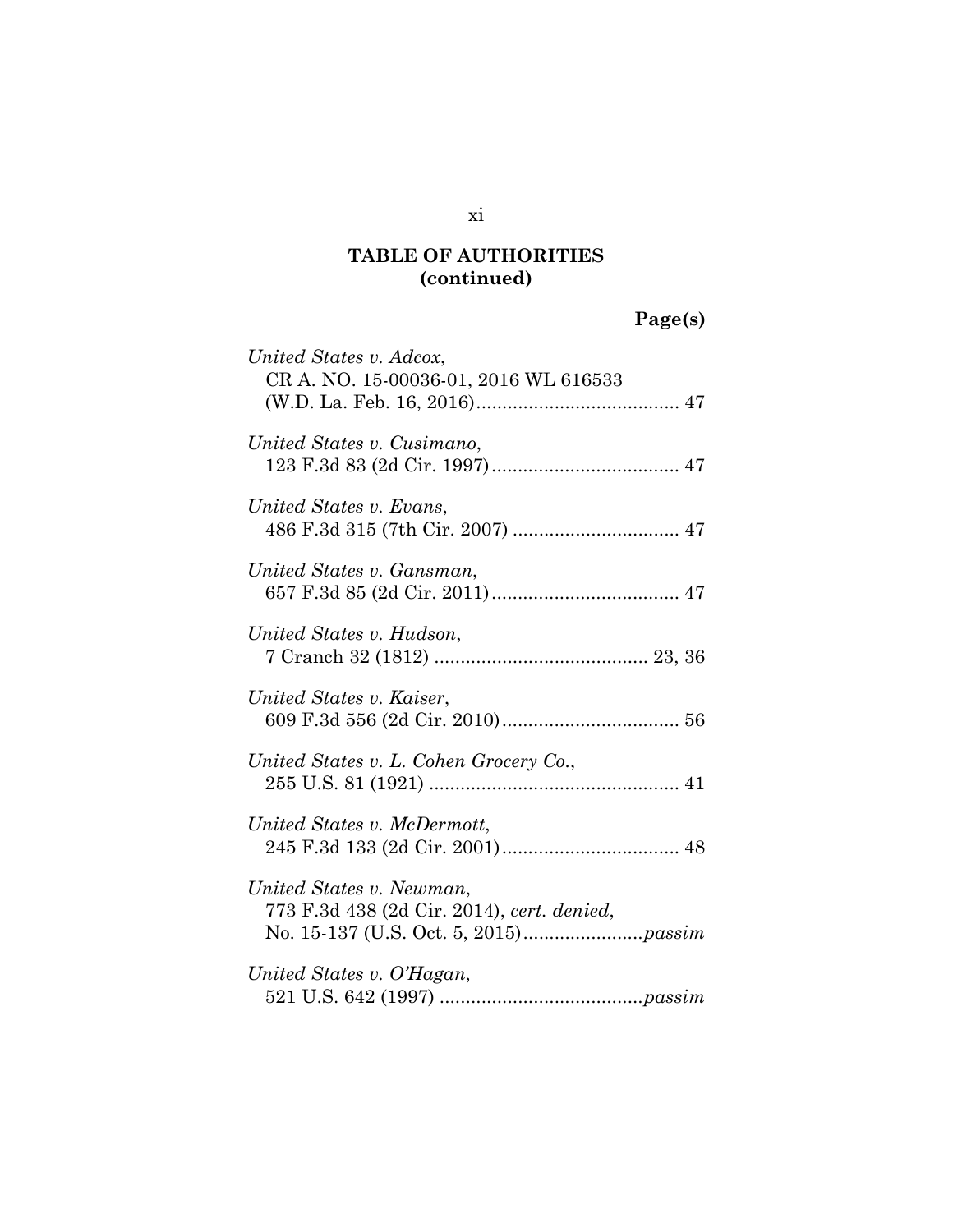## **Page(s)**

| United States v. Oakland Cannabis Buyers' Coop., |
|--------------------------------------------------|
| United States v. ReBrook,                        |
| United States v. Santos,                         |
| United States v. Tarallo,                        |
| United States v. Thompson,                       |
| United States v. Wiltberger,                     |
| Welch v. United States,                          |
| Whitman v. United States,                        |
| Yates v. United States,                          |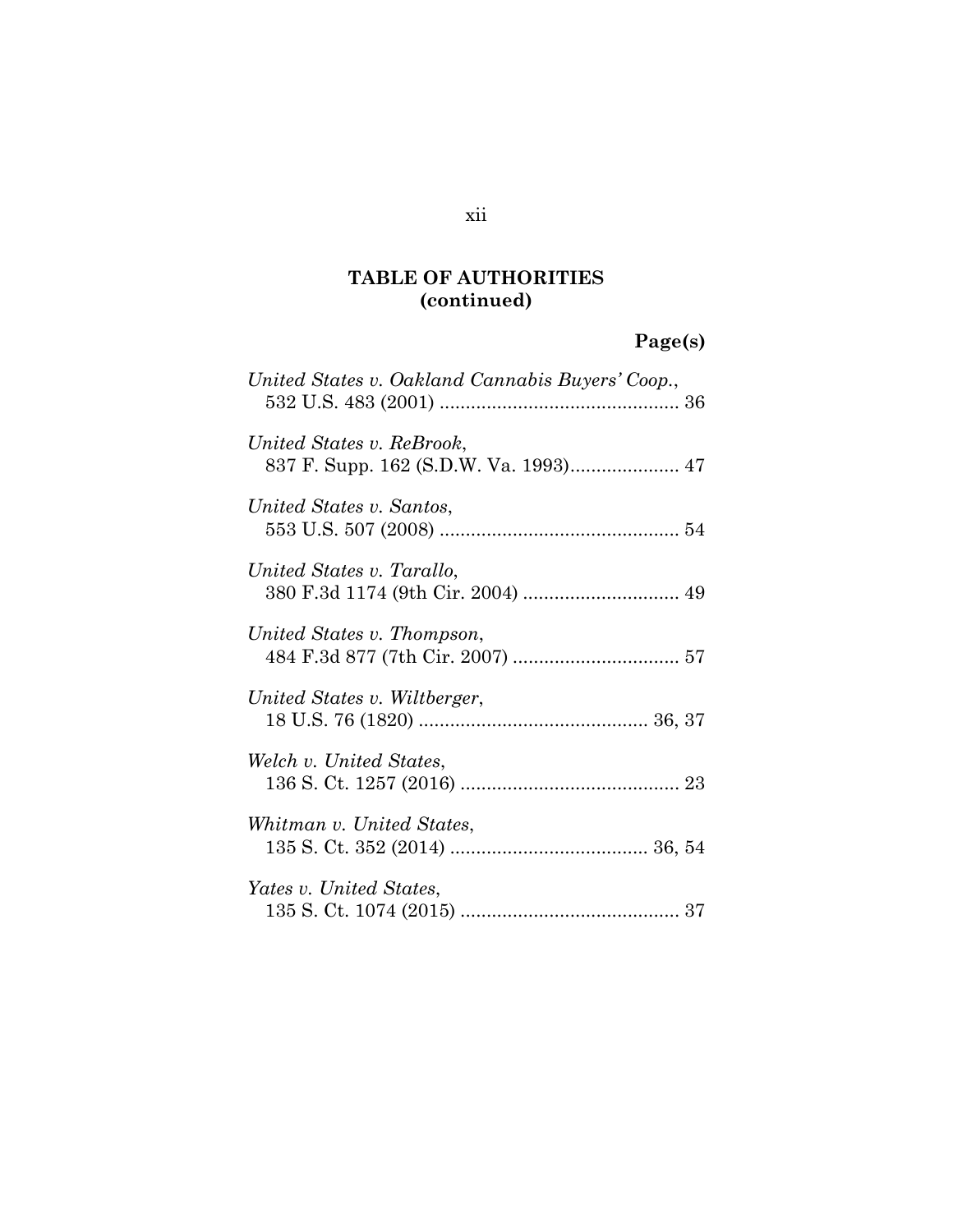#### xiii

### TABLE OF AUTHORITIES (continued)

# Page(s)

#### **STATUTES AND REGULATIONS**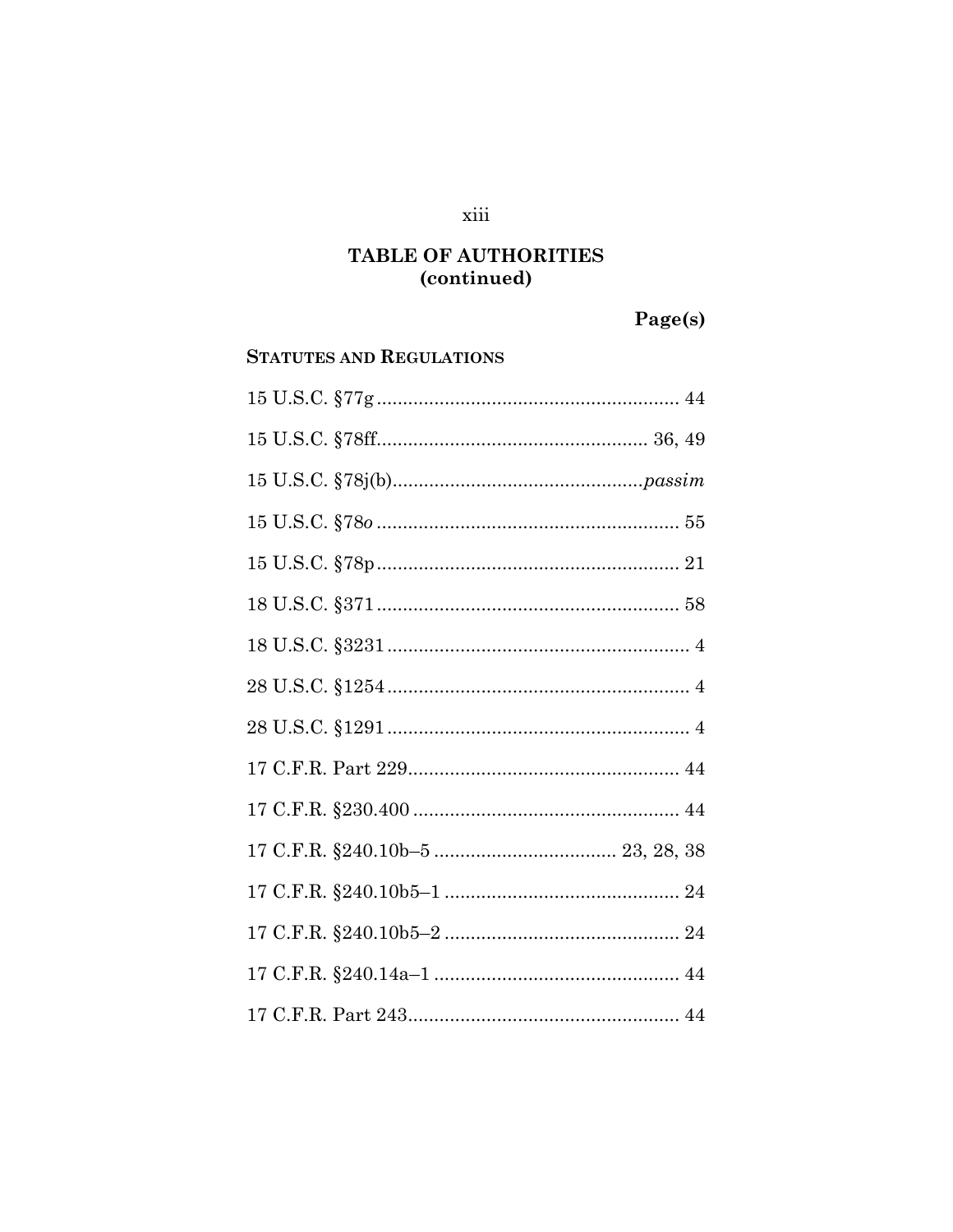#### xiv

### **TABLE OF AUTHORITIES (continued)**

# **Page(s)**

| <b>SECONDARY SOURCES</b>                                                                                                                                                                                                                                                                       |
|------------------------------------------------------------------------------------------------------------------------------------------------------------------------------------------------------------------------------------------------------------------------------------------------|
| John P. Anderson, <i>Greed</i> , <i>Envy</i> , and the<br>Criminalization of Insider Trading,                                                                                                                                                                                                  |
| STEPHEN M. BAINBRIDGE, SECURITIES LAW:                                                                                                                                                                                                                                                         |
| Stephen Bainbridge, US v Newman: A Big Win for<br>Coherence and Fairness in Insider Trading Law,<br>PROFESSORBAINBRIDGE.COM (Dec. 11, 2014),<br>http://www.professorbainbridge.com/professorbain<br>bridgecom/2014/12/us-v-newman-a-big-win-for-<br>coherence-and-fairness-in-insider-trading- |
| BLACK'S LAW DICTIONARY (10th ed. 2014) 29, 40                                                                                                                                                                                                                                                  |
| Dennis W. Carlton & Daniel R. Fischel,<br>The Regulation of Insider Trading,                                                                                                                                                                                                                   |
| John C. Coffee, Jr., The 'Tip' of the Bunny's<br>Nose: Sniffing Out Crime Where None Exists,<br>LEGAL TIMES, Sept. 25, 1989, at 34 23, 55                                                                                                                                                      |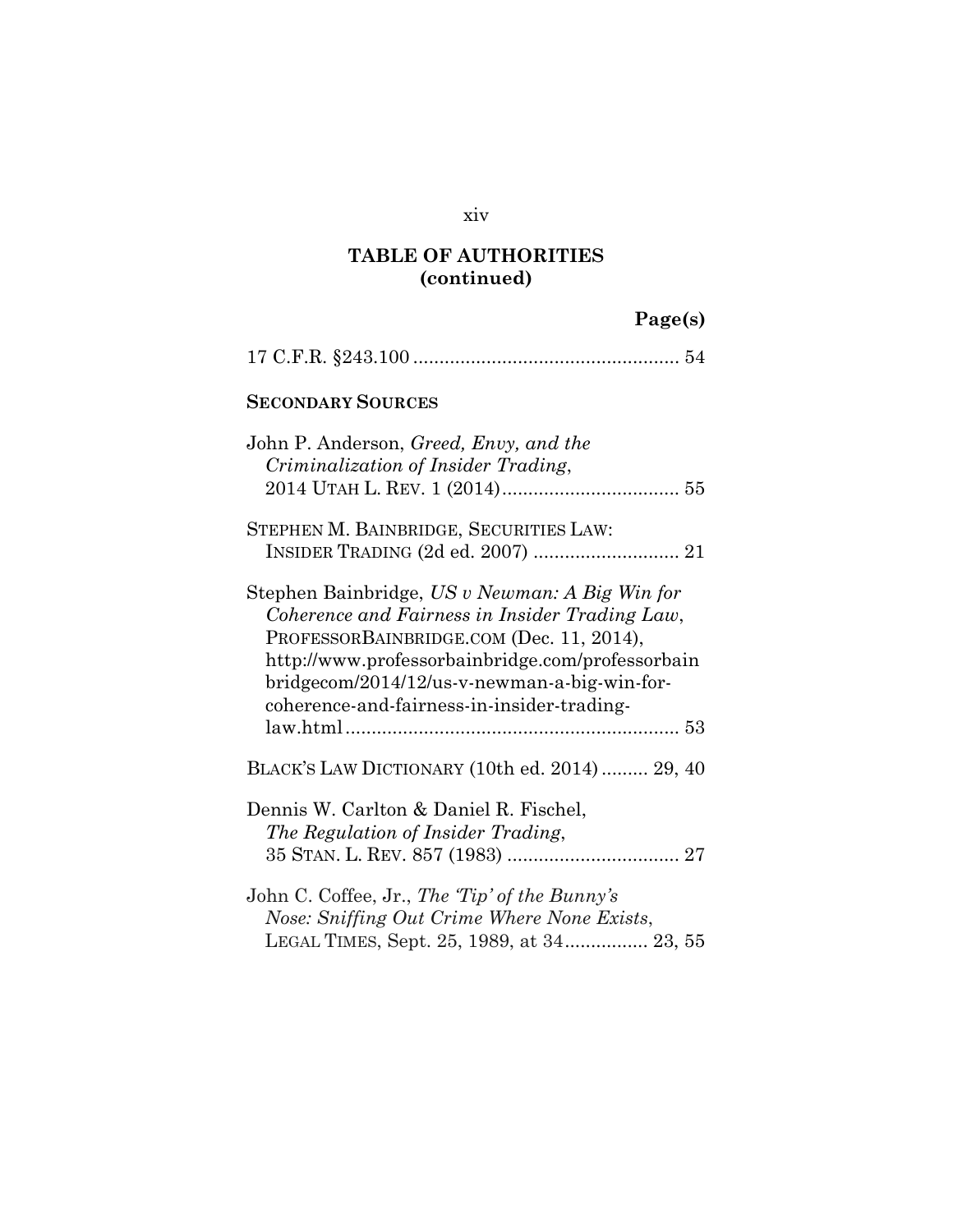# **Page(s)**

| Donald C. Cook & Myer Feldman, <i>Insider</i><br>Trading Under the Securities Exchange                                                                    |
|-----------------------------------------------------------------------------------------------------------------------------------------------------------|
|                                                                                                                                                           |
| Stephen J. Crimmins, <i>Insider Trading: Where Is the</i><br>Line?, 2013 COLUM. BUS. L. REV. 330 (2013)  45                                               |
| Michael P. Dooley, <i>Enforcement of Insider Trading</i><br>Restrictions, 66 VA. L. REV. 1 (1980) 22                                                      |
| FRANK H. EASTERBROOK & DANIEL R. FISCHEL,<br>THE ECONOMIC STRUCTURE OF CORPORATE                                                                          |
| Donald C. Langevoort, <i>Insider Trading and</i><br><i>the Fiduciary Principle: A Post-Chiarella</i><br><i>Restatement</i> , 70 CAL. L. REV. 1 (1982)  60 |
| DONALD C. LANGEVOORT, 18 INSIDER TRADING<br>REGULATION, ENFORCEMENT, &                                                                                    |
| Jonathan R. Macey, Ethics, Economics, and<br>Insider Trading: Ayn Rand Meets the<br><i>Theory of the Firm, 11 HARV. J.L. &amp; PUB.</i>                   |
| Henry G. Manne, The Case for Insider Trading,                                                                                                             |

#### xv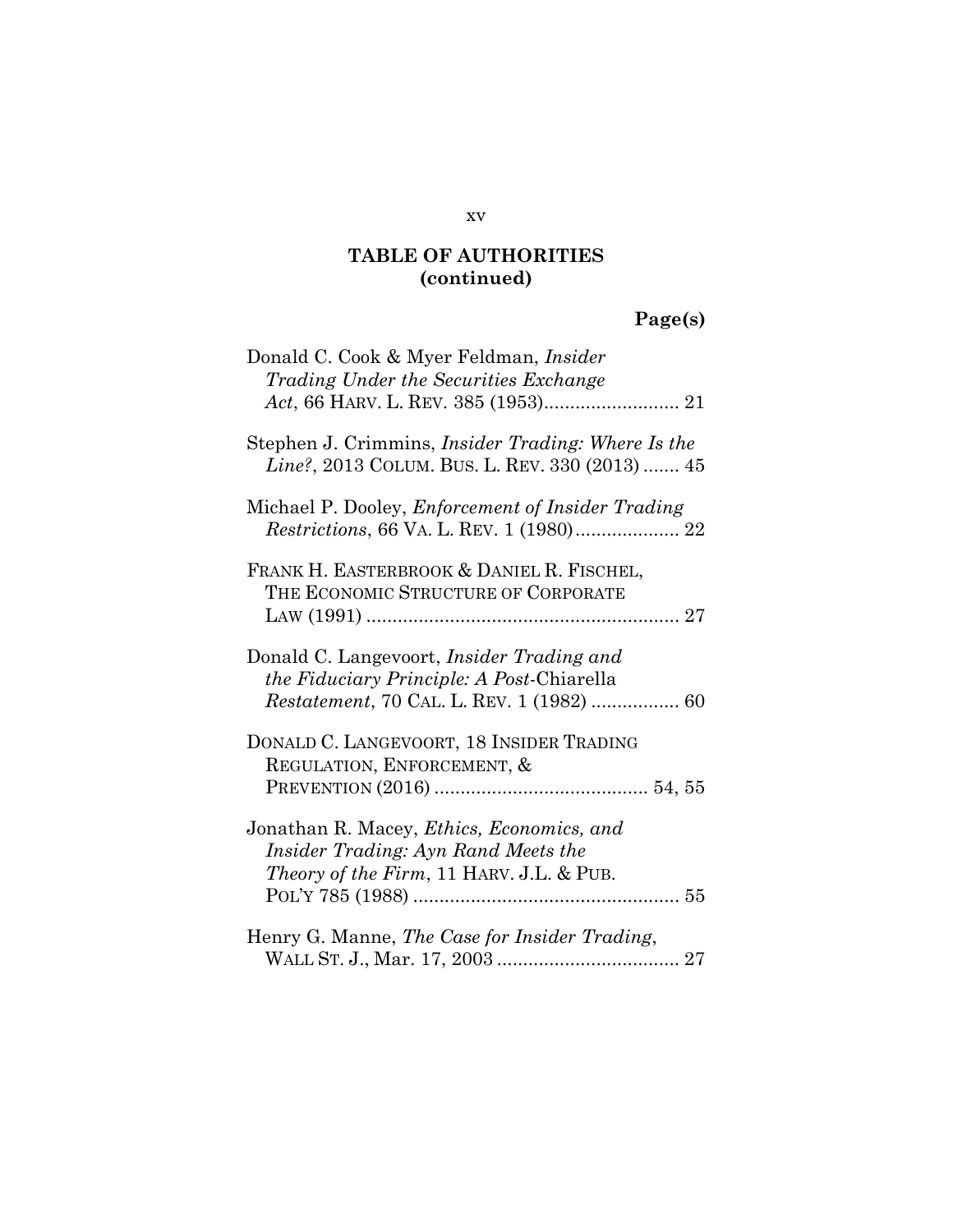# **Page(s)**

| HERBERT L. PACKER, THE LIMITS OF THE CRIMINAL                                                       |
|-----------------------------------------------------------------------------------------------------|
| Jed S. Rakoff, Why Innocent People Plead<br><i>Guilty</i> , N.Y. REV. BOOKS (Nov. 20, 2014) 52      |
| Andrew N. Vollmer, How Hedge Fund Advisers Can<br>Reduce Insider Trading Risk, 3 J. SEC. L., REG. & |
| Andrew N. Vollmer, A Rule of Construction<br>for Salman, Va. Pub. L. & Legal Theory                 |
| <b>OTHER AUTHORITIES</b>                                                                            |
| Goetz, SEC Litig. Release No. 21990,<br>2011 WL 2187726 (June 6, 2011) 44                           |
| Gov't Mem., United States v. Kimelman,<br>10 Cr. 0056 (S.D.N.Y. May 4, 2015)                        |
| Judgment, United States v. Contorinis,<br>09 Cr. 1083 (S.D.N.Y. Dec. 22, 2010)                      |
| Judgment, United States v. Drimal,<br>10 Cr. 056 (S.D.N.Y. Aug. 31, 2011)                           |

#### xvi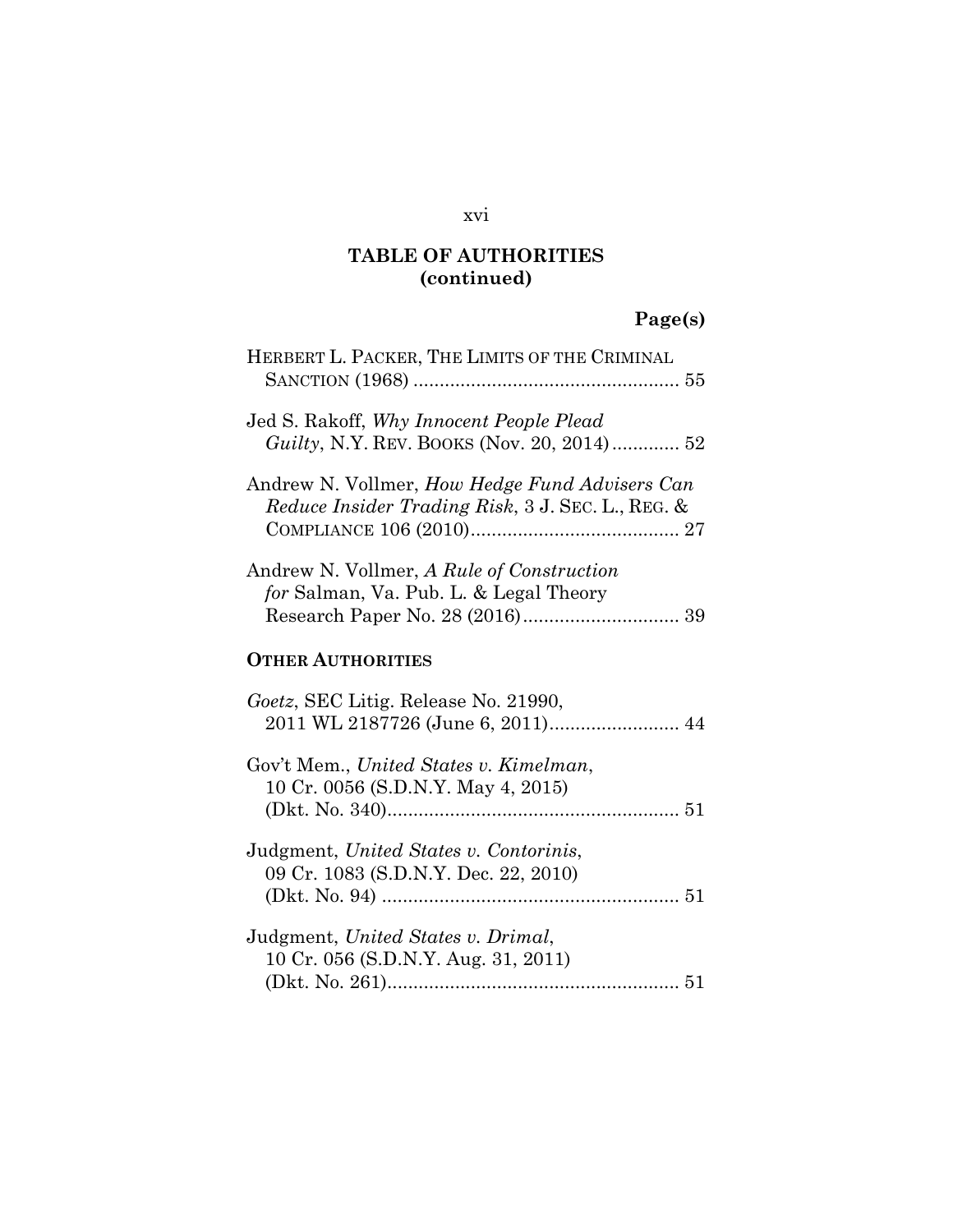#### xvii

### **TABLE OF AUTHORITIES (continued)**

# **Page(s)**

| Judgment, United States v. Skowron,                                                                                                                                                        |
|--------------------------------------------------------------------------------------------------------------------------------------------------------------------------------------------|
| 11 Cr. 699 (S.D.N.Y. Nov. 22, 2011)                                                                                                                                                        |
| Pet. for Writ of Cert., United States v. Newman,                                                                                                                                           |
| SEC Mem., SEC v. Jafar,<br>13 Civ. 4645 (S.D.N.Y. Feb. 13, 2015)                                                                                                                           |
| SEC Mem., <i>SEC v. Payton</i> ,<br>14 Civ. 4644 (S.D.N.Y. Aug. 24, 2015)                                                                                                                  |
| Selective Disclosure & Insider Trading,<br>Exchange Act Release No. 43154,                                                                                                                 |
| Sentencing Mem., United States v. Kara,<br>No. 09-cr-00417-EMC-1 (N.D. Cal.                                                                                                                |
| Sentencing Tr., United States v. Riley,                                                                                                                                                    |
| Statement of U.S. Attorney Preet Bharara<br>(Oct. 22, 2015), https://www.justice.gov/usao-<br>sdny/pr/statement-us-attorney-preet-bharara-<br>dismissal-charges-against-michael-steinberg- |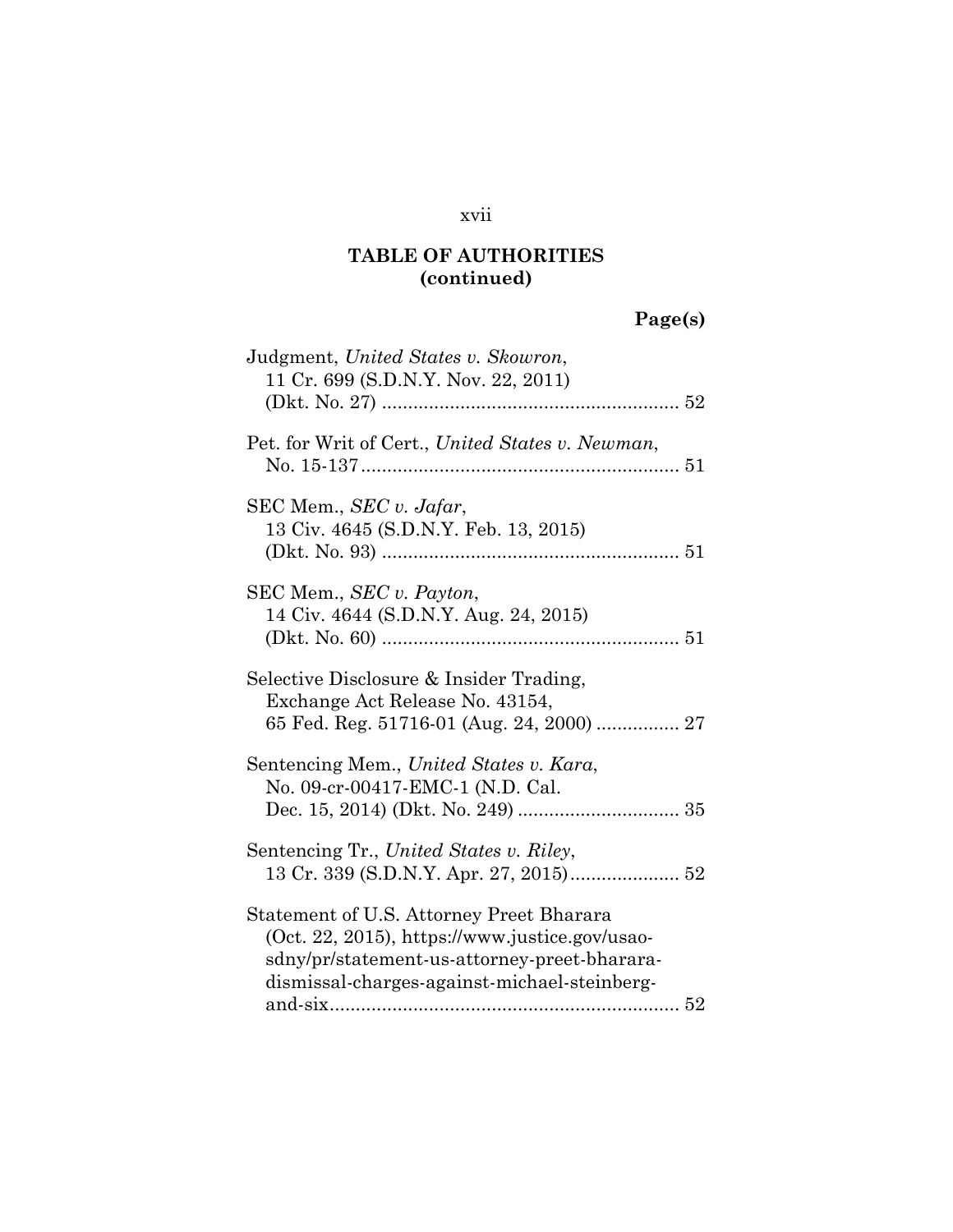#### xviii

### **TABLE OF AUTHORITIES (continued)**

 **Page(s)**

| Tr. of Proceedings, United States v. Kara, |  |
|--------------------------------------------|--|
| No. 09-cr-00417-EMC-1 (N.D. Cal.           |  |
|                                            |  |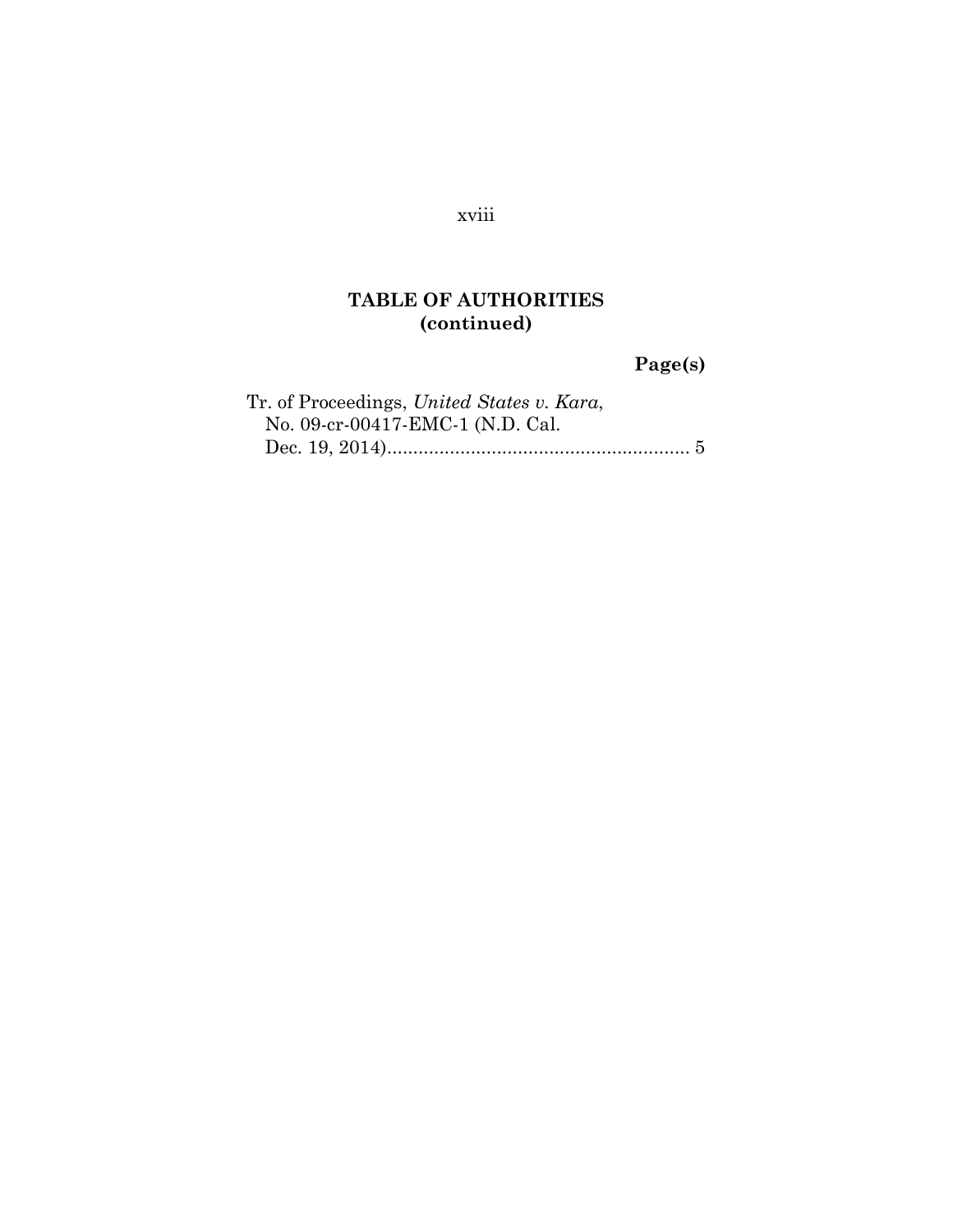#### **INTRODUCTION**

This case calls upon the Court—as it has done repeatedly in recent years—to impose clear limits on a federal crime that rests on indeterminate statutory language. The Court has used several interpretive tools to cabin elastic federal crimes, including careful reading of the statutory text, strict enforcement of the prohibition on common-law crimes, and application of the rule of lenity and the doctrine of constitutional avoidance. These interpretive tools rest on two main constitutional foundations: the separation-of-powers principle that it is for Congress, and not the courts, to enact federal criminal laws, and the due process prohibition on vague criminal statutes. The judge-made crime of "insider trading" implicates both of these constitutional principles.

Section 10(b) of the Securities Exchange Act of 1934 prohibits the use of a "manipulative or deceptive device or contrivance" in connection with the purchase or sale of a security, but is silent on "insider trading." This Court has repeatedly held that merely trading securities based on material nonpublic information is neither "deceptive" nor "manipulative," and that §10(b) therefore imposes no general duty to refrain from trading on inside information. The Court has, however, found in §10(b) certain limited situations in which a corporate insider's trading, as well as "tipping" and trading by a "tippee" of a corporate insider, can violate the statute. In *Dirks v. SEC*, 463 U.S. 646 (1983), the Court held that tippees may freely trade on material nonpublic information unless that information came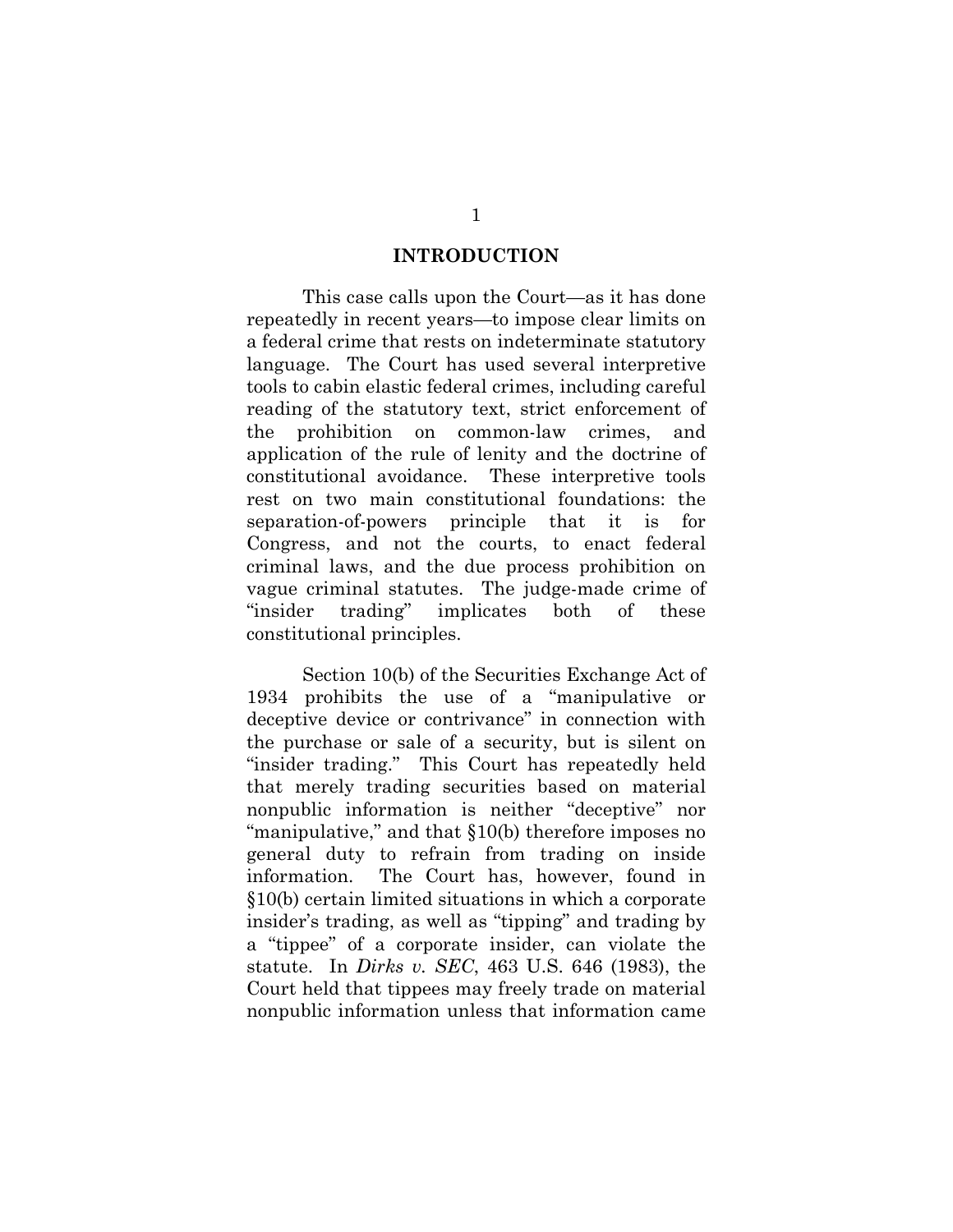from an insider who breached his fiduciary duty to the company's shareholders by disclosing it for "personal gain," and the tippee knows these facts. This personal benefit requirement is the line demarcating when tippee trading on material nonpublic information is legal, and when it is fraud that violates §10(b). Importantly, the focus in ascertaining whether the government has proved the requisite benefit is on the tipper's motive.

Petitioner Bassam Salman was convicted of securities fraud offenses on the theory that he engaged in criminal insider trading. Salman was not a corporate insider, nor was he "tipped" by an insider. He was a "remote tippee"; he traded on inside information that he learned third-hand from a member of his extended family, Mounir "Michael" Kara, who in turn received it from his brother Maher, a Citigroup banker. Under this Court's precedents, Salman was free to trade on the information unless the original tipper, Maher, shared the information with his brother Michael in exchange for a "personal benefit."

It was undisputed that Michael neither paid Maher nor provided him with anything of value for the information. There was no tangible exchange and, if anything, the conversations were detrimental, not beneficial, to Maher, because they made him anxious and upset. Maher did not want Michael to trade on the information or to share it with anyone else, in one case even provoking Michael to swear "on his daughter's life that he wasn't trading." The government charged only one instance in which Maher even suspected that Michael was trading.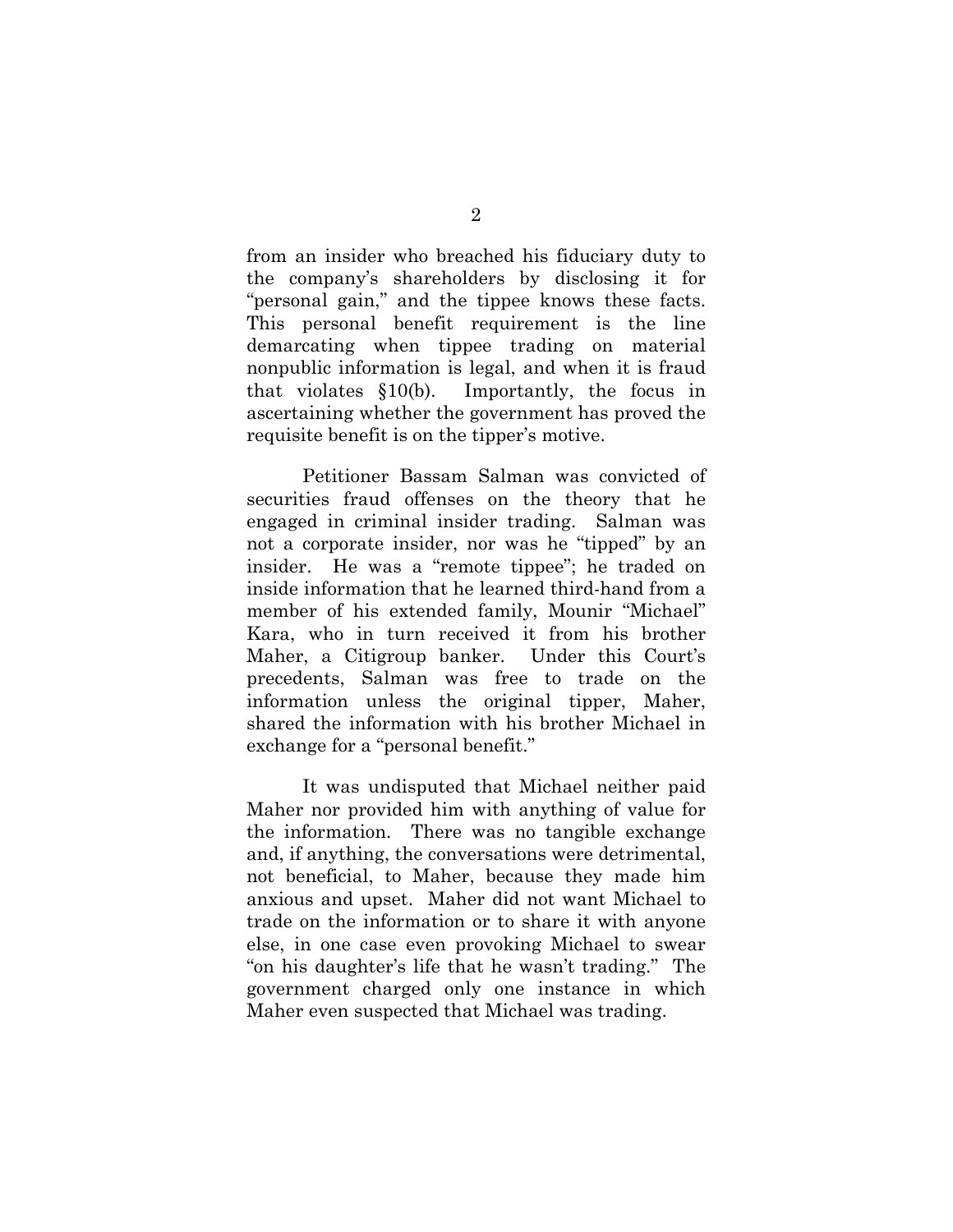The question in this case is what counts as a personal benefit. Must the benefit represent a concrete, tangible pecuniary gain to the tipper, or is the intangible, emotional "benefit" that one might receive by providing a "gift" of inside information to get a bullying "friend" or "relative" "off one's back" enough, as the Ninth Circuit held?

The answer is that the Court's insider trading cases, like its other fraud precedents, require a showing of pecuniary gain. This narrow definition of personal benefit is necessary to avoid the serious due process and separation-of-powers problems that a broader rule would create. In the three decades since *Dirks*, the government has taken an increasingly expansive view of what might qualify as a "personal benefit." It has filed charges in many cases where the insider received no tangible benefit whatsoever; instead, the alleged "benefit" was social or interpersonal in nature, in that the tippee was the insider's casual acquaintance or relative. Yet most, if not all, insiders have this kind of relationship with their alleged tippees. If such minimal ties to the tippee satisfied the personal benefit requirement, this Court's restrictions on insider trading liability would be meaningless. An insider who tips will *always* have some emotional reaction to his disclosure. Which emotions are beneficial to the insider, and which are not? How is a remote tippee supposed to know the difference?

The Ninth Circuit's indeterminate psychological benefit "standard" provides so much flexibility that it would effectively allow the government to usurp Congress' role to define the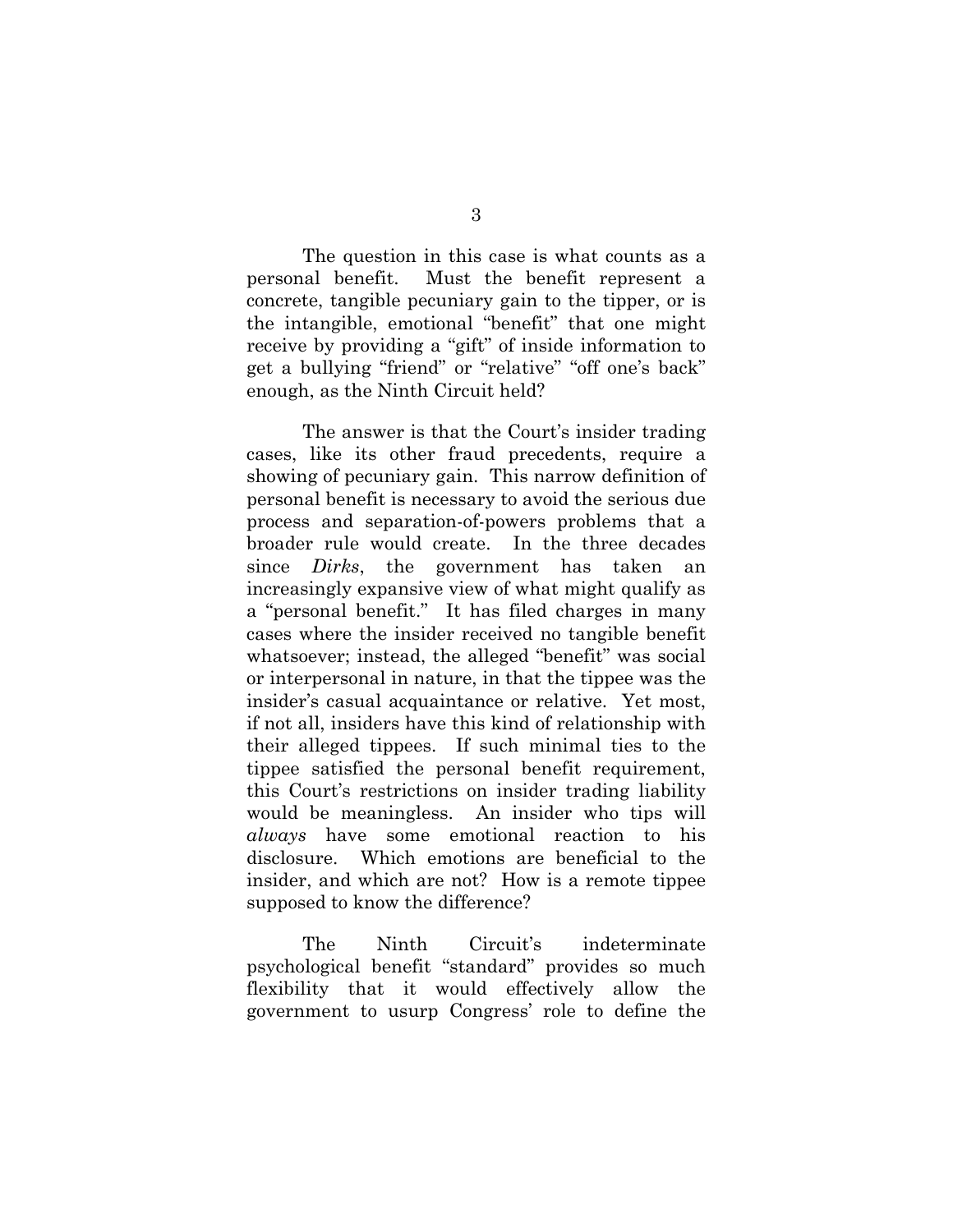crime. If endorsed, the Ninth Circuit's approach would eliminate the personal benefit requirement, and replace it with precisely the broad prohibition on insider trading that this Court has repeatedly rejected. The Court should instead adopt the only clear and definite personal benefit standard that will enable market participants to discern when they can legally trade, and when they cannot: pecuniary gain to the insider.

#### **OPINIONS BELOW**

The relevant opinion of the Ninth Circuit is reported at 792 F.3d 1087. The Ninth Circuit issued an additional opinion that is unpublished, *see* 618 Fed. App'x 886, and the opinion of the U.S. District Court for the Northern District of California is at 2013 WL 6655176.

#### **JURISDICTION**

The district court had jurisdiction under 18 U.S.C. §3231. The court of appeals had jurisdiction under 28 U.S.C. §1291. The Ninth Circuit entered judgment on July 6, 2015. A petition for rehearing was denied on August 13, 2015. The petition for writ of certiorari was filed on November 10, 2015 and granted on January 19, 2016. This Court has jurisdiction under 28 U.S.C. §1254(1).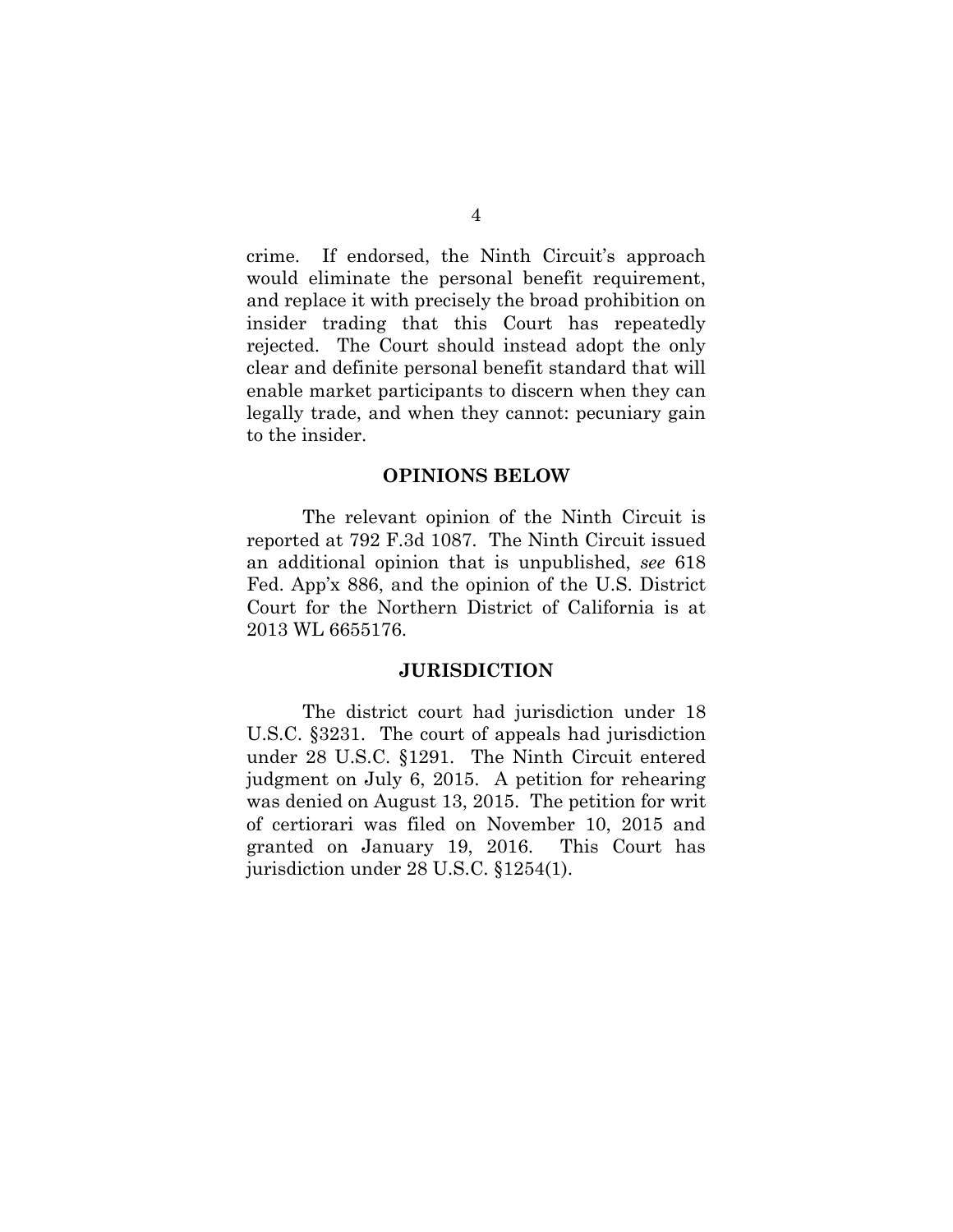#### **CONSTITUTIONAL, STATUTORY AND REGULATORY PROVISIONS**

Relevant constitutional, statutory and regulatory provisions are reprinted in the Statutory Appendix to this brief.

#### **STATEMENT OF THE CASE**

This case directly illustrates how the government's expansive reading of §10(b) has gutted the personal benefit requirement. Michael neither paid Maher nor provided him with anything of value for the information. If anything, Michael bullied Maher into leaking the information; the exchanges caused Maher serious anxiety, and he only capitulated to get Michael "off his back." Indeed, the district court reduced Maher's Sentencing Guidelines offense level because Maher "did not benefit, did not engage in this conduct for selfbenefit, [and] did not gain anything."<sup>1</sup> Similarly, the SEC concluded that the fact that Maher "received no financial benefit" was a "mitigating circumstance[]" weighing in favor of a temporary, rather than permanent, bar from the securities industry.<sup>2</sup> If a benefit can be divined from these facts, there is no case in which one will not be present, and few cases l

<sup>1</sup> Tr. of Proceedings at 9, *United States v. Kara*, No. 09-cr-00417-EMC-1 (N.D. Cal. Dec. 19, 2014); *id.* at 20 (gain in presentence report "overstate[d]" Maher's "culpability…since he did not engage in trades for personal gain and gained nothing from this in terms of any monetary enrichment").

<sup>2</sup> *Kara*, Initial Decision Release No. 979, 2016 WL 1019197, at \*6-7 (ALJ Mar. 15, 2016), *noticed as final decision*, Exchange Act Release No. 77731, 2016 WL 1660190 (Apr. 27, 2016).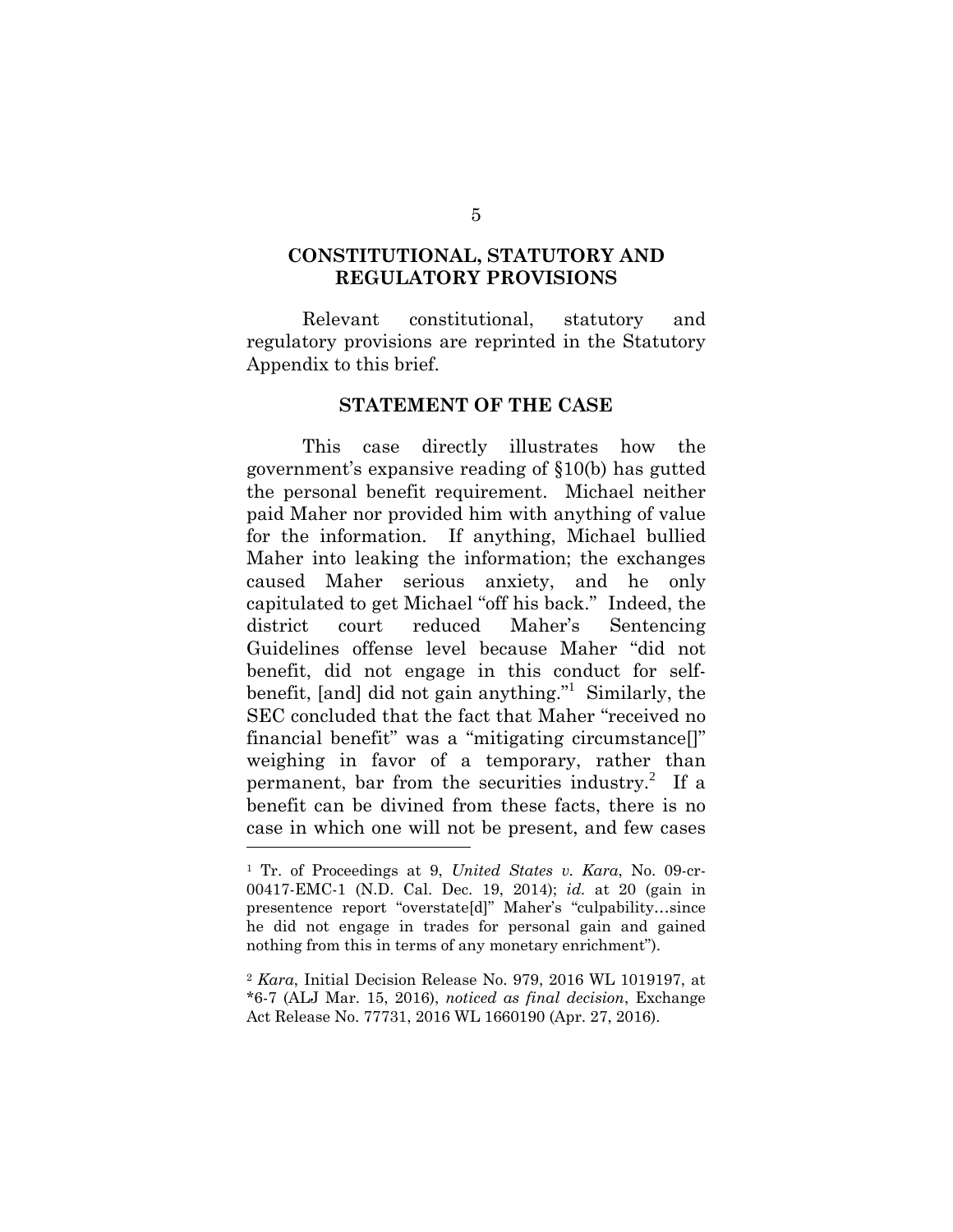in which even remote tippees who had no involvement in or knowledge of the facts underlying the disclosure could avoid criminal liability. Salman had nothing to do with Michael's efforts to obtain the information, knew nothing about the circumstances of Maher's disclosures, and did not know what benefit, if any, Maher might have received.

Nevertheless, the government maintained that Salman violated §10(b) because Maher benefited by disclosing the information as a "gift" to his brother Michael. JA.404-05. Under this theory, Salman was convicted of "insider trading" and conspiracy to commit insider trading, and sentenced to three years' imprisonment.

#### **A. Trial**

In September 2011, in the U.S. District Court for the Northern District of California, Salman was charged with four substantive counts of insider trading and one count of conspiracy to engage in insider trading. JA.20-33. Salman was tried in September 2013. Michael and Maher testified for the prosecution under cooperation agreements.

Viewed in the light most favorable to the government, the evidence established that Maher often shared information with Michael in confidence to get advice about work or blow off steam. But the two brothers had a complicated relationship that often taxed Maher. Michael betrayed Maher's trust and persistently pressured him for more information. Maher never disclosed information to Michael for anything of value or as part of a *quid pro*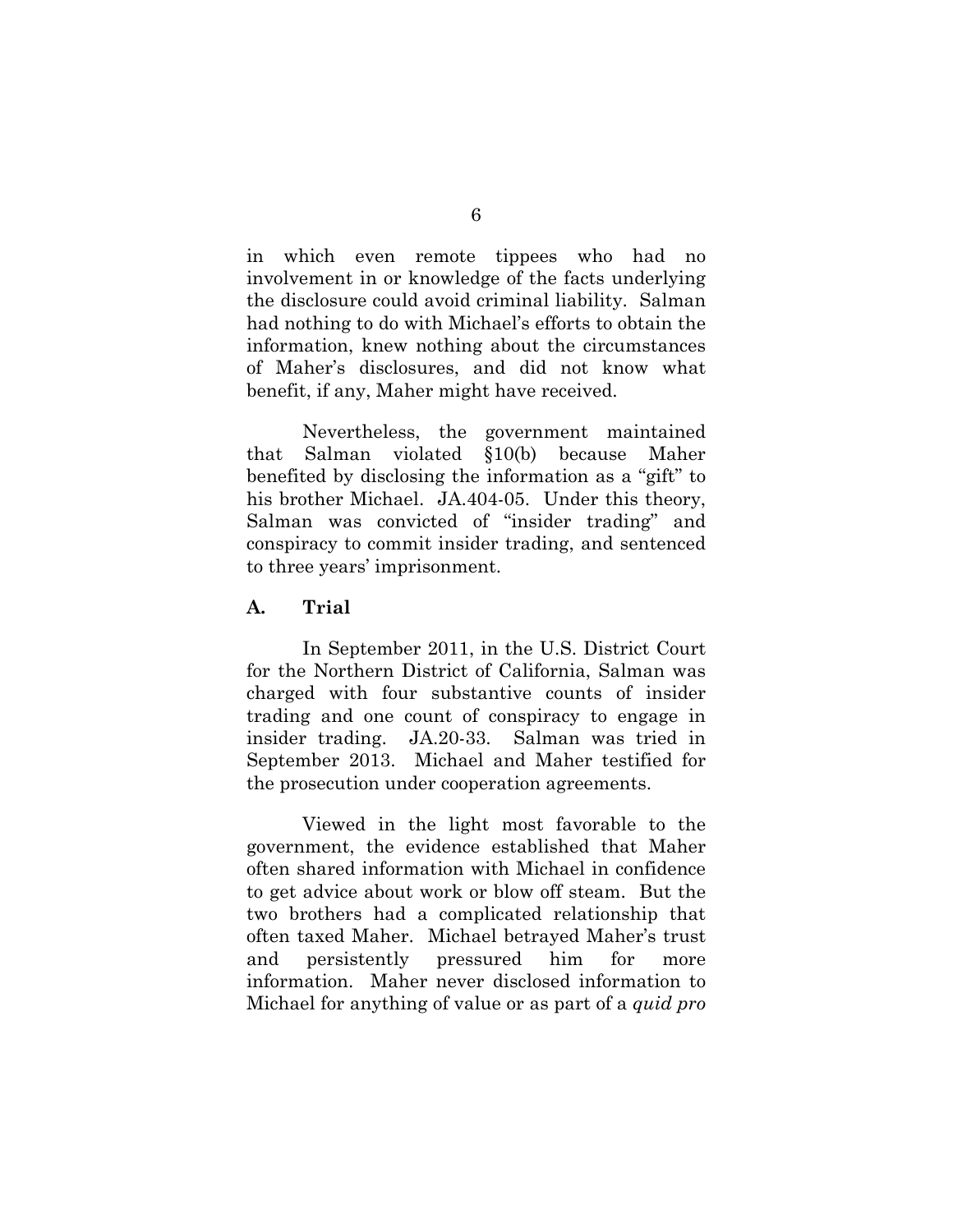*quo*; all Maher ever sought to obtain was the scant comfort of getting Michael to stop pestering him. Maher also had no idea that his brother was relaying information to Salman or anyone else.

Michael testified that he told Salman that at least some of his information came from Maher. But there was no evidence that Michael told Salman how he got the information from Maher, and nothing to suggest to Salman that Michael had bribed Maher or provided him with anything of value for the information.

1. *Michael and Maher.* Michael and Maher were born in Lebanon and emigrated to the United States with their parents in 1976. JA.59. The family settled in the San Francisco Bay Area. *Id.* Michael was eleven years older than Maher, and very protective of his younger brother. JA.195, 215- 16. Michael was highly intelligent. He graduated from college at age 20 with a degree in biochemistry and studied toxicology in a graduate program for three years. JA.170, 211-12. But Michael struggled with mental illness for decades and had bouts of substance abuse. *E.g.*, JA.68, 139-43, 148-49, 213- 14, 324-28.

Maher excelled in school and business. JA.132, 321-22. He graduated from the University of California at Berkeley in 1993, passed the CPA exam, and went to work for Coopers & Lybrand in New York. JA.63-64. Maher testified that one reason he left the Bay Area was to escape his brother and "the stress that [he] had put on [their] family." JA.65. Maher later attended business school in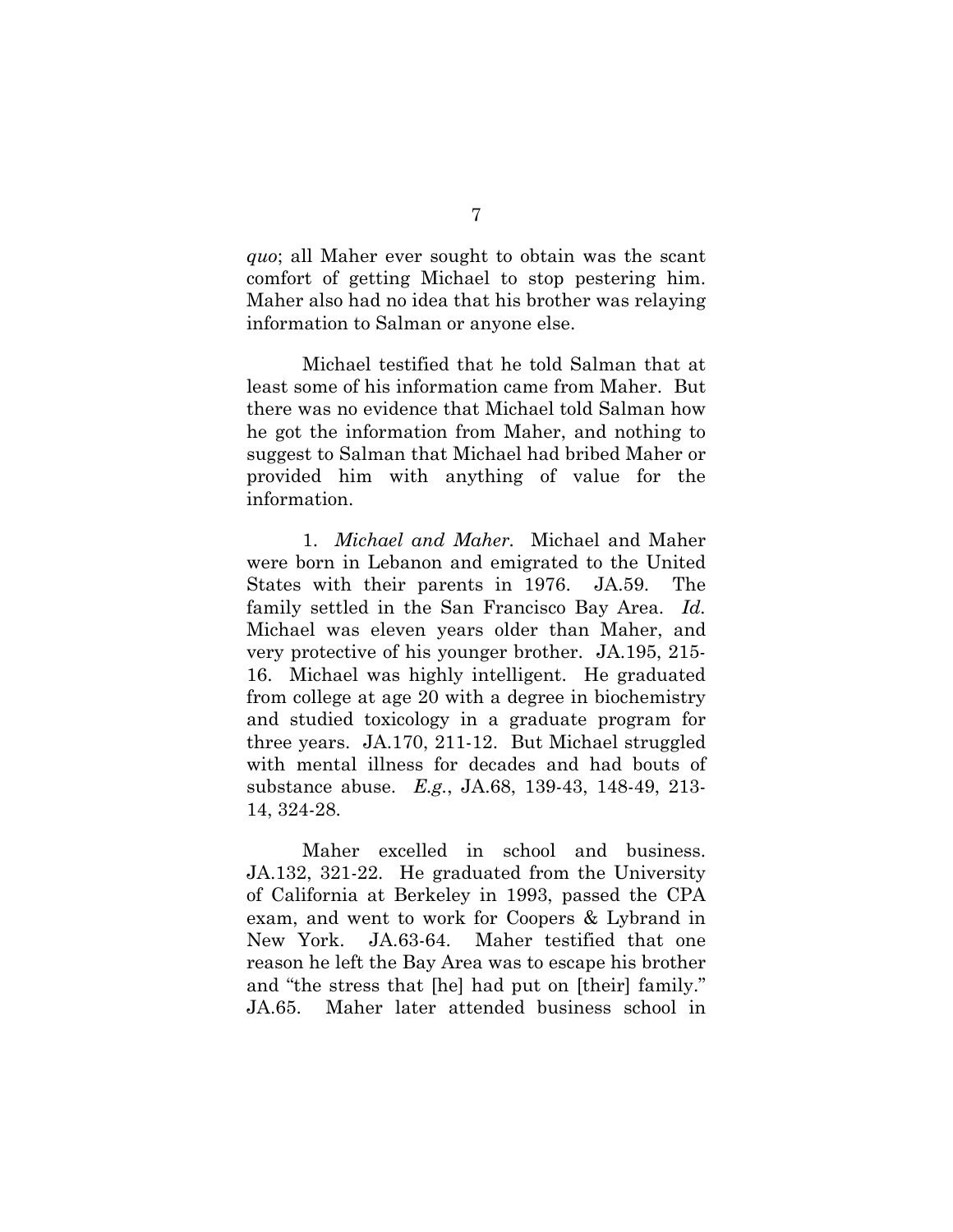Chicago, earned his MBA, and began working at Citigroup as an investment banker in 1998. JA.65- 66. Four years later, Maher joined Citigroup's healthcare group as a vice president. JA.67. In that role, Maher advised biotechnology and pharmaceutical companies on mergers, acquisitions and financing strategies. JA.69-70. Maher was in the healthcare group from 2002 to 2007 and became a director during that period. JA.68, 92. He was based mostly in New York. JA.67.

Michael remained in California, where he operated a hazardous waste business. JA.212-13, 294. In 2004, Michael took over his father's Charles Schwab account and started actively trading securities, including stock options. JA.221-22, 336- 38. He performed his own research and by 2006 was researching 50-60 companies at a time. JA.329; *see* JA.288-89, 330-31.

2. *Maher shared information with Michael for varied reasons.* Maher occasionally shared information about his work with his older brother for a number of reasons.

When Maher first joined the healthcare group, he had no experience in that sector. JA.79. By contrast, Michael was highly knowledgeable in the field given his science background. Maher therefore occasionally sought Michael's advice. JA.79, 150-51. During these conversations, Maher and Michael openly discussed the companies that Citigroup was advising. JA.79-80. Maher gave Michael "clear instructions that [the] information...was confidential, and that [Maher] was really just trying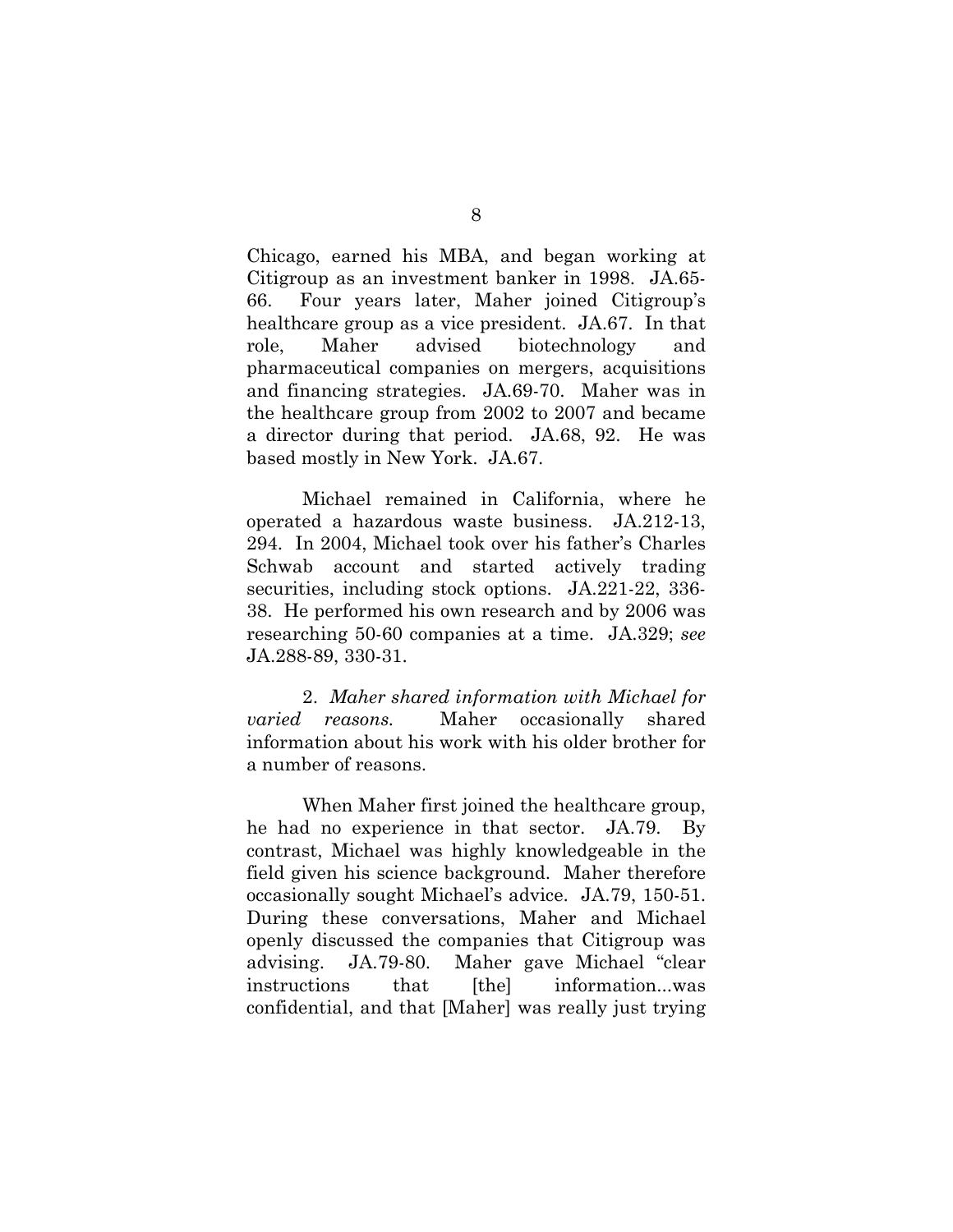to gain an industry knowledge through his help." *Id.* Maher believed that conferring with Michael about his work was helpful to Citigroup: Michael's advice helped him become a "much more intelligent officer" who could have "fruitful scientific discussions with the officers of these public corporations." JA.82, 150- 51.

As Maher's career progressed, he continued to use Michael as a "soundboard," to "vent about [his] career," and to let his big brother know about his achievements. JA.112, 154. Maher felt "extremely comfortable" discussing his work candidly with Michael. JA.97. Maher repeatedly told Michael that the information he was sharing was confidential. JA.85.

For example, in early 2005 Citigroup was pitching to provide financing for a significant client in an impending acquisition. JA.93-97. The CEO of that client was a wine connoisseur, so Maher asked Michael, who was also a wine enthusiast, to recommend some wines that Maher could present to the CEO as a gift. JA.95-97. It was important to Citigroup and to Maher that Citigroup win this deal, and Maher believed that this gesture—with Michael's help—would improve their chance of success. *Id.* Unbeknownst to Maher, Michael traded on the basis of this information. JA.269-70.<sup>3</sup>

l

<sup>3</sup> Maher also came to believe that Michael eavesdropped on his work calls and, at one point, went behind Maher's back and snuck into his briefcase to look at documents related to potential merger and acquisition transactions. JA.160-62.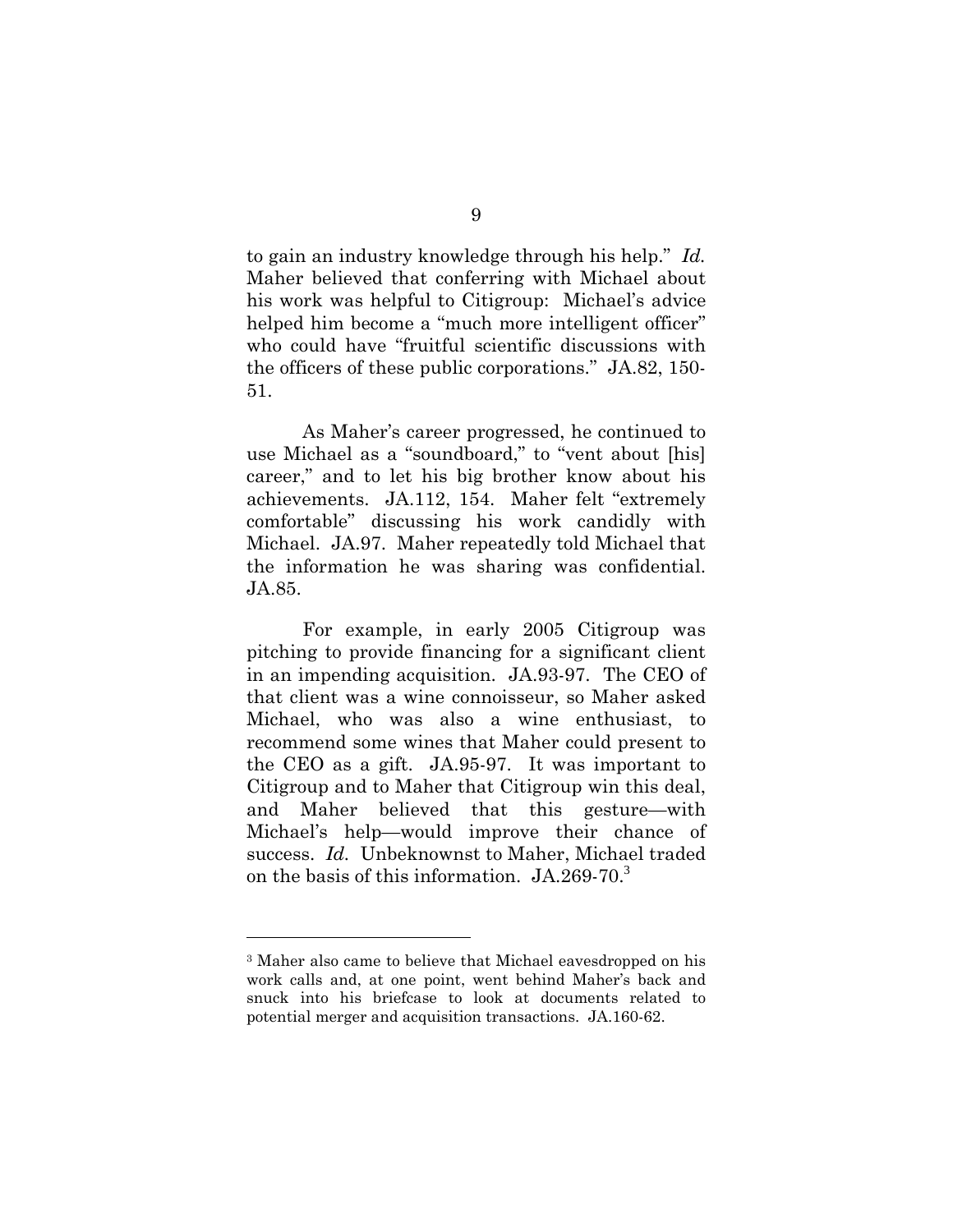Maher admitted that in hindsight he may have been "naïve, relaxed, unguarded" with the information he shared, but he trusted Michael not to jeopardize his career by misusing the information. JA.85, 112. In Maher's words: "I just never could imagine that my brother would take it upon himself to trade in the companies that I was covering...we share the same last name, he knew how important the job was to me, how much I cared about it." JA.85.

Additionally, in late 2003, their father was diagnosed with terminal brain cancer. JA.80. The brothers were devastated by the news. They had constant discussions from the time of the diagnosis until their father's passing in November 2004 about drugs and drug companies that might help him. JA.80, 151-53. Michael spent two to three hours every day independently researching drugs and drug companies, and would regularly update Maher with his findings. Tr.1279-80. Maher, for his part, shared information that he had learned through his work. JA*.*80, 151-53.

Sometime in 2005 Michael began to ask Maher "more targeted" questions about companies and their businesses. JA.80-81. Maher continued to share information with Michael, but only after insisting that Michael promise that he was not trading based on that information. JA.81. Maher testified: "And I confronted him, and asked him point-blank, 'Are you trading in these companies?' And he flat-out denied it, and he swore on his daughter's life that he wasn't trading in it." *Id.*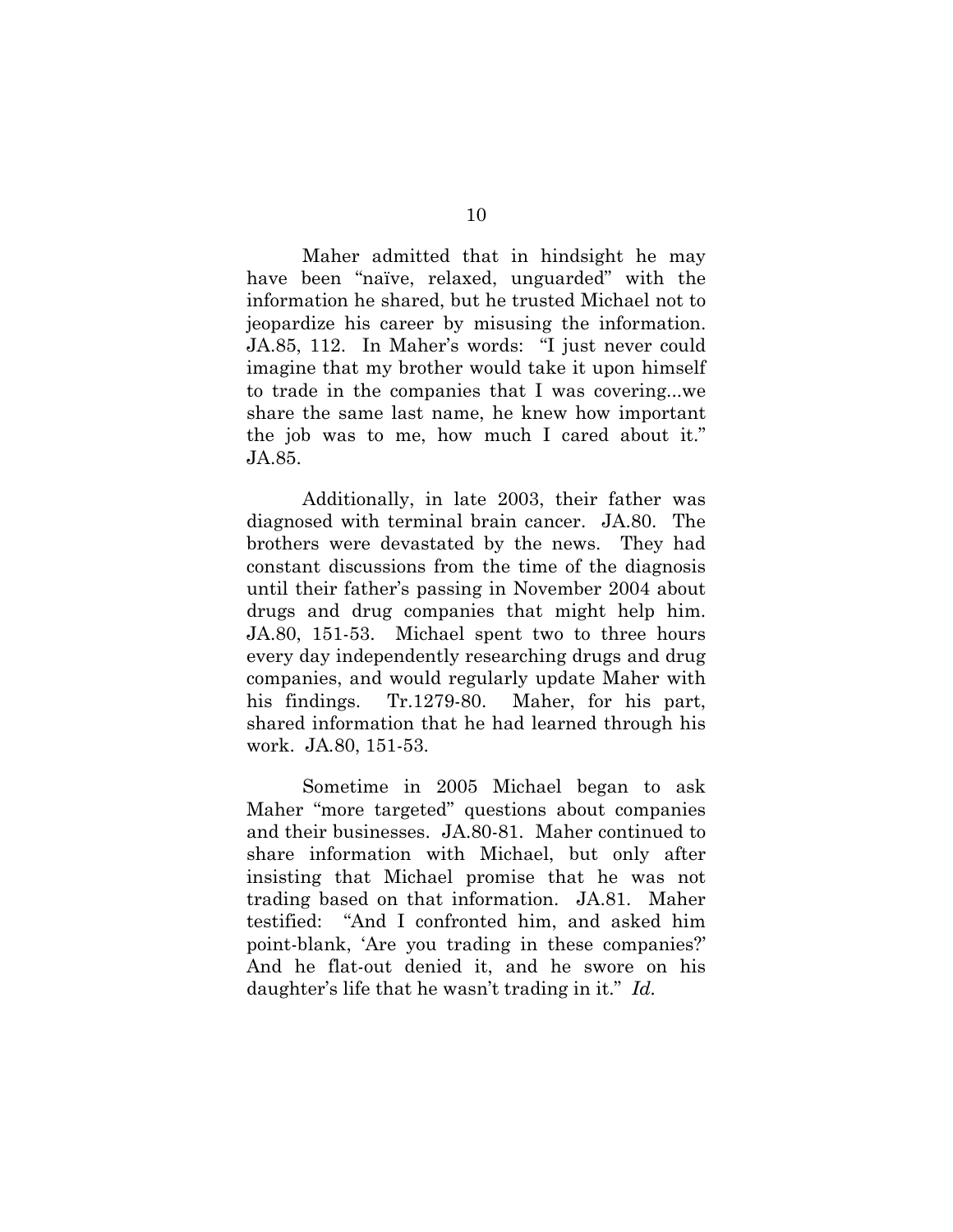In 2005 or 2006, Michael increasingly pestered Maher with questions about healthcare companies. *Id.* Maher avoided Michael's phone calls, told his wife not to answer the phone at home, and did not respond to Michael's emails. *Id.* Eventually, Michael's questioning "got to the point where it was so persistent and so nagging," according to Maher, "that to get him off my back....I knowingly tipped him, to get him off my back, and to benefit him." *Id.*; *see* JA.117-18. Even then, however, Michael never told Maher that he was trading on the information, although Maher suspected he was trading. JA.82, 159.

3. *Bassam Salman.* Salman worked as a grocery wholesaler in Chicago throughout the relevant period. JA.137, 284. He met Maher and Michael in 2002 when Salman's sister Sawsan began a relationship with Maher. JA.385-87. Maher and Sawsan married in July 2005. JA.388.

Michael and Salman started discussing stocks in September 2004. JA.254. In those first conversations, Michael told Salman "the names of certain companies that [he] was dealing with on a daily basis. Maybe four or five companies." JA.255. Michael also taught Salman how to trade options. JA.255-56.

Thereafter, Michael gave Salman investment recommendations based on his own research as well as on information that he had obtained from Maher. *See*, *e.g.*, JA.261-62, 271-73, 275-76, 289-92, 298-99. The government introduced evidence that, using another relative's brokerage account, Salman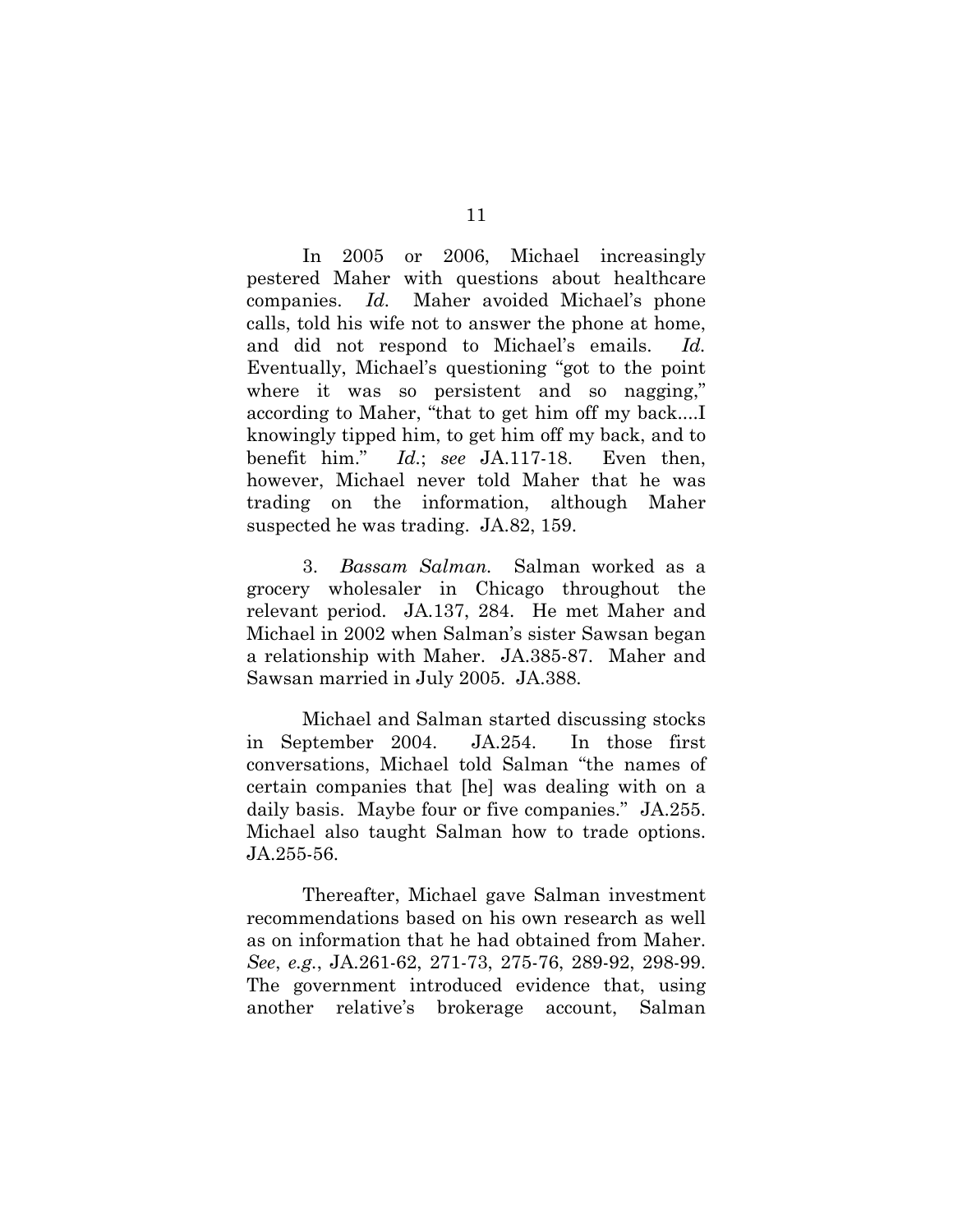engaged in trading that largely paralleled Michael's. JA.262-63, 276, 364. Michael testified that he told Salman that Maher was the source of his "investment strategies" and at least some of his information. JA.257, 266. And even though Michael claimed to have told Salman that Maher was his source, there was no evidence that Michael ever told Salman whether Maher was providing the information to him willingly, or what, if anything, Maher was receiving in return.

4. *The charges.* The substantive charges concerned Salman's trades in securities of United Surgical Partners International, Inc. ("USPI") in November and December 2006 and his trades in securities of Biosite Incorporated ("Biosite") in March 2007. The conspiracy count concerned those two companies as well as Bone Care International, Inc. ("Bone Care") and Andrx Corporation ("Andrx").

a. *Bone Care.* In April 2005, Citigroup was representing Bone Care in its sale to Genzyme Corporation. JA.50-51. Maher testified that he did not recall having any conversations with Michael about Bone Care. JA.99. Michael, however, testified that Maher told him Bone Care would be acquired. JA.278. Michael traded in the stock and also advised Salman to invest. JA.280. Salman followed his recommendation and bought Bone Care stock. JA.365.

b. *Andrx.* In January 2006, Citigroup was representing a company that sought to acquire Andrx. JA.107-08. Maher had worked on the deal extensively but supervisors removed him from the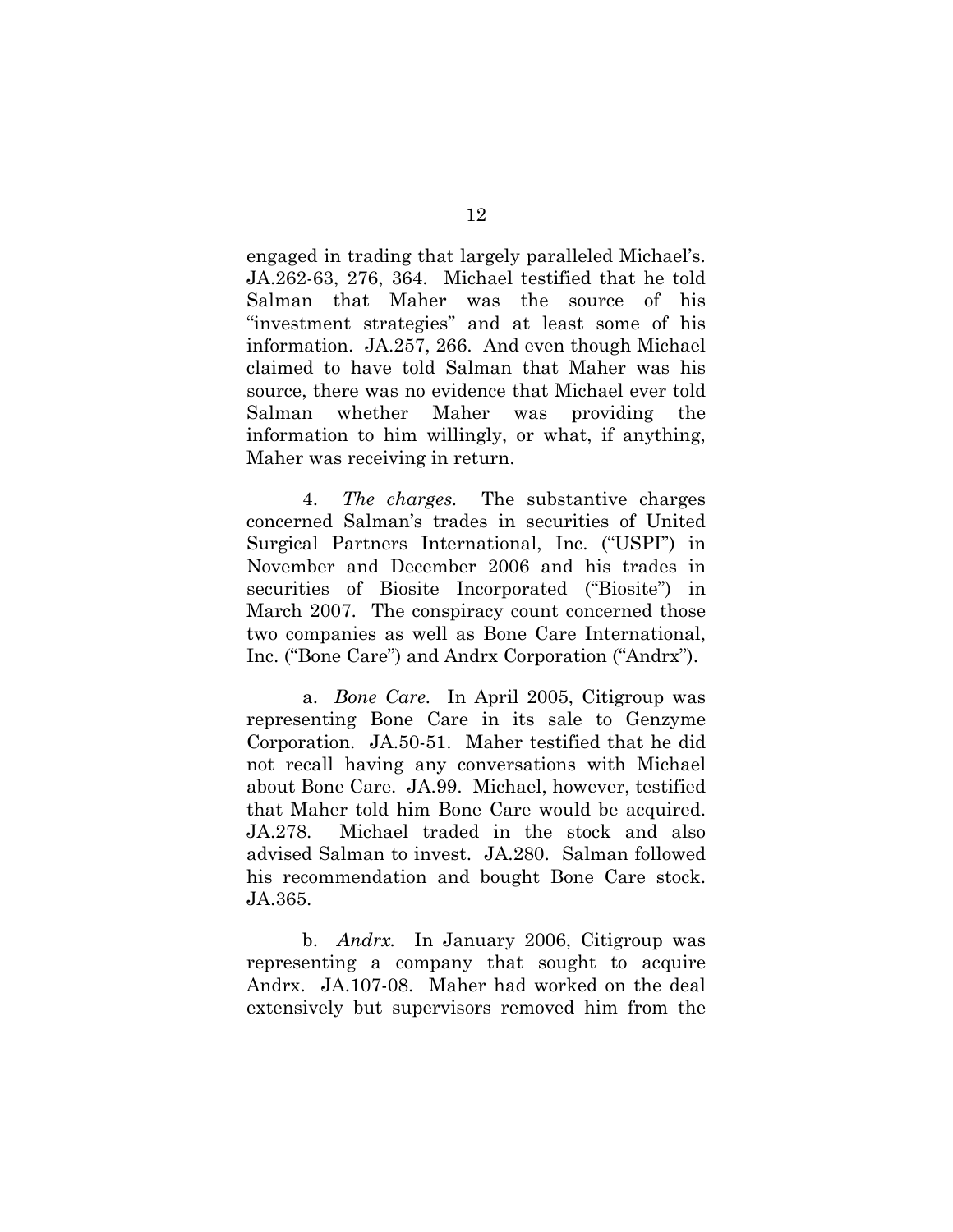assignment before the deal closed. He confided to Michael that this made him extremely upset. JA.111-12. Unbeknownst to Maher, Michael invested in Andrx in late February 2006. JA.295. Michael also recommended to Salman that he invest. JA.297. Salman bought call options in Andrx. JA.367.

c. *USPI.* In the summer of 2006, Citigroup was representing USPI's largest shareholder, a private equity firm, which was interested in buying out the other shareholders. JA.113-14. Maher testified that one day in August Michael told him that, based on his own research, USPI "looked cheap." JA.115. Maher agreed and told Michael that USPI was likely to be acquired by a private equity firm. JA.116. Michael bought USPI for himself and recommended it to Salman and others. JA.301, 304-06. Salman bought USPI call options in August 2006. Tr.1590-91. For months after their August conversation, Michael "persistently and repeatedly" called Maher to get more information about USPI. JA.117. Maher testified that he "did everything [he] could to sort of deflect it," but finally Maher caved and indicated that the deal was still progressing. *Id.*; JA.307-08. Michael bought more USPI call options through the fall of 2006 and continued to recommend it to Salman, who purchased additional USPI securities in November-December 2006. JA.306-09, 368-70.

d. *Biosite.* In early 2007, Citigroup was representing a client that was considering purchasing Biosite. JA.122. On March 22, 2007, Maher was in a taxi and returned a telephone call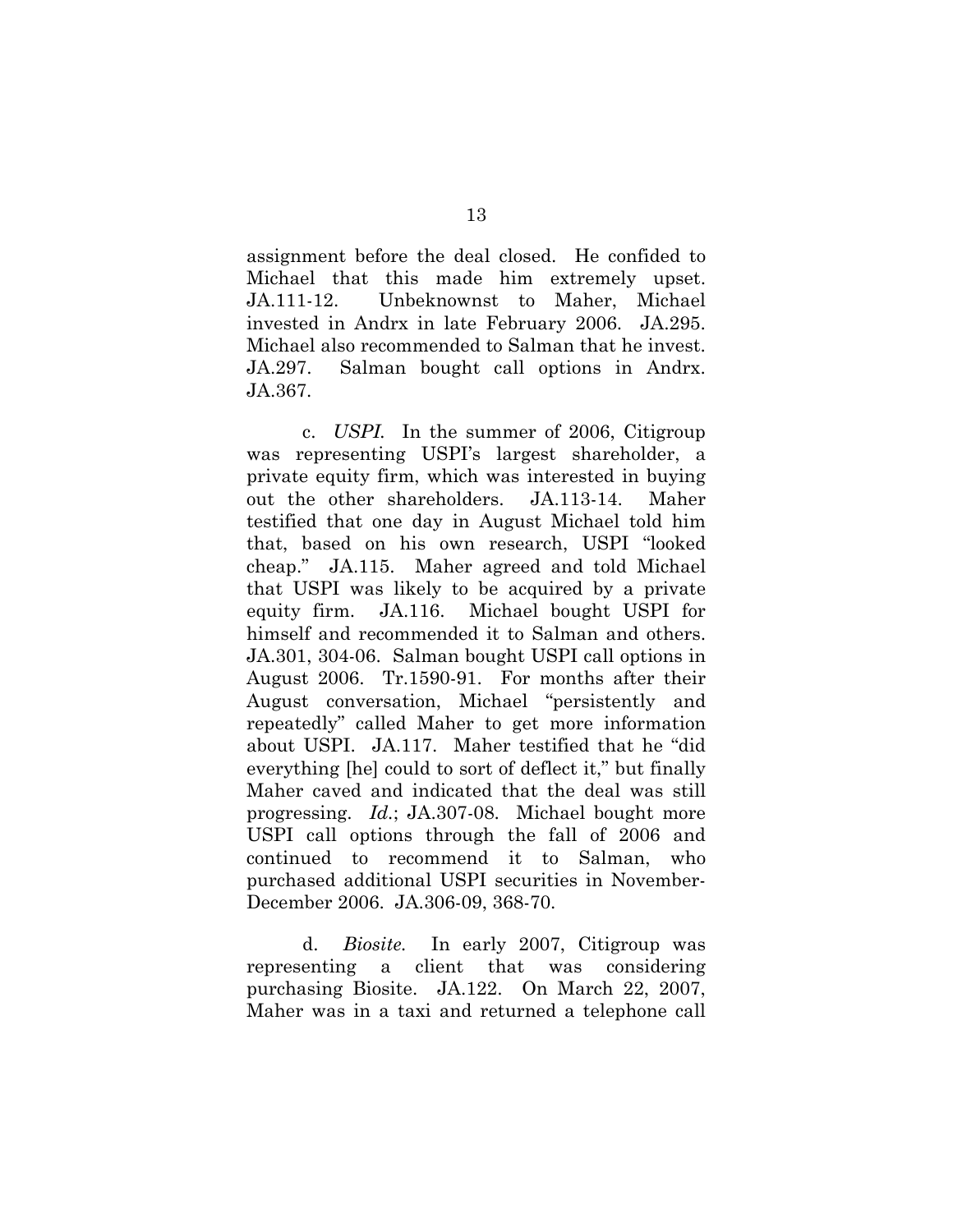from Michael from his cell phone. JA.123. Michael "didn't sound well"; he had been very ill and "sounded very down." JA.123-24. Michael said that he needed a favor, and asked Maher for information about a potential transaction. JA.124. This request presented a "sudden and unexpected situation" for Maher, and he was worried for his brother. *Id.* He "panick[ed]" and told Michael that Biosite might be acquired the following week. *Id.* Maher instantly regretted what he had done; he got out of the cab, began pacing on the sidewalk, and called Michael right back. JA.125, 164-65. Maher begged Michael not to act on the information or share it with anyone, to which Michael responded, "Don't worry." JA.125, 332-33.

Michael defied his brother. He traded in Biosite that day and also relayed the information to Salman, who traded, and others. JA.309-10, 313, 333.

5. *Maher was unaware that Michael was tipping others.* Maher did not know that Michael shared any of the information with anyone else. JA.129-31, 159, 168. When he finally learned what Michael had done, Maher felt: "Upset. Shocked. Angry. Defeated. Manipulated. Betrayed." JA.168- 69; *see also* JA.143 (describing Michael as a "thief" and a "liar").

6. *Jury instructions and verdict.* The district court instructed the jury that to convict Salman of insider trading it needed to find, among other elements, that (1) the insider (here, Maher) personally benefitted from the disclosure of material,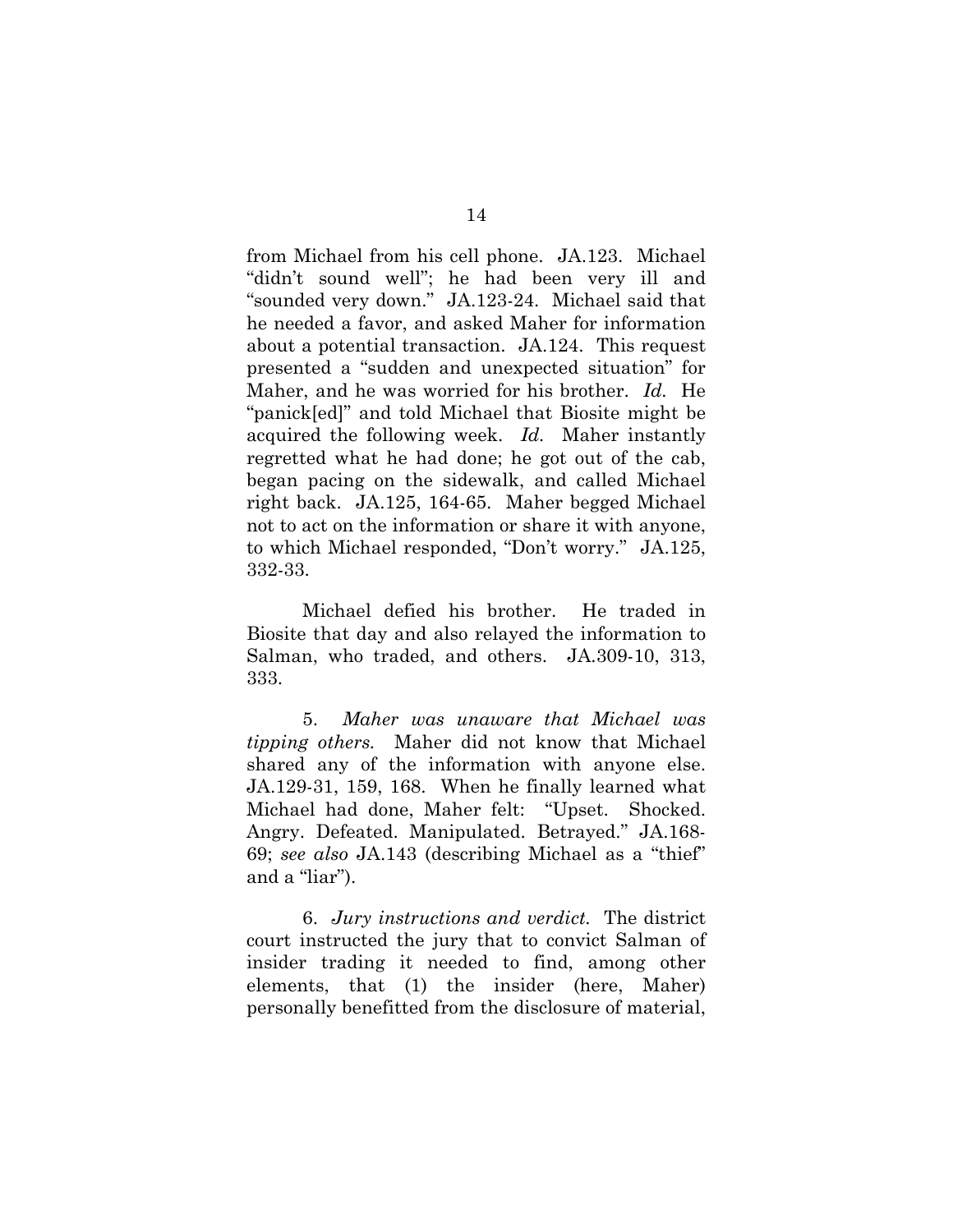nonpublic information, and (2) Salman knew that the insider had personally benefitted from the disclosure. Pet.App.59.

The district court instructed that "personal benefit" to the insider could include "the benefit one would obtain from simply making a gift of confidential information to a trading relative or friend." Pet.App.61. The district court further instructed that the jury did not have to find that Salman knew "the specific benefit given or anticipated by the insider in return for disclosure of inside information; rather, it is sufficient that [Salman] had a general understanding that the insider was improperly disclosing inside information for personal benefit." Pet.App.47.

The jury convicted on all counts, and Salman appealed.

#### **B. Appeal**

Shortly after Salman filed his reply brief, the Second Circuit decided *United States v. Newman*, 773 F.3d 438 (2d Cir. 2014), *cert. denied*, No. 15-137 (U.S. Oct. 5, 2015). Like this case, *Newman* involved defendants who were remote tippees. The Second Circuit held that the defendants had not committed a crime because the government failed to prove that the alleged tippers received any personal benefit, or that the defendants knew of any such benefit.

The court observed that prior Second Circuit cases indicated that "personal benefit" could include "the benefit one would obtain from simply making a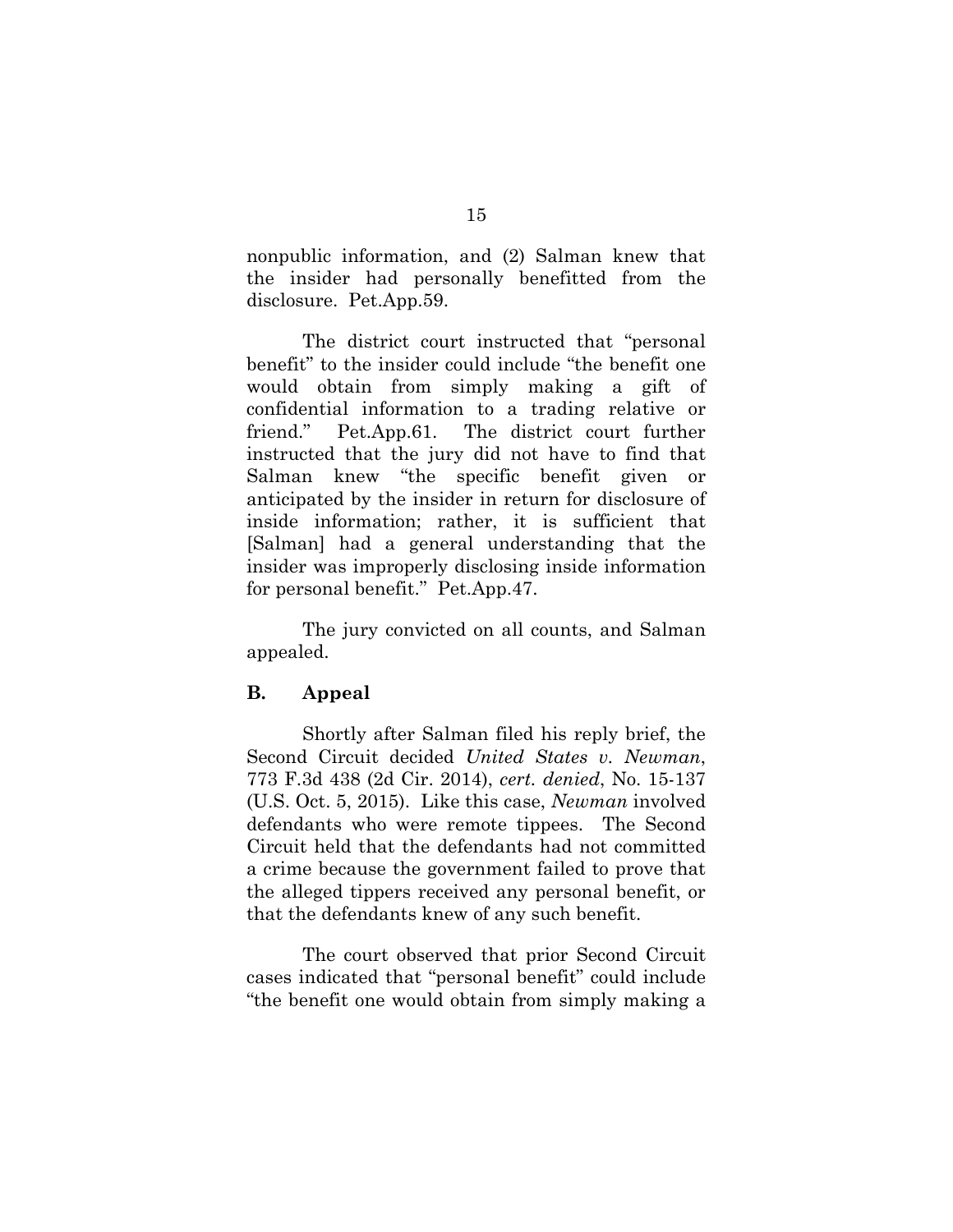gift of confidential information to a trading relative or friend"—the same standard applied in Salman's case. *Id.* at 452. But the court found that this standard would contravene *Dirks*. *Id.*

The *Newman* court explained that the government may not "prove the receipt of a personal benefit by the mere fact of a friendship, particularly of a casual or social nature," because "[i]f that were true,...the personal benefit requirement would be a nullity." *Id.* Accordingly, the court held: "To the extent *Dirks* suggests that a personal benefit may be inferred from a personal relationship between the tipper and tippee, where the tippee's trades 'resemble trading by the insider himself followed by a gift of the profits to the recipient,'…we hold that such an inference is impermissible in the absence of proof of a meaningfully close personal relationship that generates an exchange that is objective, consequential, and represents at least a potential gain of a pecuniary or similarly valuable nature." *Id*. And while "the tipper's gain need not be *immediately* pecuniary,...in order to form the basis for a fraudulent breach, the personal benefit received in exchange for confidential information must be of some consequence." *Id.* (emphasis in original).

Applying this standard, the Second Circuit held the evidence of personal benefit insufficient because the insiders in *Newman* had not participated in the requisite *quid pro quo* exchange. *Id*. at 452-53. (The government alleged that one insider had exchanged information with a college friend in exchange for "career advice," and that the other had tipped a friend from church. *Id.*) The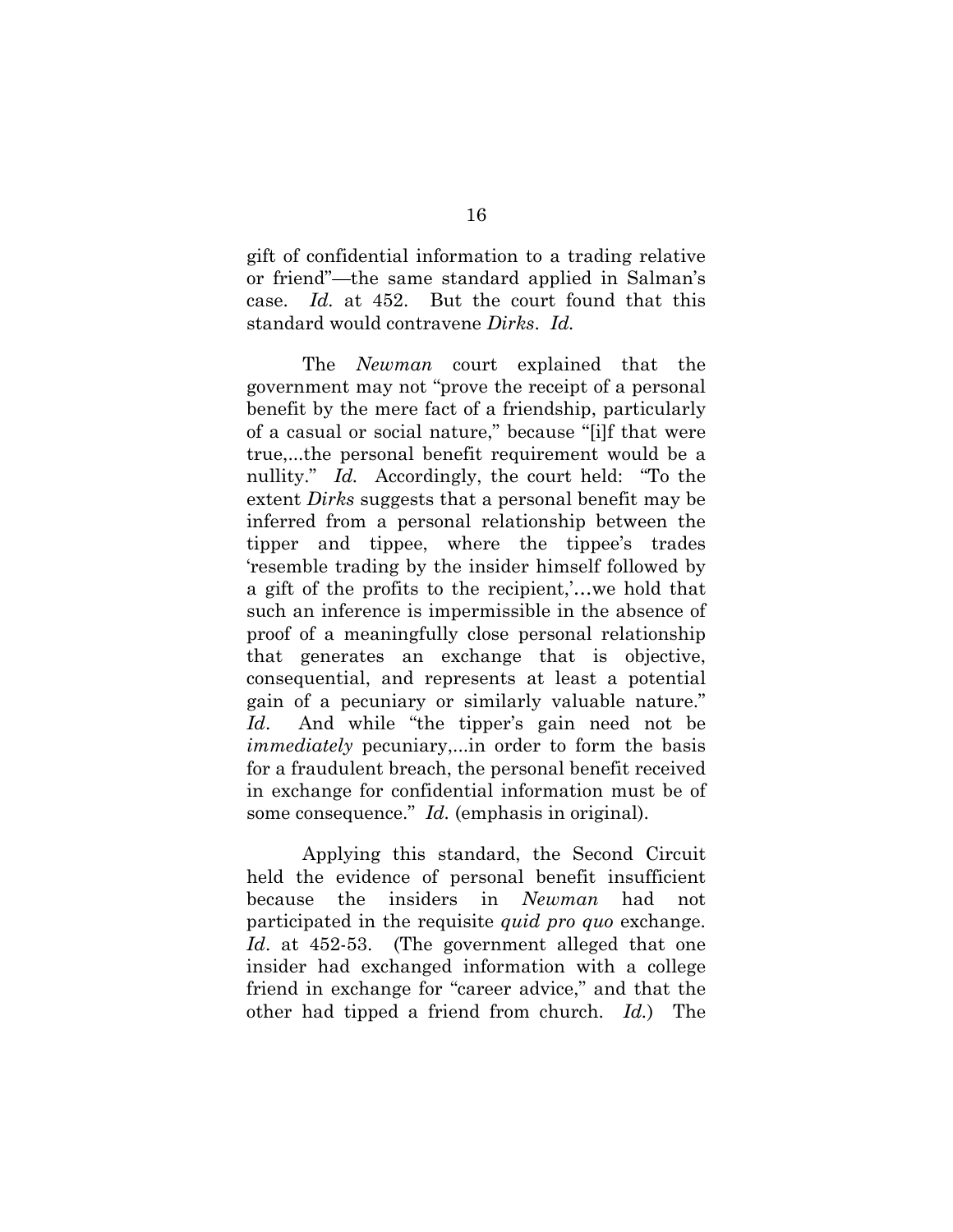Second Circuit also found that the government failed to prove that the defendants knew of any personal benefit the insiders supposedly received. *Id*. at 453- 55. The court thus reversed the convictions. *Id*. at 455.

The Ninth Circuit permitted the parties to file supplemental briefs addressing *Newman*'s effect on Salman's conviction. Salman argued that the evidence of personal benefit to Maher (and Salman's knowledge of any such benefit) was insufficient under *Newman*. Specifically, Salman argued that there was no evidence that Maher engaged in an exchange with Michael that yielded Maher even a potential pecuniary gain.

The Ninth Circuit disagreed. It declined to follow *Newman* and held that the government was not required to prove that the sibling relationship between Maher and Michael "generate[d] an exchange that is objective, consequential, and represents at least a potential gain of a pecuniary or similarly valuable nature." Pet.App.15 ("To the extent *Newman* can be read to go so far, we decline to follow it."). Instead, the court found it sufficient under *Dirks* if the government proved that Maher "maldel a gift of confidential information to a trading relative or friend.'" Pet.App.16 (quoting *Dirks*, 463 U.S. at 664). Holding that the government met this burden, the court affirmed Salman's conviction. Pet.App.16-17.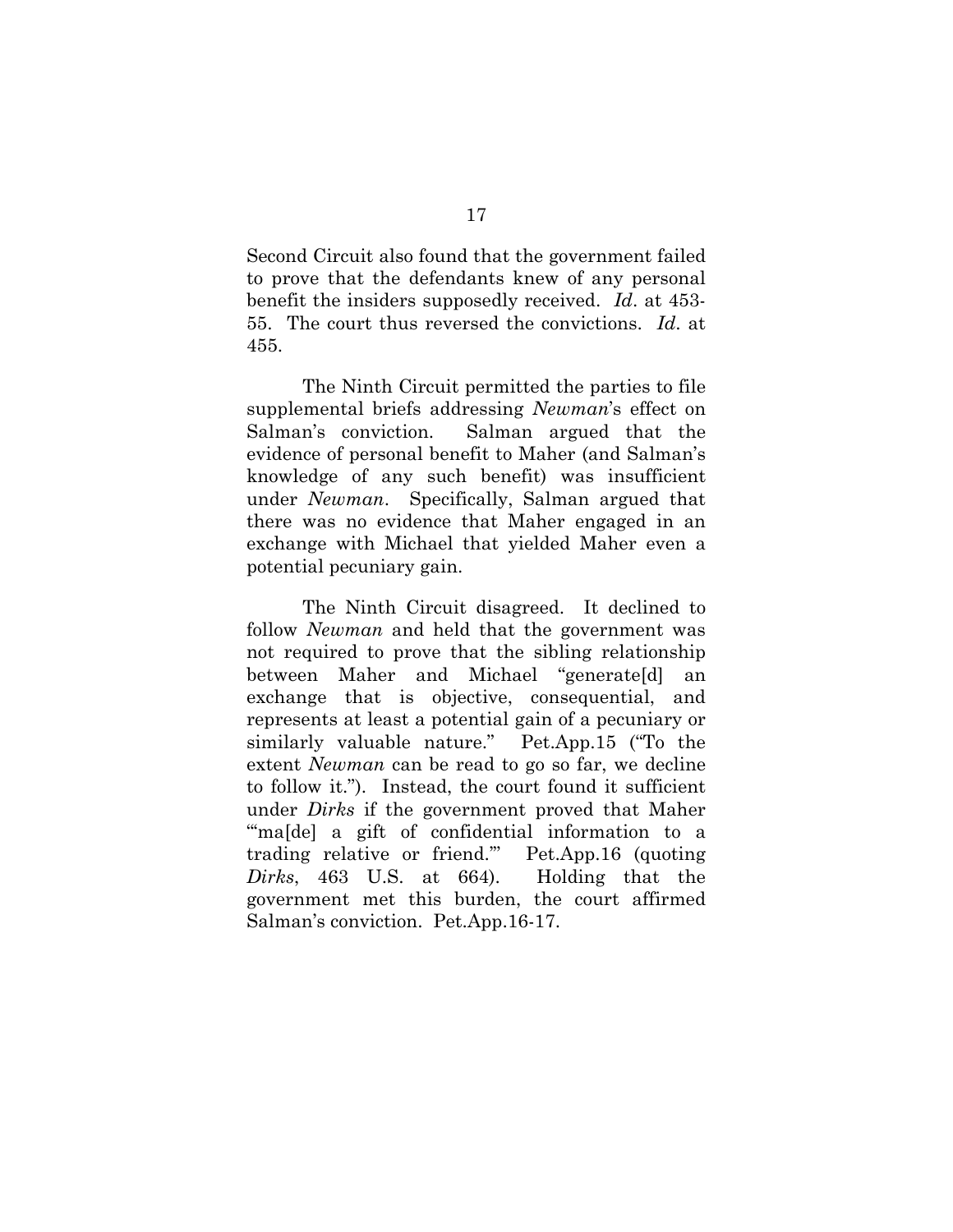#### **SUMMARY OF ARGUMENT**

The crime of insider trading that Salman was charged with committing is entirely judge-made. Congress was aware of insider trading when it enacted §10(b), but chose *not* to address it in that statute. As a result, §10(b) does not mention insider trading, much less define its elements. The statute prohibits only "manipulative" and "deceptive" conduct in connection with the purchase or sale of securities, and there is nothing inherently manipulative or deceptive about insider trading.

I. Recognizing that "only Congress, and not the courts…can make conduct criminal," *Bousley v. United States*, 523 U.S. 614, 620-21 (1998), this Court has repeatedly held that §10(b) does *not* create any general duty to refrain from trading on material nonpublic information, or entitle all investors in the securities markets to parity of information. The Court has, however, read into §10(b) a very limited proscription on insider trading. Under that narrow rule, a "tippee" must refrain from trading on inside information if, and only if, the information was disclosed by an insider in exchange for personal benefit, *and* the tippee knows that fact. The line between lawful trading and criminal activity, then, is determined by whether the insider—here, Maher—disclosed the information to obtain some personal benefit. If he did not, there was no §10(b) violation, and the "tippee" was free to trade.

II. The Court's reasoning in *Dirks* and other insider trading cases shows that its purpose was to limit §10(b) insider trading and tipping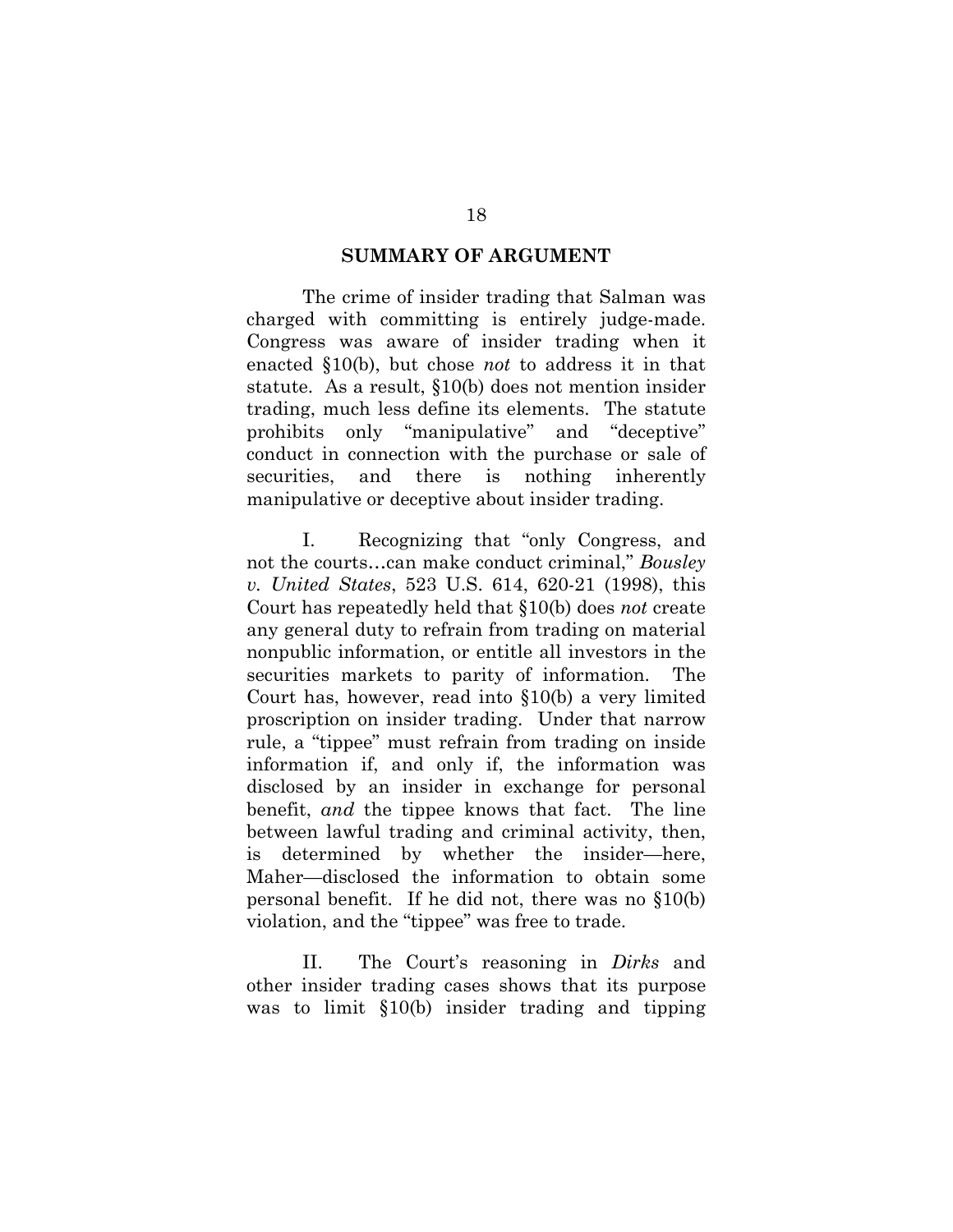liability to situations where the tipper sought to make money. Cabining securities fraud liability to circumstances where the tipper seeks remuneration also accords with precedents involving similar crimes, where the Court has required the government to prove that the defendant sought money or property. The focus of these fraud crimes, as here, is the improper exploitation of a fiduciary relationship for personal profit. The facts here involve no such misconduct. Maher did not trade or seek any kickback, and was pressured by his brother to leak the information.

III. Because of the judicial origin of the §10(b) insider trading crime and the indeterminacy of the Ninth Circuit's standard, the question presented implicates profound constitutional separation-of-powers and due process problems. To avoid those problems, the Court should apply wellestablished principles requiring a narrow construction of criminal statutes, and §10(b) in particular, to limit the ambit of the personal benefit element to core cases where an insider provides a tip in exchange for pecuniary gain. The alternative advanced by the government—that intangible psychological benefits also qualify—is impermissibly vague and would give the government boundless discretion to prosecute the exchange of inside information. If accepted, the government's position would create a general duty to refrain from trading on material nonpublic information, despite this Court's repeated holdings that §10(b) imposes no such duty.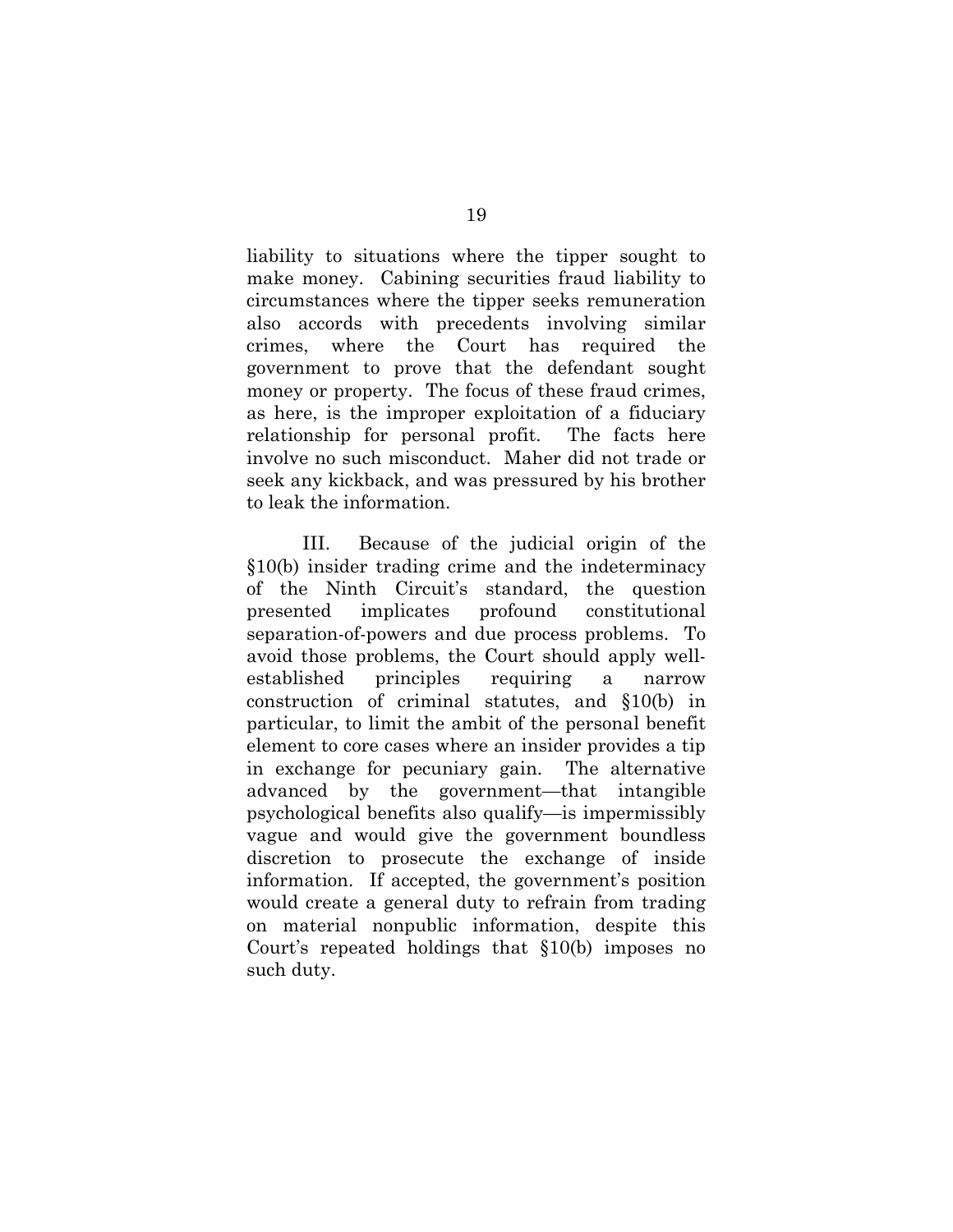IV. Salman's convictions should be reversed. Under the correct standard, the government had to prove that Maher tipped his brother Michael in exchange for some pecuniary benefit, and that Salman knew this. There was no evidence of any such pecuniary benefit motive, and thus nothing to know and no crime. Moreover, even if the Court were to adopt a broader definition of personal benefit, it should not extend the implied §10(b) tipping offense to a remote tippee who, like Salman, had no involvement in the insider's alleged fraudulent fiduciary breach.

#### **ARGUMENT**

Section 10(b) makes it illegal "for any person, directly or indirectly,…[t]o use or employ, in connection with the purchase or sale of any security…any manipulative or deceptive device or contrivance in contravention of such rules and regulations as the Commission may prescribe...." 15 U.S.C. §78j(b). The statute does not address, much less proscribe, "insider trading." The Court, not Congress, created the tipping crime and established its elements, including the personal benefit requirement. In doing so, the Court made clear that "tippees" can trade on inside information unless the original tipper committed *fraud*.

The Court's precedents addressing both insider trading and fraud outside the securities context require the government to show that the tipper acted with intent to obtain money or property for himself. This narrow construction of the personal benefit element is also required because of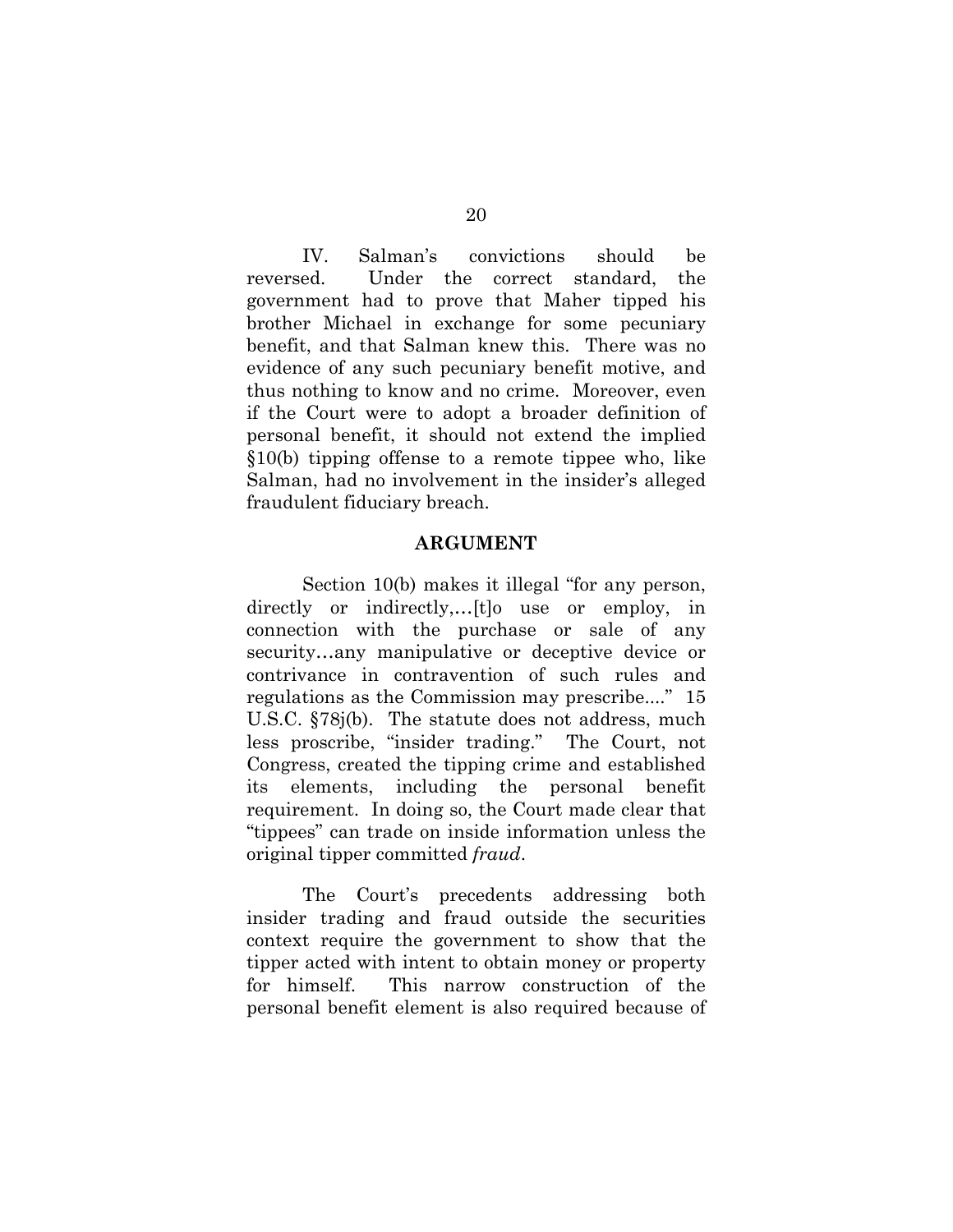the judicial origins of the crime, due-process vagueness concerns, and the rule of lenity. Under an appropriately limited definition of the personal benefit element, Salman did not commit any crime.

# **I. SECTION 10(B) DOES NOT EXPRESSLY BAN INSIDER TRADING, AND THE COURT HAS CAREFULLY LIMITED THE IMPLIED "TIPPING" CRIME**

A. Section 10(b) prohibits only the use of "manipulative or deceptive device[s] or contrivance[s]" in connection with the purchase or sale of securities, in violation of any applicable SEC regulations. It contains no language about "tipping" or insider trading.

Notably, Congress was aware of concerns regarding insider trading when it enacted the Exchange Act.<sup>4</sup> But it elected not to criminalize insider trading in §10(b). Instead, Congress chose to proscribe only a narrow category of insider trading, short-swing profits by certain corporate insiders, and to provide only a private civil remedy for its violation. *See* 15 U.S.C. §78p(b); *see also* STEPHEN M. BAINBRIDGE, SECURITIES LAW: INSIDER TRADING 26-27 (2d ed. 2007) (legislative history of §10(b) shows Congress did not intend "to create a sweeping prohibition of insider trading"). Congress also rejected the idea of tippee liability in that context. *See Blau v. Lehman*, 368 U.S. 403, 411-12 (1962). This shows that Congress did not intend for §10(b) to  $\overline{a}$ 

<sup>4</sup> *See*, *e.g.*, Donald C. Cook & Myer Feldman, *Insider Trading Under the Securities Exchange Act*, 66 HARV. L. REV. 385, 386 (1953).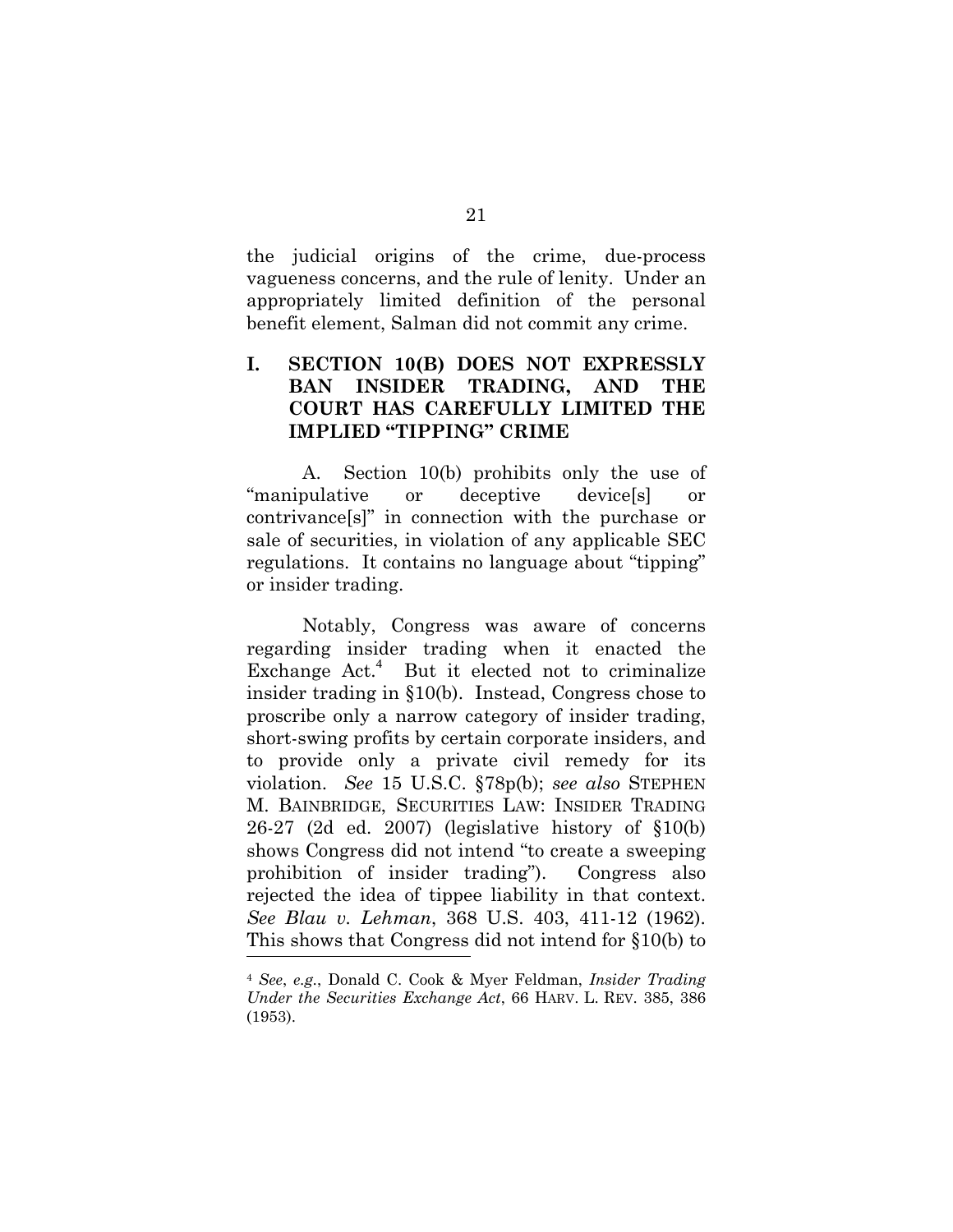be an anti-insider-trading rule. "'[W]here Congress includes particular language in one section of a statute but omits it in another section of the same Act, it is generally presumed that Congress acts intentionally and purposely in the disparate inclusion or exclusion.'" *Russello v. United States*, 464 U.S. 16, 23 (1983) (citation omitted).

If the Court were inclined to reconsider its prior cases, it could readily hold, based on the plain language of the statute, that §10(b) does not prohibit insider trading at all—at least in the usual case where transactions are conducted anonymously in public markets, with no interaction with or deception of a counterparty. As Justice Scalia observed, "the unelaborated statutory language: '[t]o use or employ, in connection with the purchase or sale of any security…any manipulative or deceptive device or contrivance,' §10(b), must be construed to require the manipulation or deception of a party to a securities transaction." *United States v. O'Hagan*, 521 U.S. 642, 679 (1997) (concurring in part and dissenting in part). Commentators have recognized that "insider trading in no way resembles deceit.<sup>5</sup> No representation is made, nor is there any reliance, change of position, or causal connection between the defendant's act and the plaintiff's losses." Michael P. Dooley, *Enforcement of Insider Trading Restrictions*, 66 VA. L. REV. 1, 59 (1980). Moreover, since insider trading is not deceptive, and thus not expressly  $\overline{a}$ 

<sup>&</sup>lt;sup>5</sup> "Manipulat[ion]" is a term of art irrelevant here. It refers to "practices, such as wash sales, matched orders, or rigged prices, that are intended to mislead investors by artificially affecting market activity." *Santa Fe Indus., Inc. v. Green*, 430 U.S. 462, 476 (1977).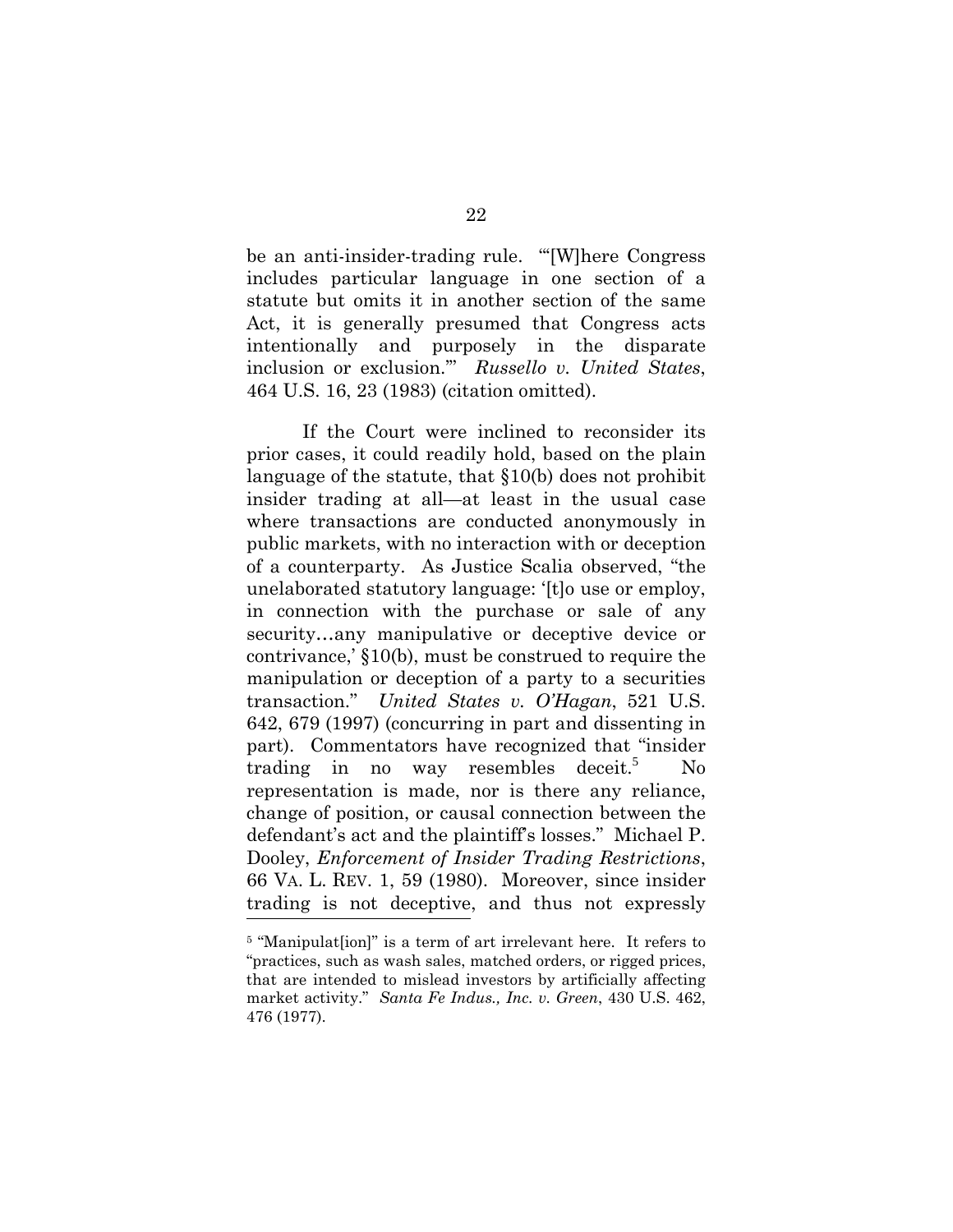prohibited by the statute, it would be unconstitutional for the Court to create an insider trading crime. *See*, *e.g.*, *Welch v. United States*, 136 S. Ct. 1257, 1268 (2016) ("separation of powers prohibits a court from imposing criminal punishment beyond what Congress meant to enact") *Bousley*, 523 U.S. at 620-21; *United States v. Hudson*, 7 Cranch 32, 34 (1812) (federal courts lack power to create common-law crimes; "[t]he legislative authority of the Union must first make an act a crime, affix a punishment to it, and declare the Court that shall have jurisdiction of the offence"); *cf.*  John C. Coffee, Jr., *The 'Tip' of the Bunny's Nose: Sniffing Out Crime Where None Exists*, LEGAL TIMES, Sept. 25, 1989, at 34, 35 ("law of insider trading is developing through after-the-fact judicial decisionmaking," which "inevitably leads to the criminal law's overexpansion" and violates separation of powers).

 Furthermore, even though §10(b) defers to the SEC to define "manipulative or deceptive" conduct, the agency has never used its rulemaking authority to ban insider trading. Rule 10b–5 is a general antifraud provision, but it does not mention insider trading and encompasses only conduct already prohibited by §10(b). *See O'Hagan*, 521 U.S. at  $651<sup>6</sup>$ Although the SEC has promulgated two §10(b) insider trading rules, they do not address the personal benefit requirement and expressly defer to  $\frac{1}{\sqrt{2}}$ 

<sup>6</sup> Similar to §10(b), Rule 10b–5 makes it unlawful to "employ any device, scheme or artifice to defraud," make a false statement or misleading omission, or "engage in any act, practice, or course of business which operates or would operate as a fraud or deceit upon any person." 17 C.F.R. §240.10b–5.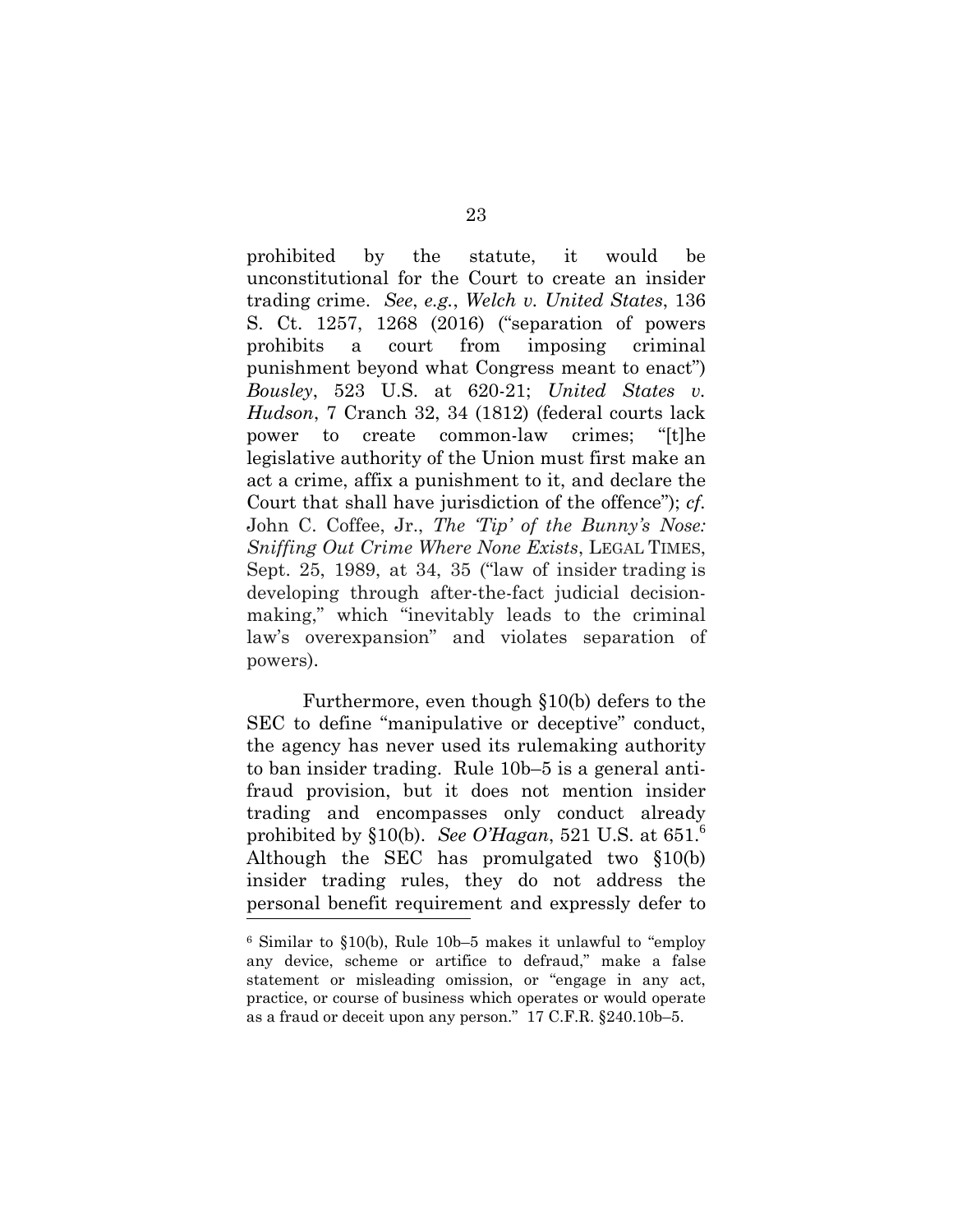the courts to define this aspect of insider trading law. 17 C.F.R. §240.10b5–1 prelim. n. (disclaiming any intention to "modify the scope of insider trading law" which is "otherwise defined by judicial opinions"); 17 C.F.R. §240.10b5–2 prelim. n. (same). Consequently, the source of §10(b)'s limited ban on insider trading is entirely judicial.

B. This Court first addressed whether insider trading can violate §10(b) in *Chiarella v. United States*, 445 U.S. 222 (1980). The defendant was an employee of a financial printer who prepared printing announcements for corporate takeover bids. He deduced the identities of target companies before the announcements were released and, without disclosing that information, purchased shares in those companies, which he sold immediately after the takeover bids were made public. *Id.* at 224.

The issue presented was whether the employee violated §10(b) by failing to inform sellers that he knew of a forthcoming takeover bid. The government argued that the defendant was guilty so long as he used material nonpublic information while knowing that others trading in the market did not have access to the same information. This Court rejected the government's theory and refused to "recogniz[e] a general duty…to forgo actions based on material, nonpublic information." *Id*. at 233. Such a broad duty would "depart[] radically from the established doctrine that duty arises from a specific relationship between two parties." *Id.* The Court held that it could not adopt such a duty "absent some explicit evidence of congressional intent" to prohibit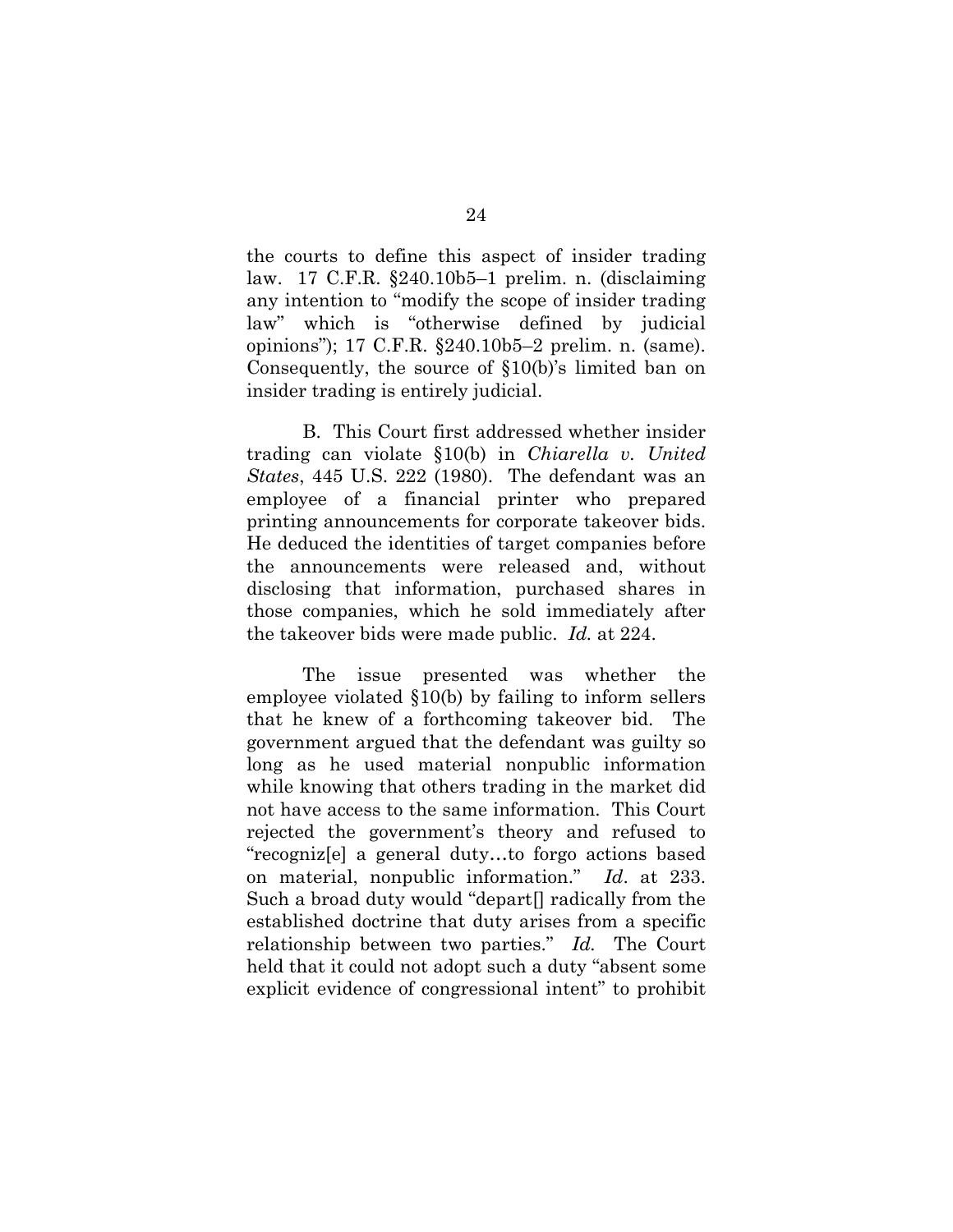all trading on nonpublic information, which did not exist. *Id.*

In fact, neither the statute nor its legislative history provided any "specific guidance" on whether insider trading can violate §10(b). *Id*. at 226. Relying principally on *Cady*, *Roberts & Co.*, 40 S.E.C. 907 (1961), an administrative opinion in a case that was settled, the Court held that corporate insiders who have material nonpublic information owe a duty to their shareholders to disclose the information before trading or else abstain from trading. 445 U.S. at 227-30.

But the Court stressed that §10(b) is an anti*fraud* provision, and "not every instance of financial unfairness constitutes fraudulent activity under §10(b)." *Id.* at 232. Emphasizing prior precedents requiring §10(b) to be construed narrowly, the Court explained that the statute "is aptly described as a catchall provision, but what it catches must be fraud." *Id*. at 234-35. "When an allegation of fraud is based upon nondisclosure, there can be no fraud absent a duty to speak." *Id.* at 235. Thus, "silence in connection with the purchase or sale of securities may operate as a fraud actionable under §10(b)," but only where there is "a duty to disclose arising from a relationship of trust and confidence between parties to a transaction." *Id*. at 230; *see also id.* at 235 ("We hold that a duty to disclose under §10(b) does not arise from the mere possession of nonpublic market information."). The Court thus held that the judicially-implied insider trading offense applies only where the person who trades has a fiduciary relationship with the issuer of the securities.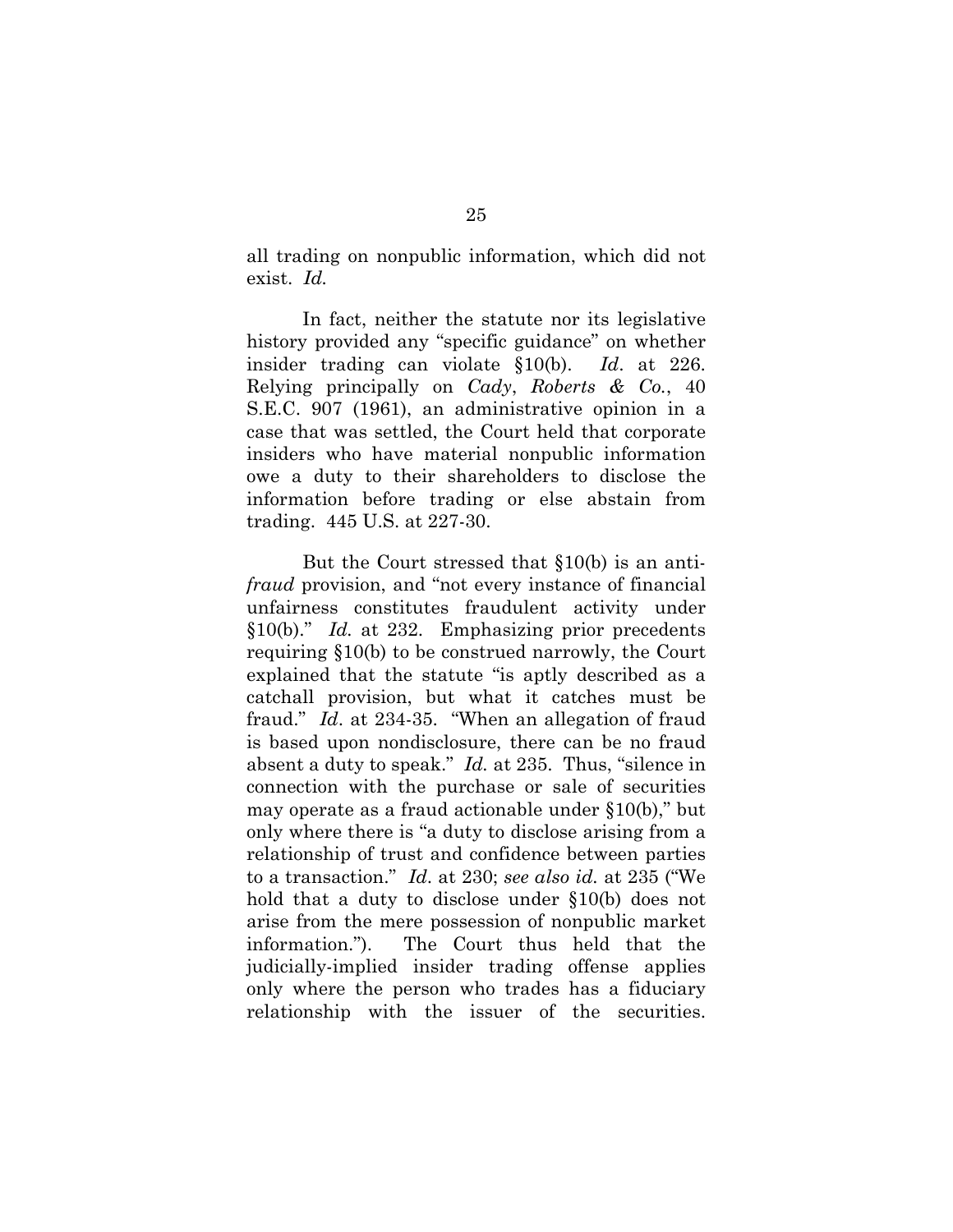Because the defendant was not a corporate insider and received no confidential information from the target company, the Court held that he had no such fiduciary duty, and his conviction must be reversed. *Id.* at 231-33.

Three years later, in *Dirks*, the Court addressed tippee liability. Dirks was a securities analyst at a broker-dealer. He received material nonpublic information from Secrist, an insider at a life insurance company, who indicated that the company's assets were vastly overstated. Secrist tipped Dirks so that he could expose the fraud. Dirks relayed this information to clients and investors who sold their stock, thereby avoiding losses when the company's fraud became known and its stock price plummeted. The SEC sued Dirks, alleging that he had aided and abetted securities fraud by relaying material nonpublic information to people who traded the stock. 463 U.S. at 650-51.

This Court held that Dirks did not violate §10(b). The Court once again rejected the SEC's theory "that the antifraud provisions require equal information among all traders" as "inconsistent with congressional intent," and reaffirmed its holding in *Chiarella* that there is no general duty to refrain from insider trading. *Id.* at 656-57. The "disclose-orrefrain duty is *extraordinary*," and must be limited; "only some persons, under some circumstances, will be barred from trading while in possession of material nonpublic information." *Id.* at 657 (emphasis added; quotation marks omitted).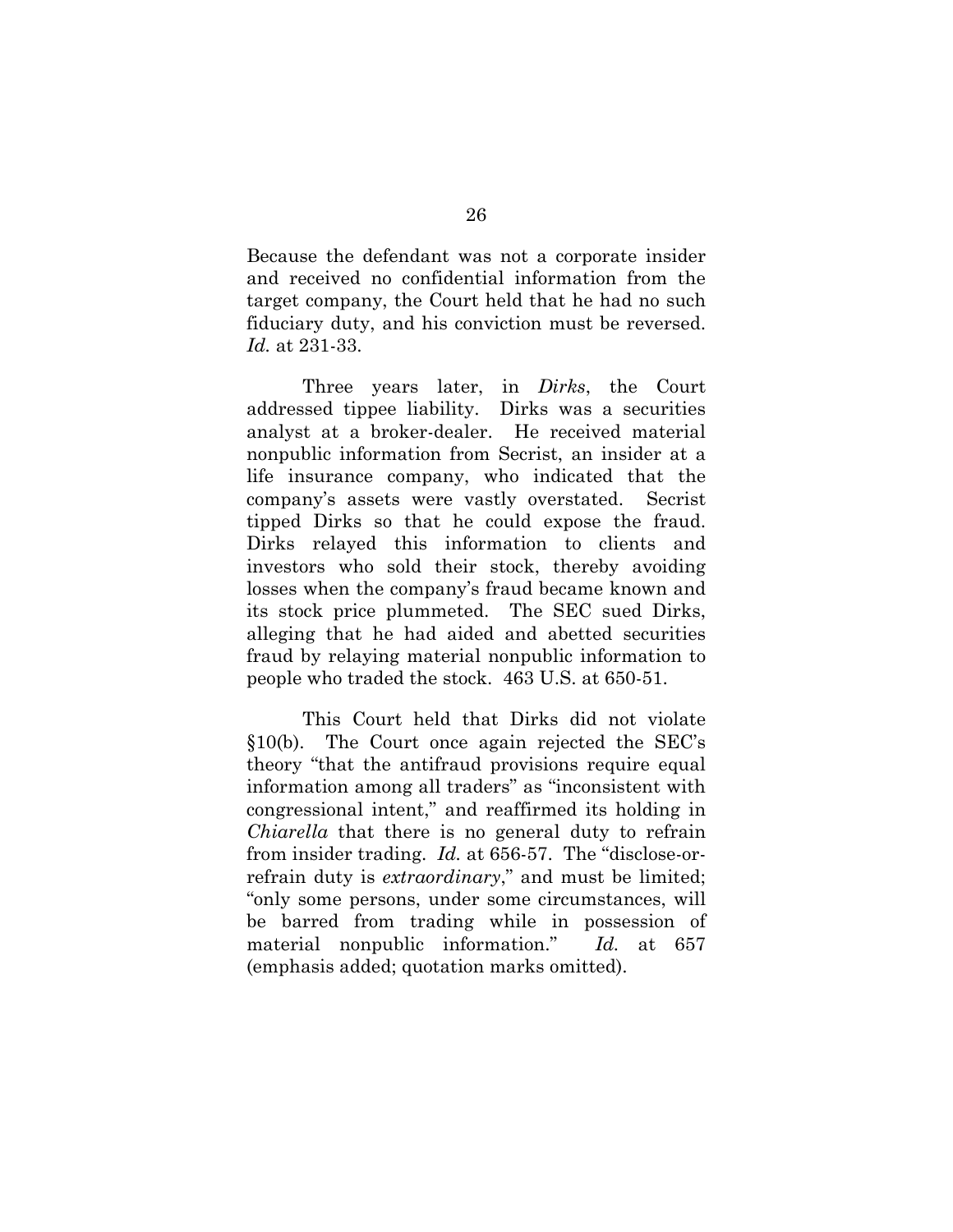One of the Court's reasons for limiting the scope of §10(b) insider trading liability was that the free flow of information is essential to the fairness of the securities markets, and a strict ban on insider trading could over-deter the legitimate exchange of information and undermine the integrity of the marketplace. *Id.* at 658; s*ee also* Selective Disclosure & Insider Trading, Exchange Act Release No. 43154, 65 Fed. Reg. 51716-01, 51722 (Aug. 24, 2000) ("Analysts can provide a valuable service in sifting through and extracting information that would not be significant to the ordinary investor to reach material conclusions."); Andrew N. Vollmer, *How Hedge Fund Advisers Can Reduce Insider Trading Risk*, 3 J. SEC. L., REG. & COMPLIANCE 106, 107-08, 111-12 (2010) (describing the "variety of legitimate reasons" that analysts have "for communicating privately with the senior management of a public company").<sup>7</sup>

The Court held that a tippee is not liable "whenever he receives inside information from an insider," because a tippee generally owes no duty to the corporation's shareholders. *Dirks*, 463 U.S. at 655-56. However, a tippee who trades on inside information can violate §10(b) if the insider breached his fiduciary duty by disclosing the information, and the tippee knew that. *Id.* at 659-60. In this

l

<sup>7</sup> Many scholars argue that a broad prohibition on insider trading can harm the securities markets. *See*, *e.g.*, Henry G. Manne, *The Case for Insider Trading*, WALL ST. J., Mar. 17, 2003; FRANK H. EASTERBROOK & DANIEL R. FISCHEL, THE ECONOMIC STRUCTURE OF CORPORATE LAW 256-59 (1991); Dennis W. Carlton & Daniel R. Fischel, *The Regulation of Insider Trading*, 35 STAN. L. REV. 857, 861-82 (1983).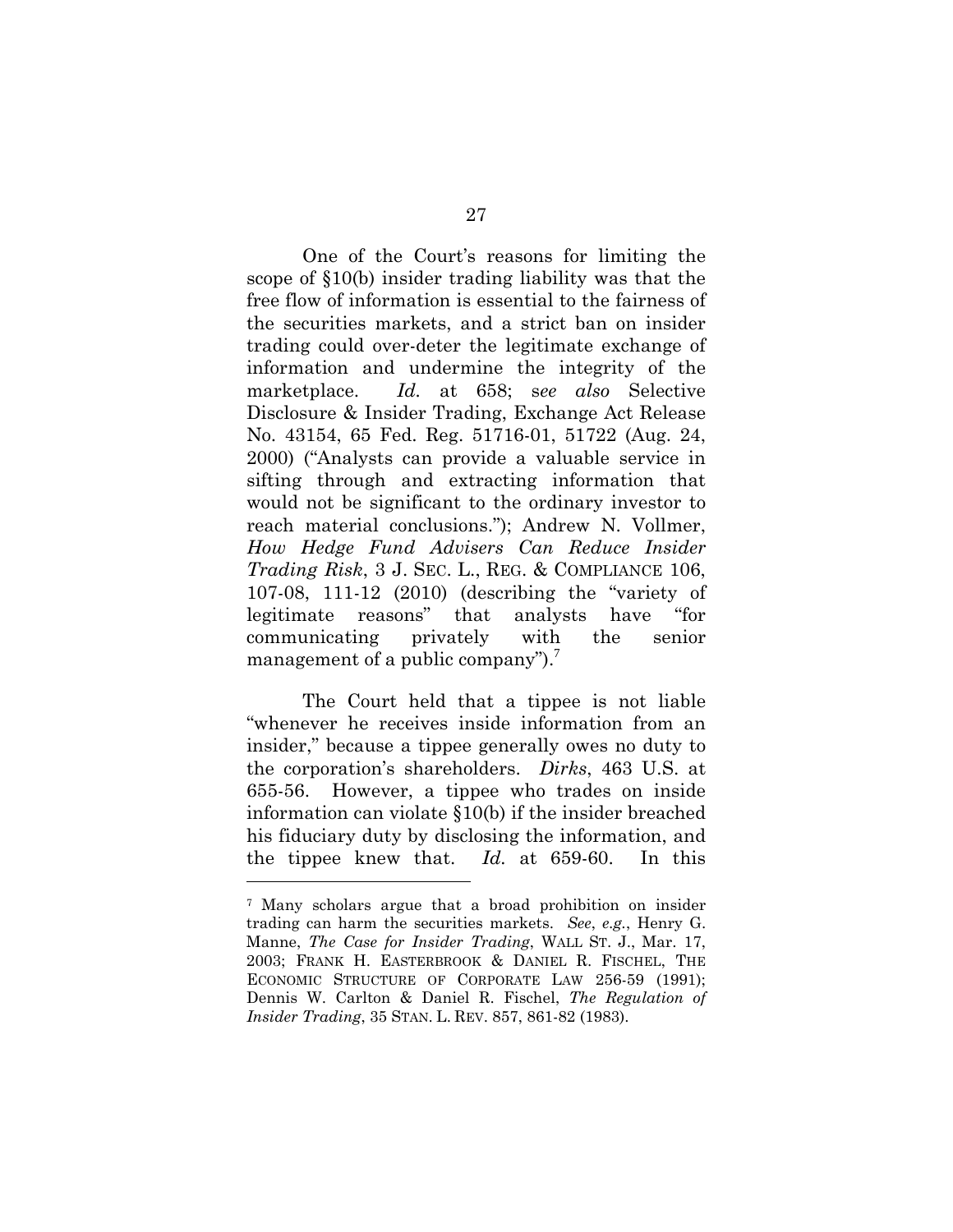situation, the tippee is considered derivatively liable for the insider's breach of duty. *See id.* at 659-60.

"Not 'all breaches of fiduciary duty in connection with a securities transaction,' however, come within the ambit of [§10(b) and] Rule 10b–5. There must also be 'manipulation or deception.'" *Id.* at 654 (quoting *Santa Fe Indus. v. Green*, 430 U.S. 462, 472 (1977)). The Court held that the particular type of fiduciary breach that could be deceptive within the meaning of  $\S10(b)$  is an insider's exploitation of corporate information for his own personal "benefit" or "gain." "Absent some *personal gain*" by the corporate insider, neither the insider nor the alleged tippee violates §10(b). 463 U.S at 662 (emphasis added). Insiders are "forbidden by their fiduciary relationship from personally using undisclosed corporate information to their advantage, [and] they may not give such information to an outsider for the same improper purpose of *exploiting* the information for their [*i.e.*, the insiders'] *personal gain*." *Id.* at 659 (emphasis added).

# **II. BENEFIT MEANS PECUNIARY GAIN UNDER THE COURT'S INSIDER TRADING AND FRAUD PRECEDENTS**

The *Dirks* Court explained that the purpose of the personal benefit rule is to provide a "guiding principle" for market participants who daily encounter and transmit rumors, information and analysis. 463 U.S. at 664. Otherwise they would be "forced to rely on the reasonableness of the SEC's litigation strategy," a "hazardous" endeavor. *Id*. at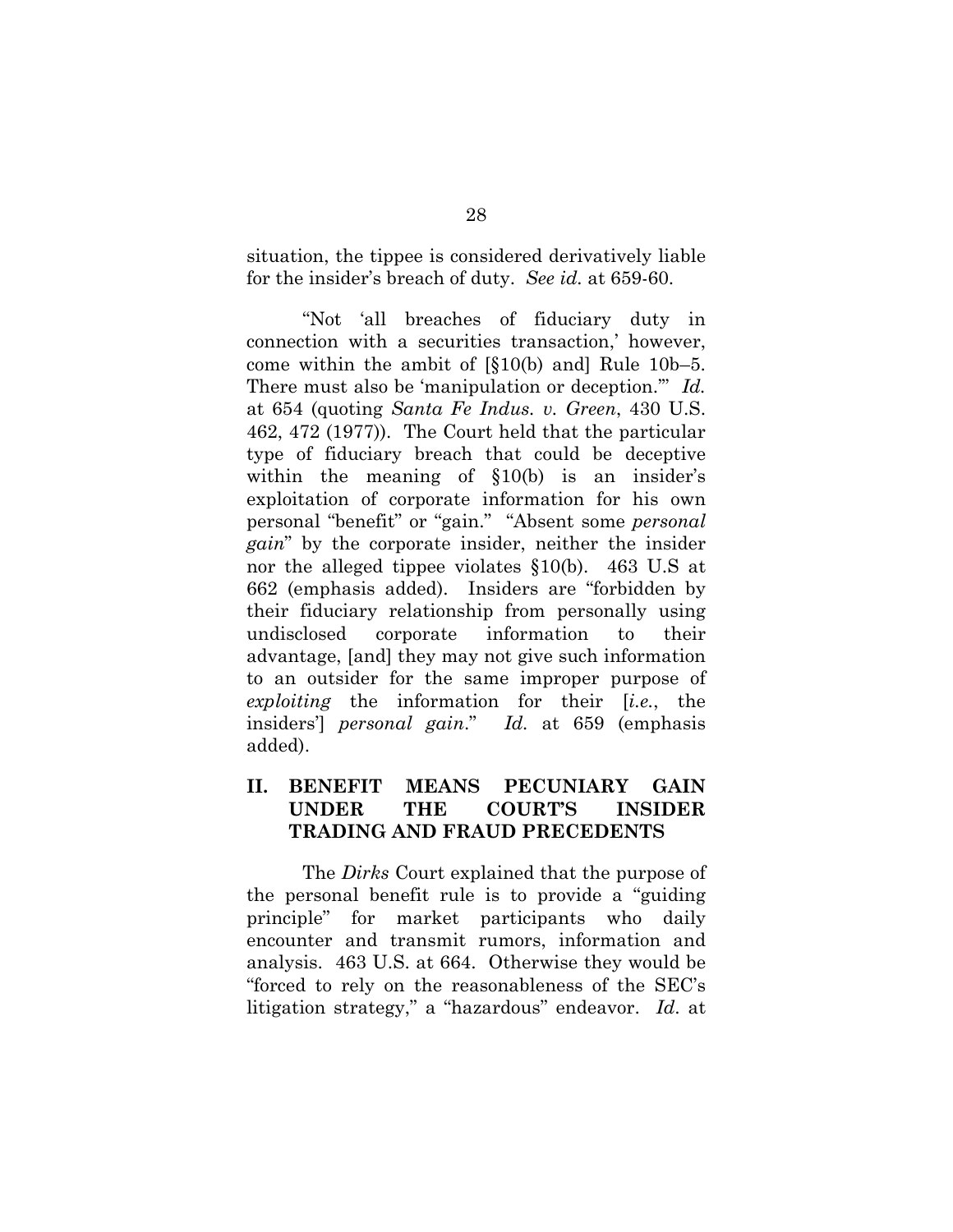664 n.24. Consistent with that goal of providing a "guiding principle," the Court emphasized that the test for determining whether an insider sought a personal benefit should not require the government or the courts to "to read the parties' minds." *Id*. at 663. Rather, the test "focus[es] on objective criteria, *i.e.*, whether the insider receives a direct or indirect personal benefit from the disclosure, such as a pecuniary gain or a reputational benefit that will translate into future earnings." *Id.*

The Court cited "cash, reciprocal information, or other things of value" as specific examples of benefits that would meet its test. *Id*. at 664 (citation omitted); *see also id.* at 654 (explaining that insider commits fraud "only where he fails to disclose material nonpublic information before trading on it and thus makes 'secret *profits*.'") (quoting *Cady, Roberts*, 40 S.E.C. at 916 n.31) (emphasis added). These examples, the Court's use of terms such as "gain" synonymously with "benefit," and its focus on insiders who "exploit" corporate information for "profit" show that it was principally concerned with situations in which the insider tips for pecuniary gain. The term "gain" connotes the improper use of corporate information to obtain something concrete, tangible and pecuniary. *See*, *e.g.*, BLACK'S LAW DICTIONARY 792 (10th ed. 2014) (defining "gain" as "[a]n increase in amount, degree, or value" and "[e]xcess of receipts over expenditures or of sale price over cost").

The Court identified "objective facts and circumstances that often justify" an inference of an insider's breach of duty. *Id.* at 664. The first is a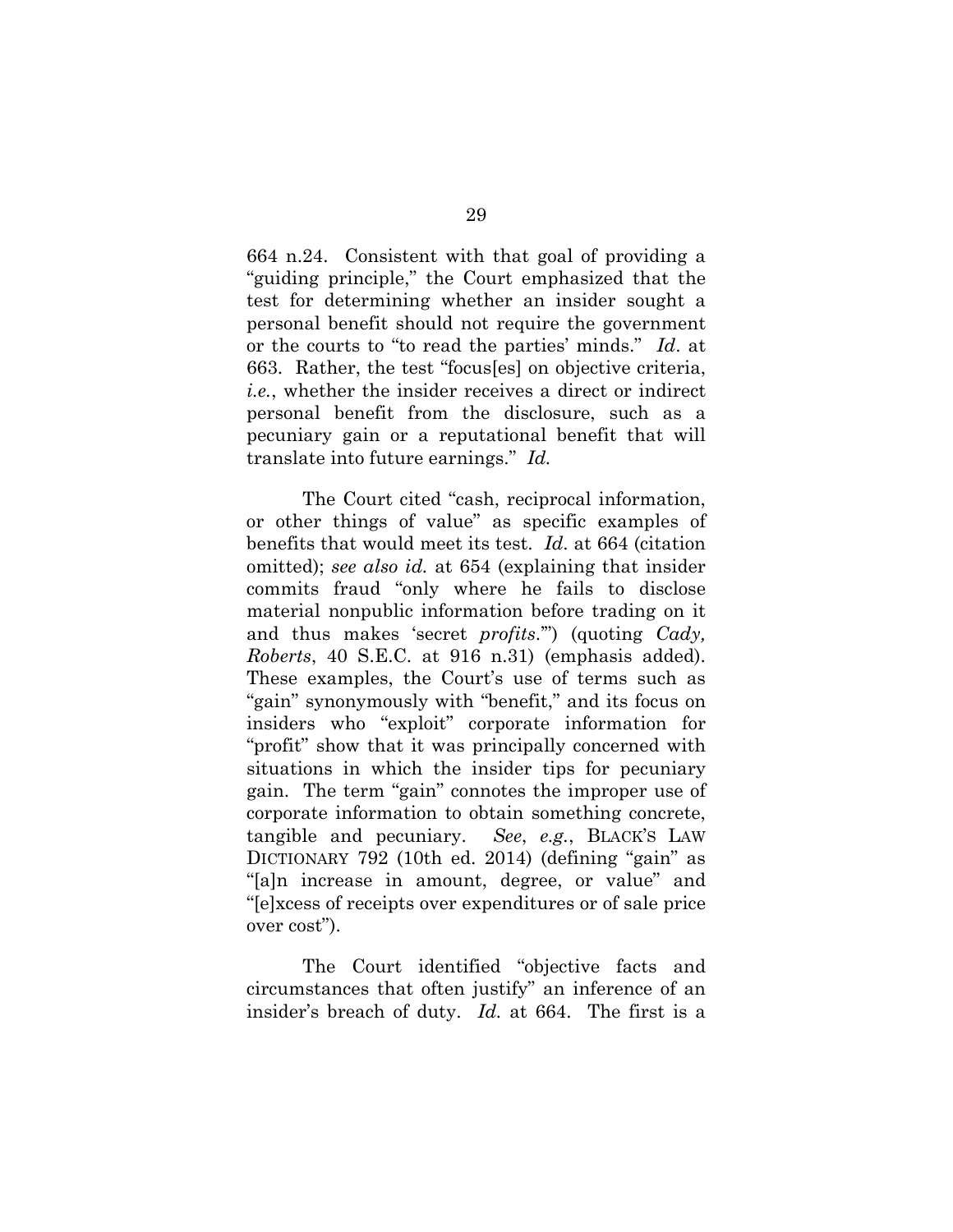"quid pro quo" relationship between the insider and the tippee—in other words, a situation in which the insider is receiving something in return for the information. *Id.* But the Court also suggested that an insider's "intention to benefit" the tippee or "gift of confidential information to a trading relative or friend," where the "tip and trade resemble trading by the insider himself followed by a gift of profits to the recipient," might permit an inference of a fiduciary breach violating §10(b). *Id*.

As explained below, this language should not be read to allow a finding of personal benefit where the "benefit" is, at most, psychological and not pecuniary. The purpose of the test is to capture fraud by the insider, and this Court's precedents confirm that the core of fraud is the insider's exploitation of his position for personal profit, not for intangible benefits. Put another way, for tipping and trading on a "tip" to be fraudulent, the tipper's motive must be to obtain money or property for himself.

### **A. Insider Trading Precedents**

The Court's express purpose in recognizing a limited form of tipping liability was to capture situations where an insider improperly "exploits" confidential information for "personal gain" in a manner analogous to the improper exploitation by an insider who trades without disclosing the information. *See Dirks*, 463 U.S. at 659, 662. That is why *Dirks* repeatedly instructs that tipping is fraudulent only if there is some personal benefit to the insider, and uses "benefit" interchangeably with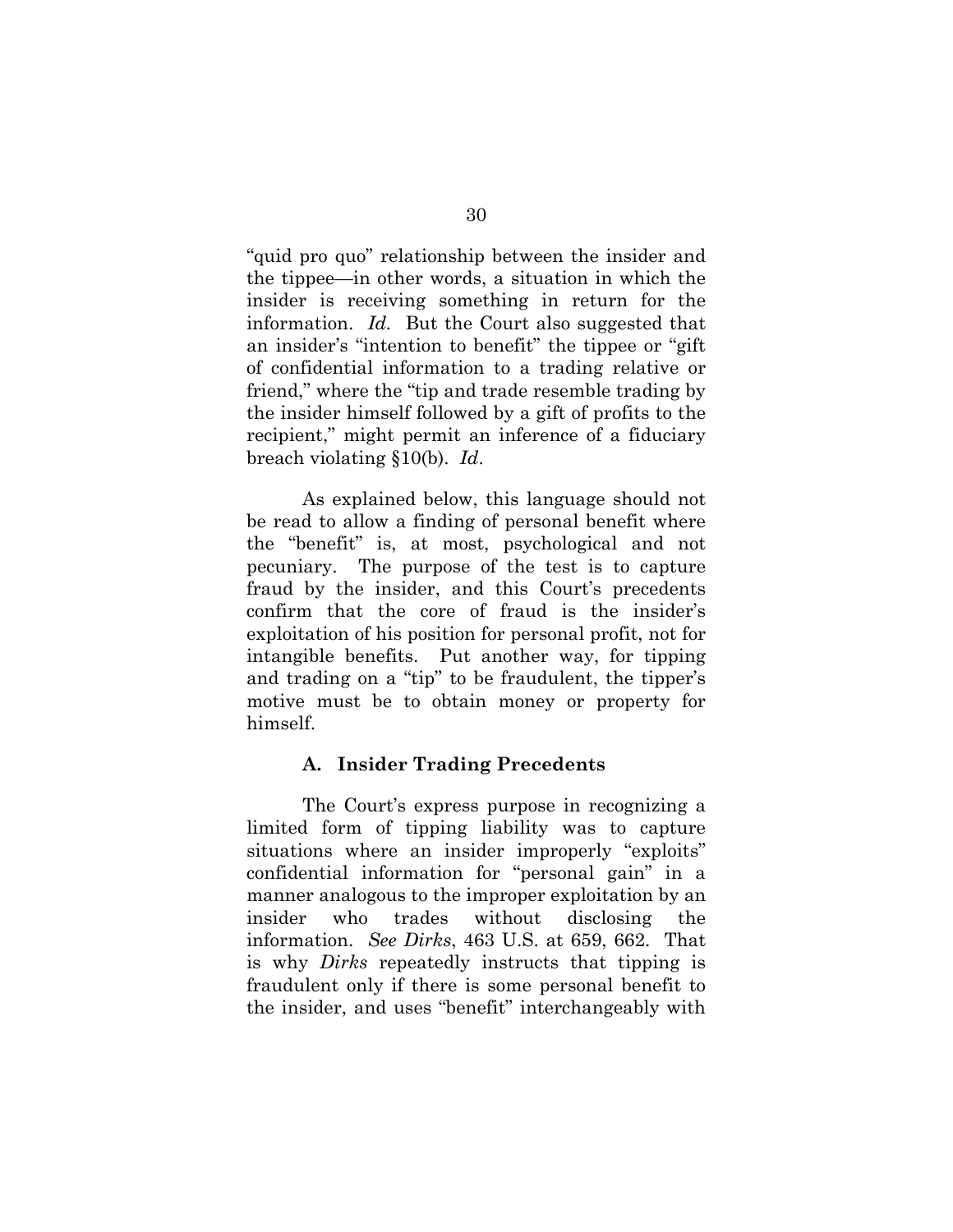terms like "gain" that connote tangible monetary profit. The examples the Court employed to illustrate the type of benefit that would suffice involved financial benefits such as "pecuniary gain," "future earnings," "cash, reciprocal information, or other things of value." *Id.* at 663-64.

The Court drew on administrative and lowercourt decisions that similarly involved only tangible financial benefits to the tipper, further confirming its focus on monetary gain. In *Cady, Roberts*, for example, a director of a public company who was also a broker provided the company's confidential information to his partner so that they could engage in profitable trades in the firm's clients' accounts. 40 S.E.C. 907 at [\*2] (cited in *Dirks*, *passim*).In *Ross v. Licht*, the insiders tipped others so they could share in the profits from a public resale of the stock the tippees would acquire. 263 F. Supp. 395, 401 (S.D.N.Y. 1967) (cited at 463 U.S. at 661 n.20). Similarly, in *Merrill Lynch, Pierce, Fenner & Smith, Inc.*, the tipper received commissions and compensation on trades executed by its customers. 43 S.E.C. 933 at [\*2] (1968) (cited at 463 U.S. at 654, 655).

The *Dirks* Court's focus on the insider's profit motive accords with *Chiarella* and other insider trading cases recognizing that fraud turns on the defendant's pecuniary motive. For example, when the Court first held that insider trading could be fraud, it relied on prior administrative and judicial decisions that involved insiders who received actual, pecuniary benefits—profits from trading or other monetary rewards. *See Chiarella*, 445 U.S*.* at 227-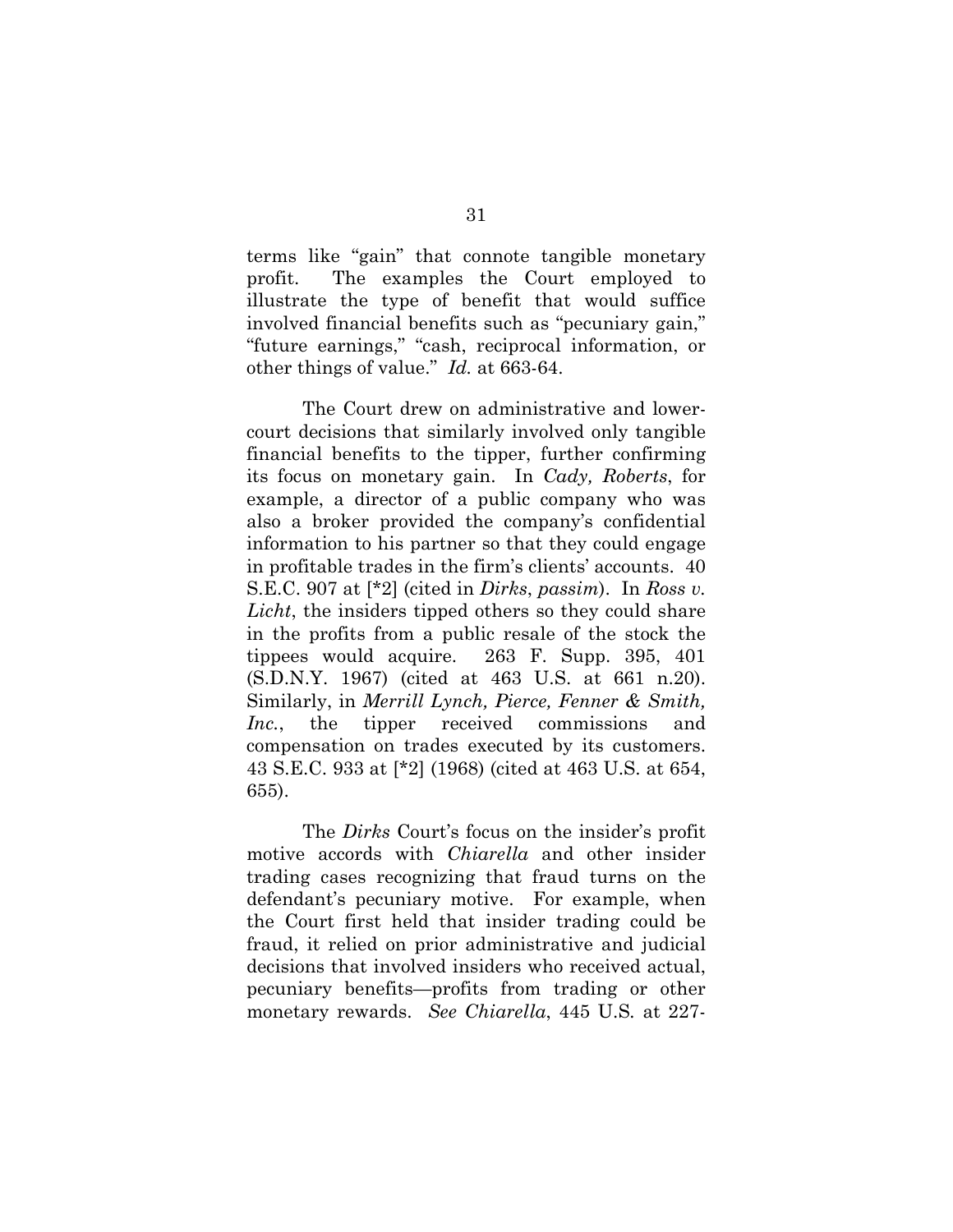30. The Court cited *Cady, Roberts*, discussed *supra*; *SEC v. Texas Gulf Sulphur Co.*, 401 F.2d 833 (2d Cir. 1968), where the defendants made trading profits; and *Affiliated Ute Citizens v. United States*, 406 U.S. 128 (1972), where they earned commissions and gratuities.

Likewise, in *O'Hagan*, the fraudster acted for his own pecuniary benefit. There the Court recognized that misappropriation of confidential corporate information can be fraudulent under §10(b) when the misappropriator "trades on the information" and makes money (\$4.3 million). 521 U.S. at 648, 663. Significantly, the *O'Hagan* Court confirmed that the reason the insider in *Dirks* had not violated §10(b) was that he "had acted not for personal profit," but to expose a fraud. *Id*. at 663.

Similarly, in *Carpenter v. United States*, 484 U.S. 19 (1987), the Court upheld mail and wire fraud convictions for insider trading because a *Wall Street Journal* writer exploited the *Journal*'s confidential information by leaking it to brokers who traded and gave the writer a share of the profits. The Court drew on sources including common-law fiduciary duty claims that can be brought to recover trading "profits" from a person who "exploit[s]" information acquired from his fiduciary "'for his own personal benefit.'" *Id.* at 27-28 (quoting *Diamond v. Oreamuno*, 24 N.Y.2d 494, 497 (1969)).

Pecuniary gain is also required in the shortswing profit insider trading statute discussed *supra*  at 21, even though it is not a fraud provision. There, "profit" signifies "direct pecuniary benefit to the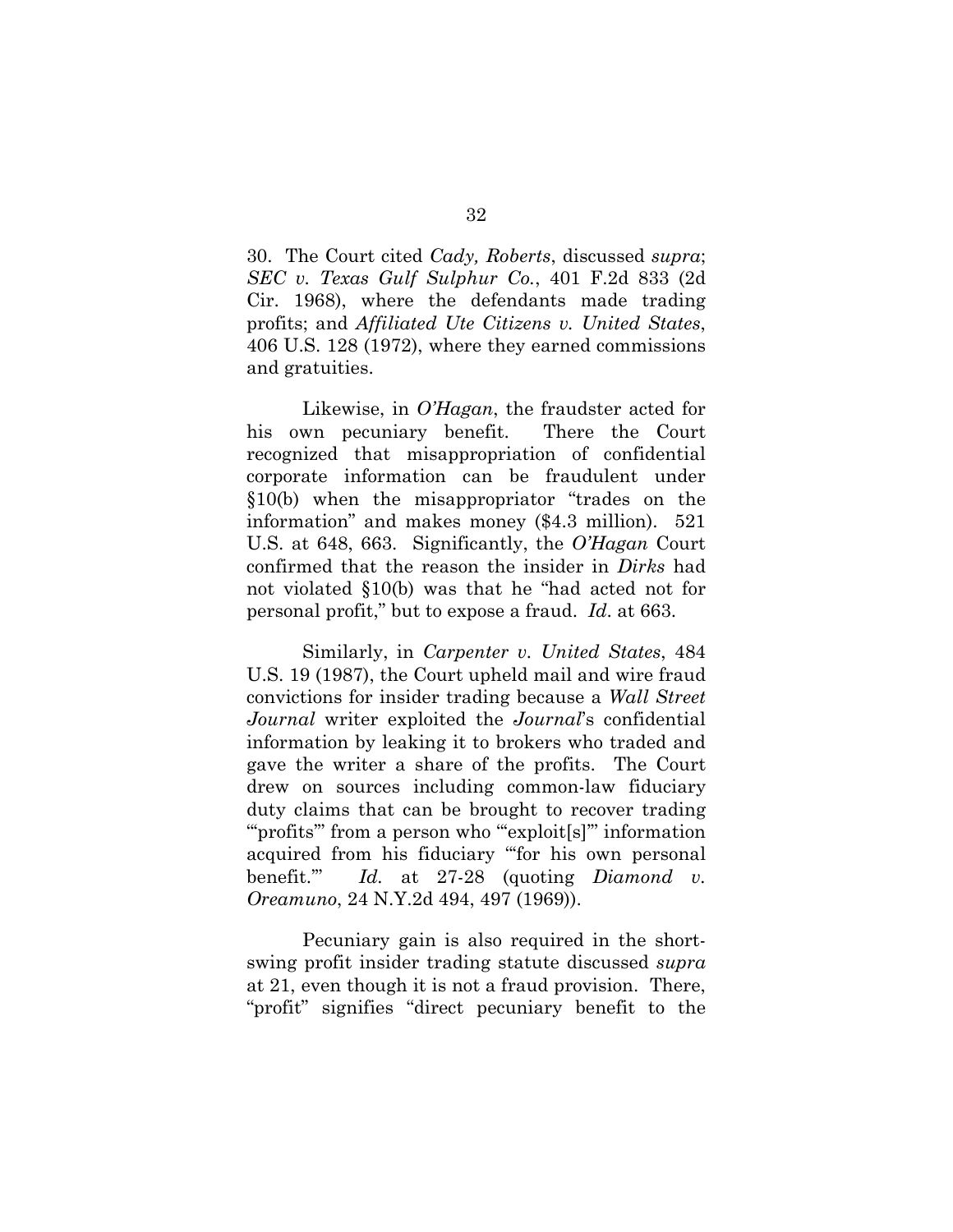insider." *CBI Indus., Inc. v. Horton*, 682 F.2d 643, 646 (7th Cir. 1982) (Posner, J.). In that context, a familial relationship is not a sufficient benefit: "[I]t is not enough that ties of affinity or consanguinity between the nominal recipient and the insider make it likely that the insider will experience an enhanced sense of well-being as a result of the receipt, or will be led to reduce his gift-giving to the recipient." *Id*. On the contrary, "[t]he standard of direct pecuniary benefit excludes by definition any attempt to monetize the emotional satisfaction that [a defendant] might derive from a transaction that increased the wealth of his sons." *Id.* at 647.

#### **B. Analogous Crimes**

The Court has emphasized tangible gain when construing federal fraud statutes outside the insider trading context as well. These cases, like the §10(b) insider trading cases, often present the question of when a person's breach of duty to the public or her employer can constitute criminal fraud. There, as here, criminality turns on whether the person has exploited her position for personal gain; the focus is money or property, not intangible "benefits."

For instance, in *McNally v. United States*, 483 U.S. 350 (1987), the Court construed the mail fraud statute, which prohibits fraudulent schemes to "obtain[] money or property." The Court held that such fraud was "limited in scope to the protection of property rights" and thus did not cover a state official's purported scheme to deprive the public of his "honest services." Then, in *Skilling v. United States*, the Court limited the scope of the ensuing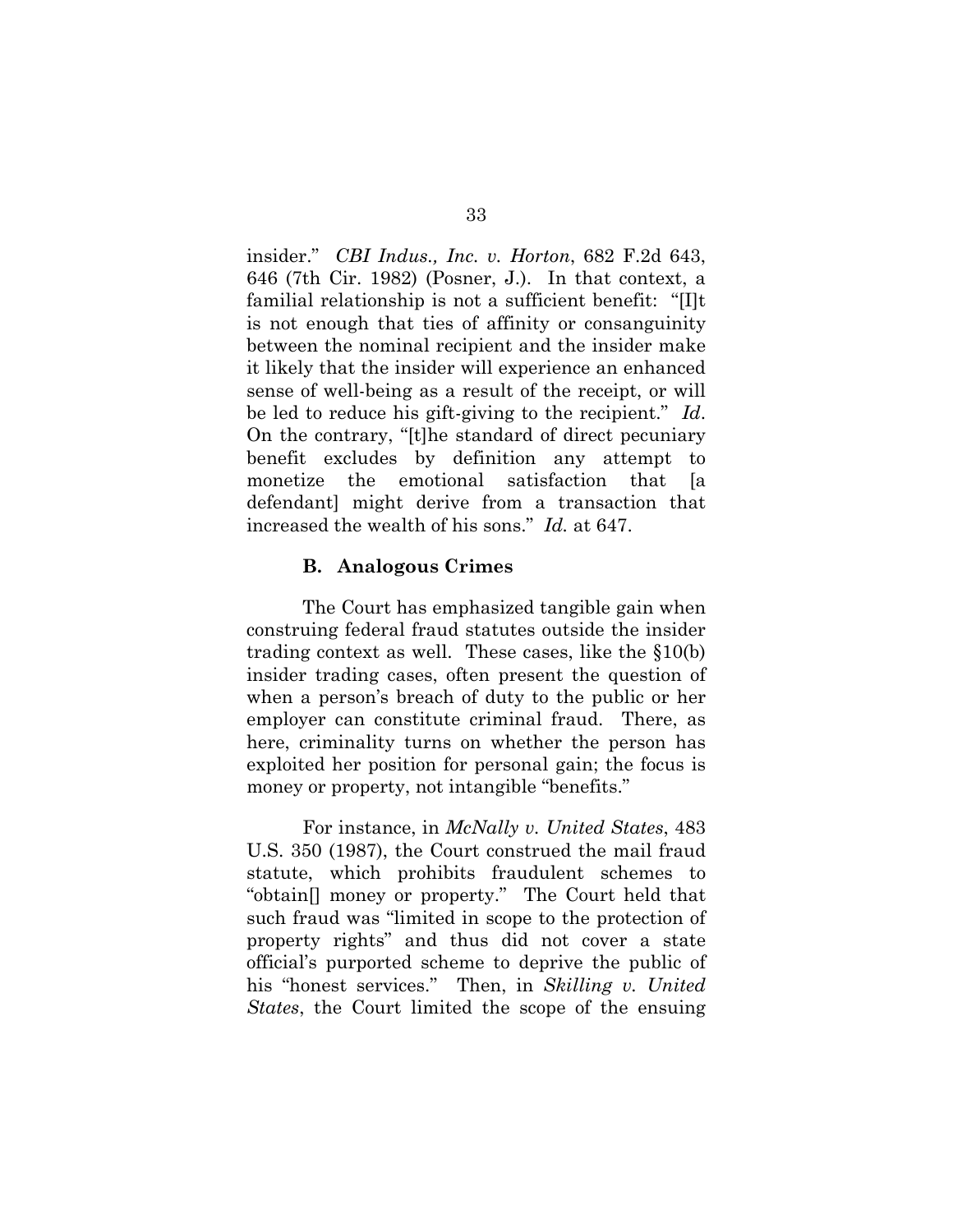"honest services fraud" statute to cases involving a *quid pro quo* exchange for money, *i.e.*, "bribes or kickbacks." 561 U.S. 358, 407-09 (2010). The Court emphasized that such pecuniary exchanges were the "core" of the offense, in part because of similar statutes that also focused on public officials' misconduct-for-monetary-profit schemes. *See id.* at 412-13; *see also Cleveland v. United States*, 531 U.S. 12, 22-23 (2000) (false statements on state video poker license application not mail fraud because defendants did not obtain money or "economic" property through their deceit). And in the related context of Hobbs Act extortion, the Court has rejected the invitation to treat "abstract" benefits like a recommendation as "property" the defendant sought to obtain. *See Sekhar v. United States*, 133 S. Ct. 2720, 2726-27 (2013).

In short, under the Court's precedents, trading on a tip can only be fraud if the tipper's purpose was to obtain some pecuniary benefit.

## **C. This Case Does Not Involve Any Securities Fraud**

The facts of this case are far afield from the fraudulent conduct the Court read §10(b), like other anti-fraud provisions, to cover. Maher did not trade on the information, and he did not provide it to get a kickback. On the contrary, Maher gained nothing of value from his disclosures, and had no financial motive. His motive was to get a bullying brother "off his back." Indeed, the government has conceded that Maher's "breaches of fiduciary duty were in large part the result of Michael Kara's persistence in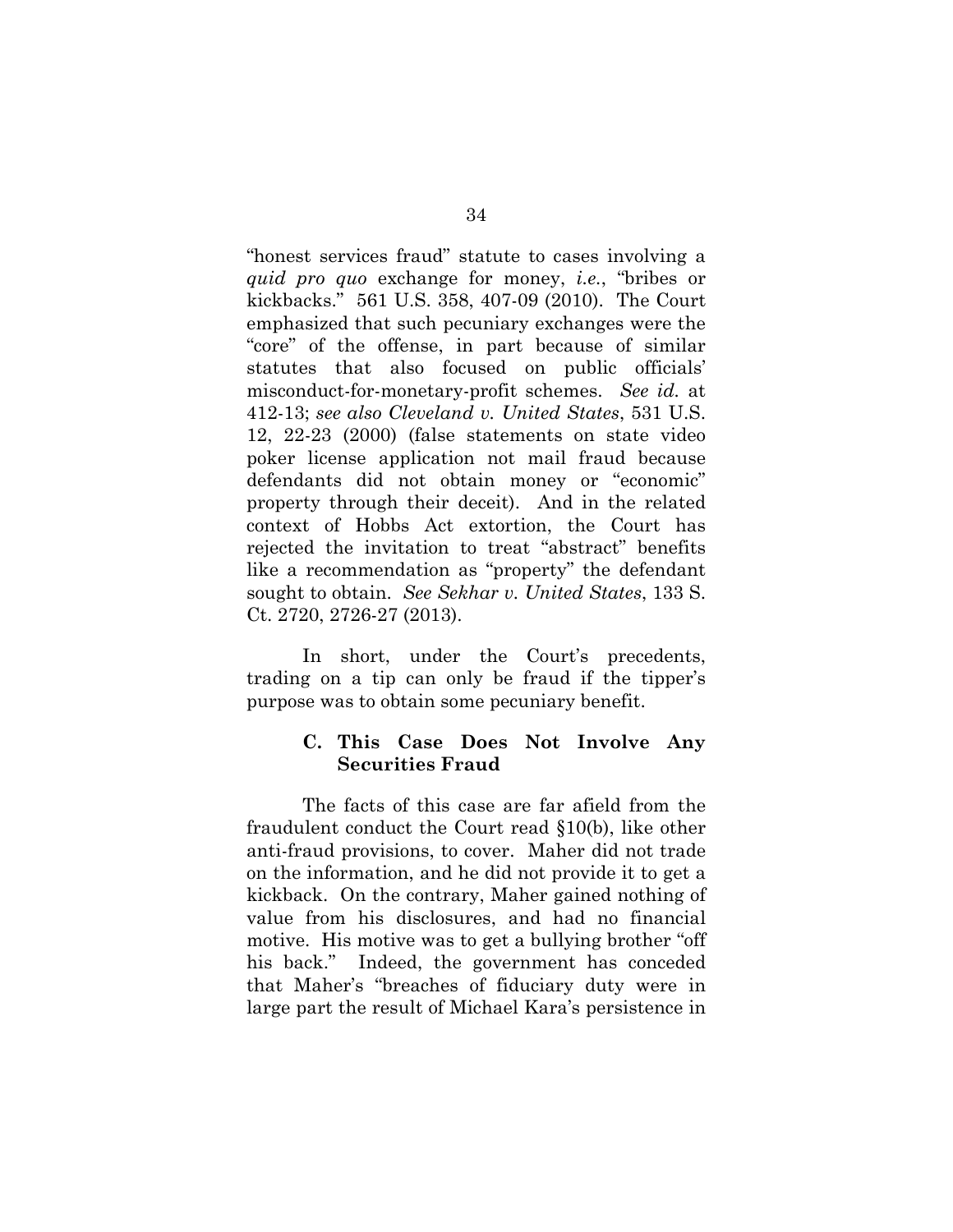seeking inside information." Sentencing Mem. at 7, *United States v. Kara*, No. 09-cr-00417-EMC-1 (N.D. Cal. Dec. 15, 2014) (Dkt. No. 249). The government acknowledged that Maher had a "complicated relationship with his brother, clearly." JA.402. Their relationship involved love and trust, but Michael also manipulated and deceived Maher. In most instances Maher disclosed information to Michael either with the understanding that his brother would not trade on it and would keep it confidential—Michael swore "on his daughter's life" that he would not trade, JA.81—or because Michael pressured him into providing the information. Maher opposed trading on inside information and discouraged Michael from doing so. These facts could hardly be more remote from the type of corrupt exchange the *Dirks* Court found §10(b) to capture.

# **III. THE CONSTITUTION AND INTERPRETIVE PRINCIPLES REQUIRE LIMITING THE PERSONAL BENEFIT ELEMENT TO PECUNIARY GAIN**

Equating "personal benefit" with pecuniary gain not only comports with the Court's precedents, but also is necessary because any broader standard would be unconstitutional and inconsistent with interpretive principles requiring a clear and circumscribed rule.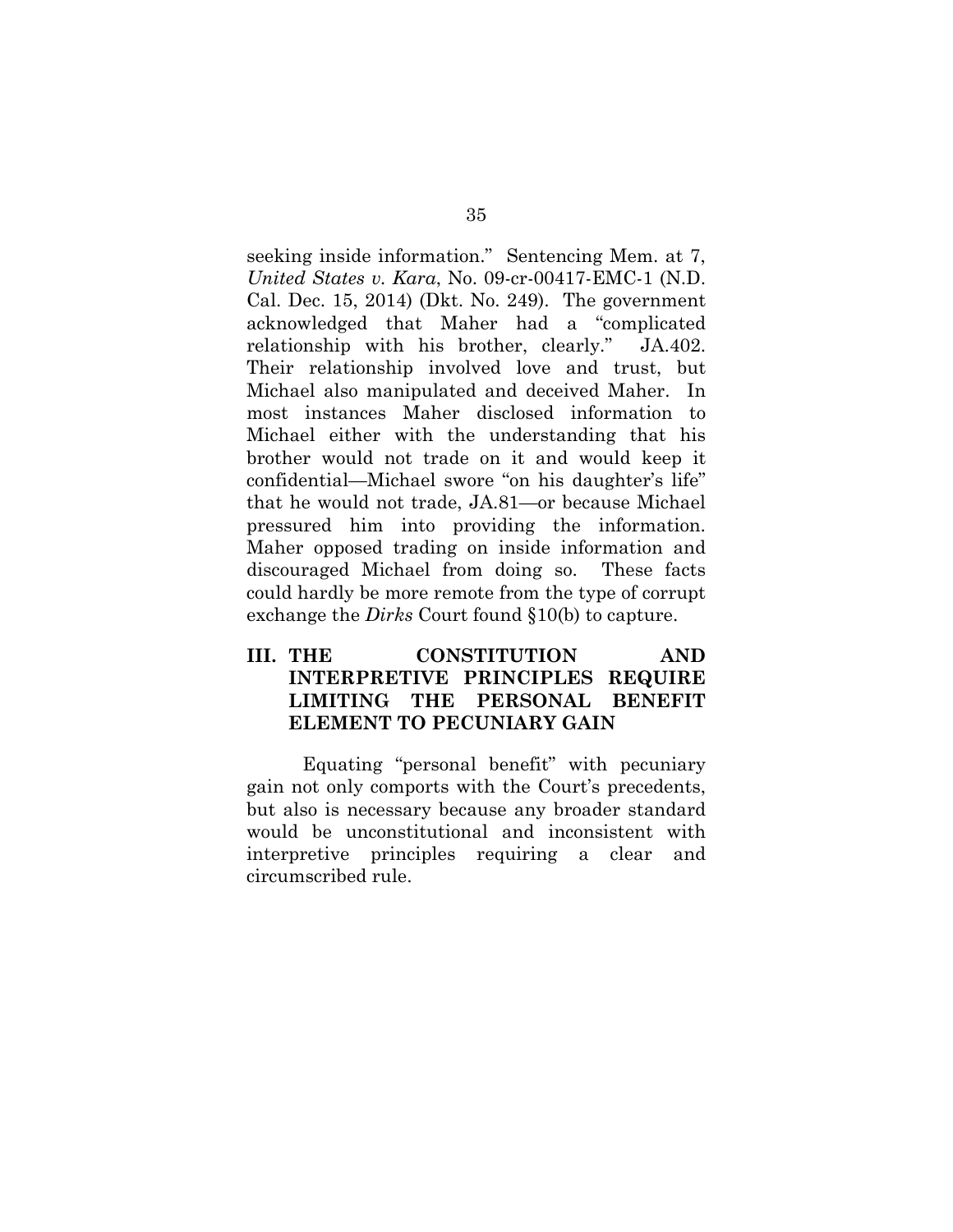## **A. Longstanding Interpretive Principles Dictate A Narrow Construction Of The Personal Benefit Element**

1. *Criminal laws must be interpreted strictly*. Separation of powers, due process, and the related rule of lenity compel a limiting construction because a willful violation of §10(b) is a crime. 15 U.S.C. §78ff(a).<sup>8</sup> First, as this Court has repeatedly held, "penal laws are to be construed strictly" because "[i]t is the legislature, not the Court, which is to define a crime, and ordain its punishment." *United States v. Wiltberger*, 18 U.S. 76, 95 (1820). Courts have no authority to "define new federal crimes." *Skilling*, 561 U.S. at 415 (Scalia, J., concurring in part and concurring in judgment) (citing *Hudson*, 7 Cranch at 34); *see also United States v. Oakland Cannabis Buyers' Coop.*, 532 U.S. 483, 490 (2001) ("federal crimes are defined by statute rather than by common law"); *Lewis v. United States*, 523 U.S. 155, 160 (1998) (federal courts cannot "supplement... statutory crimes through the use of the common  $law$ ").

Second, it is a violation of the Due Process Clause to "tak[e] away someone's life, liberty, or property under a criminal law so vague that it fails to give ordinary people fair notice of the conduct it

l

<sup>8</sup> When a statute has both civil and criminal applications, the Court "must interpret the statute consistently, whether we encounter its application in a criminal or noncriminal context," including by applying the rule of lenity to construe the statute narrowly. *Leocal v. Ashcroft*, 543 U.S. 1, 11 n.8 (2004); *see also Whitman v. United States*, 135 S. Ct. 352, 353-54 (2014) (Scalia, J., respecting denial of certiorari).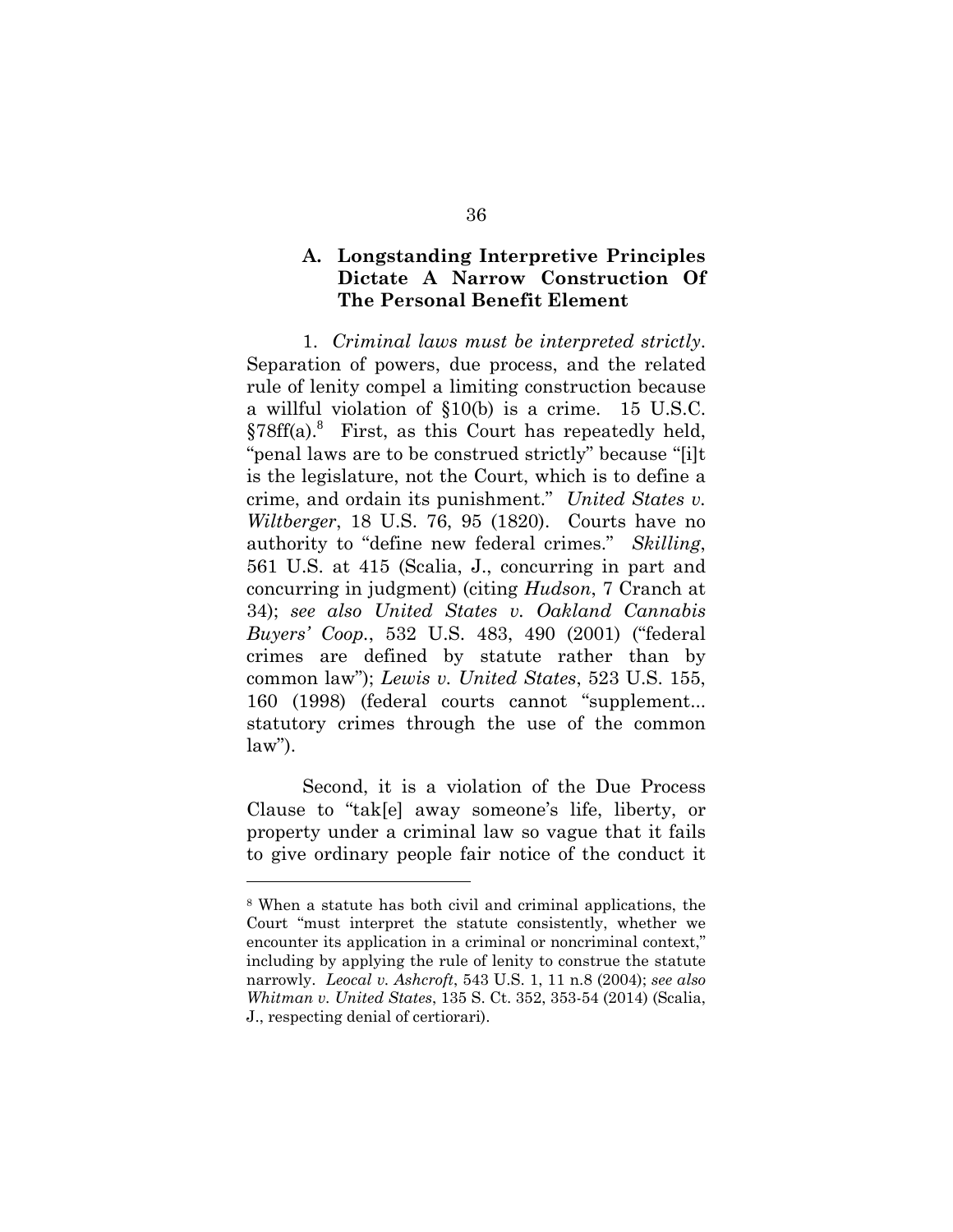punishes, or so standardless that it invites arbitrary enforcement." *Johnson v. United States*, 135 S. Ct. 2551, 2556 (2015) (citing *Kolender v. Lawson*, 461 U.S. 352, 357-58 (1983)); *see also*, *e.g.*, *Skilling*, 561 U.S. at 402-03. The Court can sometimes save a statute that would otherwise be void for vagueness and thus avoid the constitutional question—by interpreting it narrowly. *See*, *e.g.*, *Skilling*, 561 U.S. at 405. But the Court may not "rewrite" the statute in order to save it. *See id.* at 415, 423-24 (Scalia, J., concurring in part and concurring in judgment).

Third, to the extent there is any ambiguity about the meaning of the personal benefit requirement, such ambiguity "should be resolved in favor of lenity." *Cleveland*, 531 U.S. at 25 (quotation marks omitted); *see also*, *e.g.*, *Yates v. United States*, 135 S. Ct. 1074, 1088 (2015). "[T]his time-honored interpretive guideline serves to ensure both that there is fair warning of the boundaries of criminal conduct and that legislatures, not courts, define criminal liability." *Crandon v. United States*, 494 U.S. 152, 158 (1990) (quotation marks omitted). Given the absence of any applicable statutory text, the need for a lenient construction is even stronger here. After all, the basis for the rule of lenity is that "the power of punishment is vested in the legislative, not in the judicial department," and "the legislature, not the Court,…is to define a crime." *Wiltberger*, 18 U.S. at 95.

2. *Section 10(b) is narrowly interpreted even in civil cases, to avoid a separation-of-powers problem*. In its insider trading decisions, the Court has emphasized the need to construe §10(b)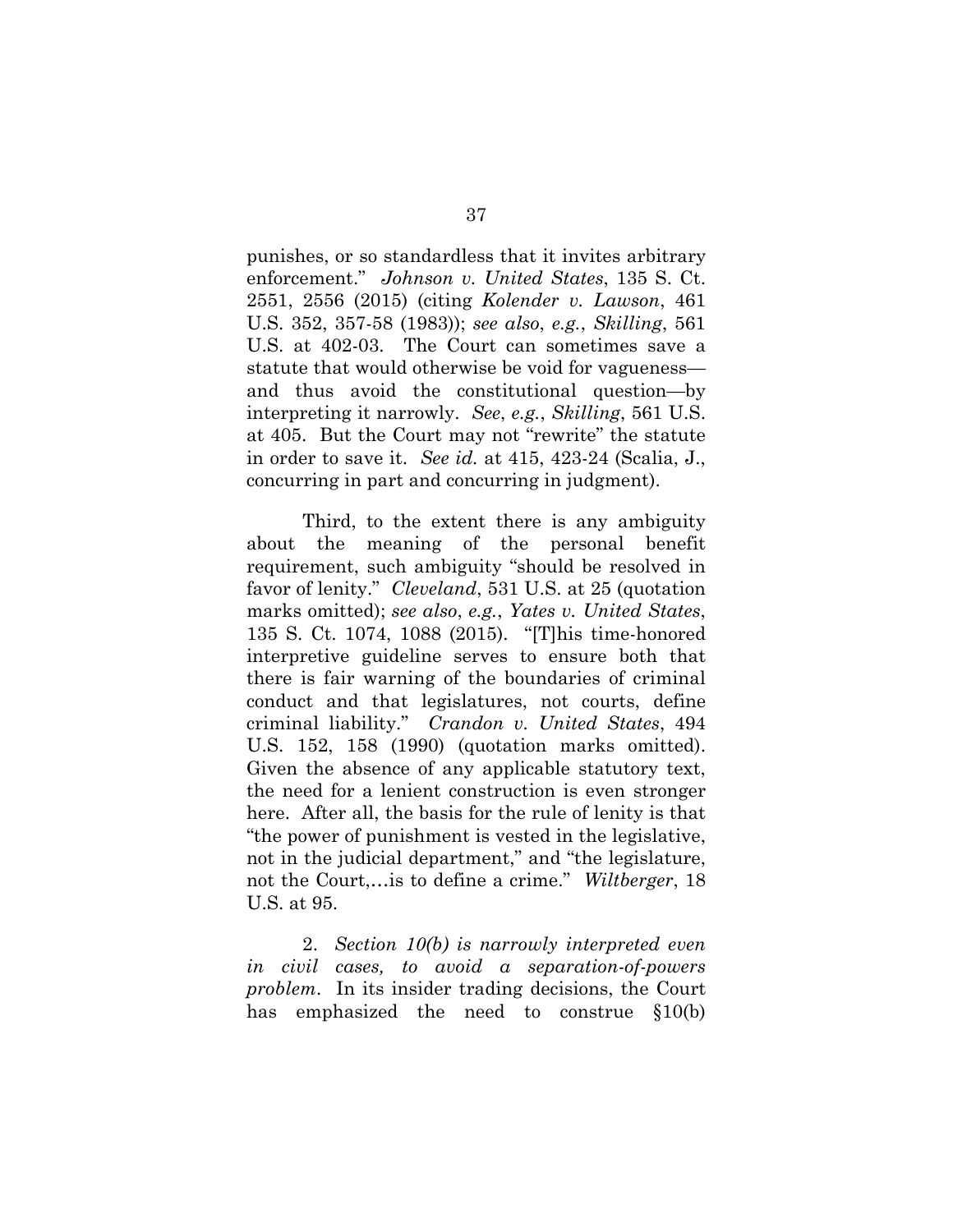narrowly, explaining that "the 1934 Act cannot be read more broadly than its language and the statutory scheme reasonably permit." *Chiarella*, 445 U.S. at 234 (quotation marks omitted); *see also O'Hagan*, 521 U.S. at 651. The Court has articulated a similar limiting principle in defining the scope of the §10(b) private civil action, which was judicially implied just like the insider trading offense. For instance, in *Blue Chip Stamps v. Manor Drug Stores*, 421 U.S. 723 (1975), the Court held that only purchasers or sellers of securities could bring private §10(b) suits. The Court reasoned that Congress "had little trouble in…expressly" providing a civil remedy in other provisions to those who neither purchase nor sell securities, but had not expressly done so in §10(b), and that the §10(b) private action should be circumscribed because it was "judicially[-created]." *Id*. at 734, 749.

Similarly, in *Central Bank of Denver, N.A. v. First Interstate Bank of Denver, N.A.*, 511 U.S. 164 (1994), the Court observed that "our cases considering the scope of conduct prohibited by §10(b) in private suits have emphasized adherence to the statutory language," and that the Court has "refused to allow 10b–5 challenges to conduct not prohibited by the text of the statute." *Id.* at 173. Because "[i]t is inconsistent with settled methodology in §10(b) cases to extend liability beyond the scope of conduct prohibited by the statutory text," and the text of §10(b) does not reach those who aid or abet a violation, the Court refused to recognize a private action for aiding and abetting. *Id.* at 177. Likewise, in *Janus Capital Group v. First Derivative Traders*, 564 U.S. 135 (2011), the Court emphasized the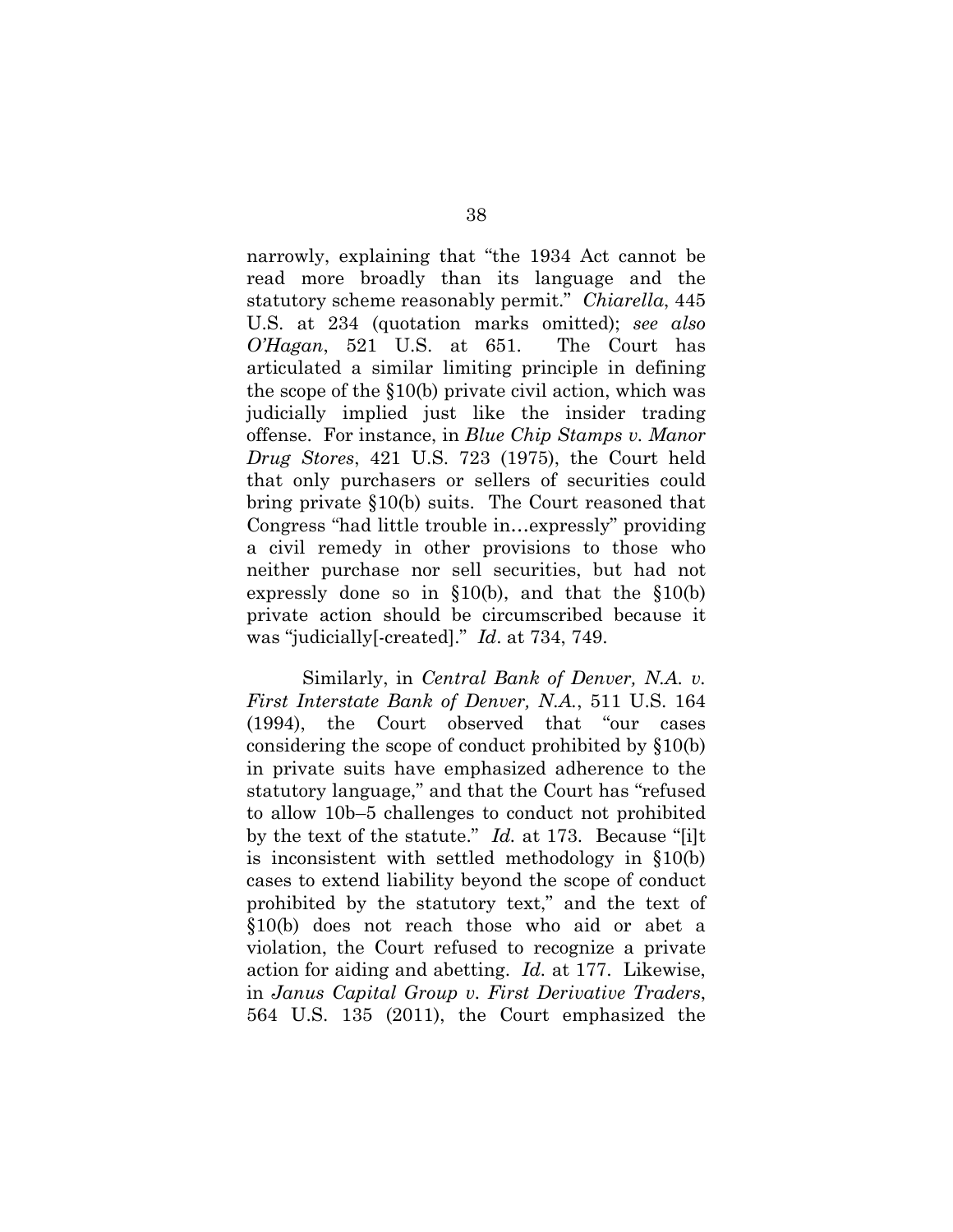"narrow scope" and "narrow dimensions" of the judicially implied §10(b) cause of action because "Congress did not authorize [it] when it first enacted the statute and did not expand [it] when it revisited the law." *Id.* at 142, 144 (refusing to extend §10(b) to defendant who was involved in but did not make false statements).

In *Stoneridge Investment Partners, LLC v. Scientific-Atlanta, Inc.*, 552 U.S. 148 (2008), the Court applied this narrow construction rule to reject private §10(b) "scheme liability." The Court explained that the limiting-construction rule in §10(b) cases is designed to avoid a constitutional separation-of-powers problem. The §10(b) private action "is a judicial construct that Congress did not enact in the text of the relevant statutes." 552 U.S. at 164. A limiting construction is thus required to avoid an exercise of power by the federal courts that "'conflicts with the authority of Congress under Art. III to set the limits of federal jurisdiction.'" *Id.* at 164-65 (citation omitted). "Concerns with the judicial creation of a private cause of action caution against its expansion….Though it remains the law, the §10(b) private right should not be extended beyond its present boundaries." *Id.* at 165.

These separation-of-powers concerns are implicated here too, because the insider trading offense, like the private §10(b) action, was created by the judiciary. *See* Andrew N. Vollmer, *A Rule of Construction for* Salman, Va. Pub. L. & Legal Theory Research Paper No. 28 (2016), *available at* http:// ssrn.com/abstract=2749834. Indeed, these constitutional concerns are even more serious here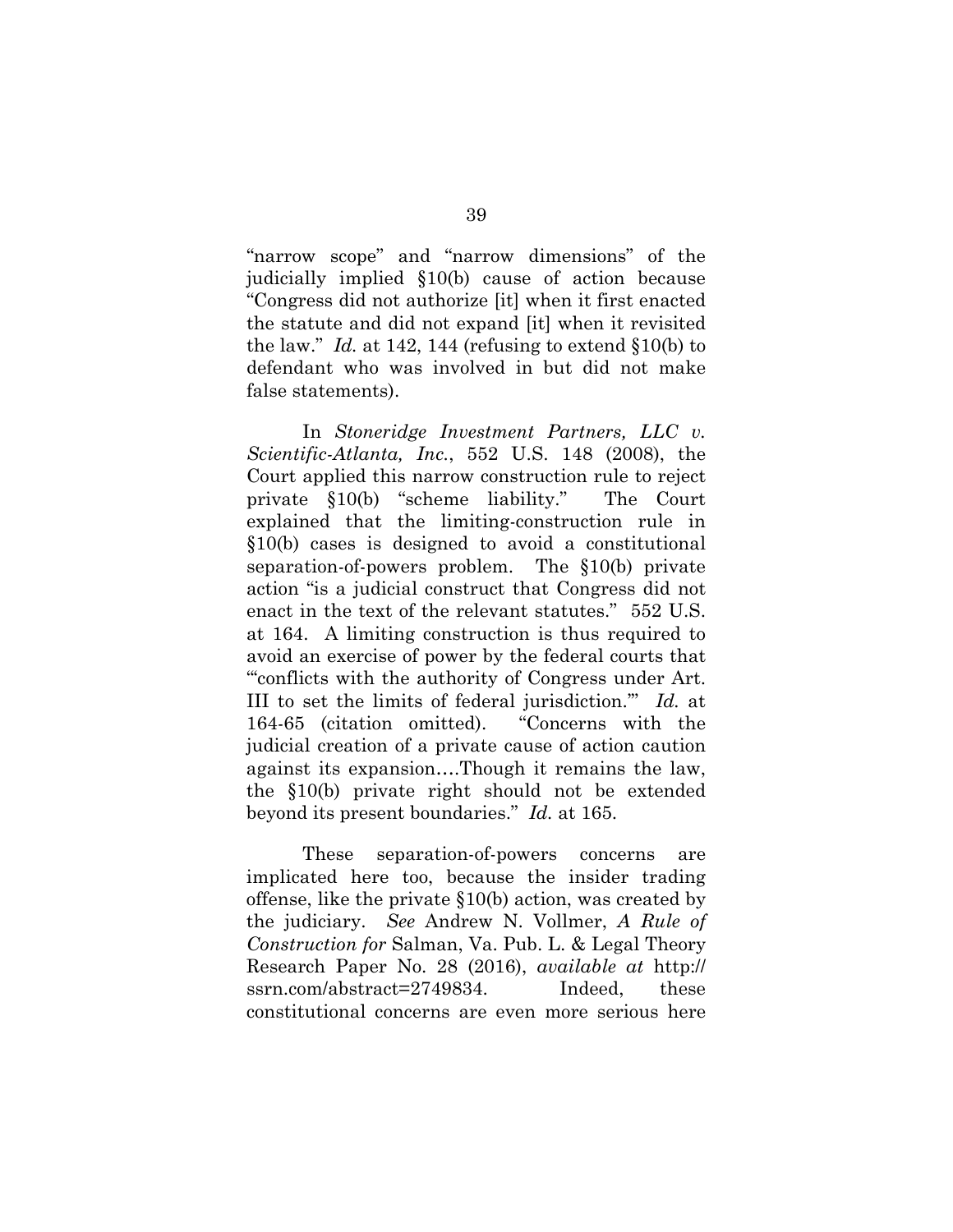than in the civil context, because a person's liberty is at stake. *See Liparota v. United States*, 471 U.S. 419, 424 (1985) ("The definition of the elements of a criminal offense is entrusted to the legislature, particularly in the case of federal crimes, which are solely creatures of statute.").

### **B. The Ninth Circuit's Standard Is Indeterminate**

If a gift or intention to benefit the tippee were enough to establish a personal benefit to the tipper, that would undermine the *Dirks* Court's desire to have a "limiting principle" to guide those "whose daily activities must be limited and instructed" by the insider trading rules, 463 U.S. at 664, as well as due process principles requiring fair notice discussed above.

By definition, a gift is intended to benefit the recipient; the giver neither receives nor typically expects a benefit in return. For example, the common-law meaning of "gift" is a voluntary transfer of property without consideration. *E.g.*, *Kehr v. Smith*, 87 U.S. 31, 34 (1873); BLACK'S LAW DICTIONARY 803 (10th ed. 2014) (defining gift as "voluntary transfer of property to another without compensation"). Likewise, under the tax code a gift "proceeds from a detached and disinterested generosity, out of affection, respect, admiration, charity or like impulses." *Comm'r v. Duberstein*, 363 U.S. 278, 285 (1960) (quotation marks and citation omitted). If giving something of value to another "proceeds primarily from...'the incentive of anticipated benefit' of an economic nature, it is not a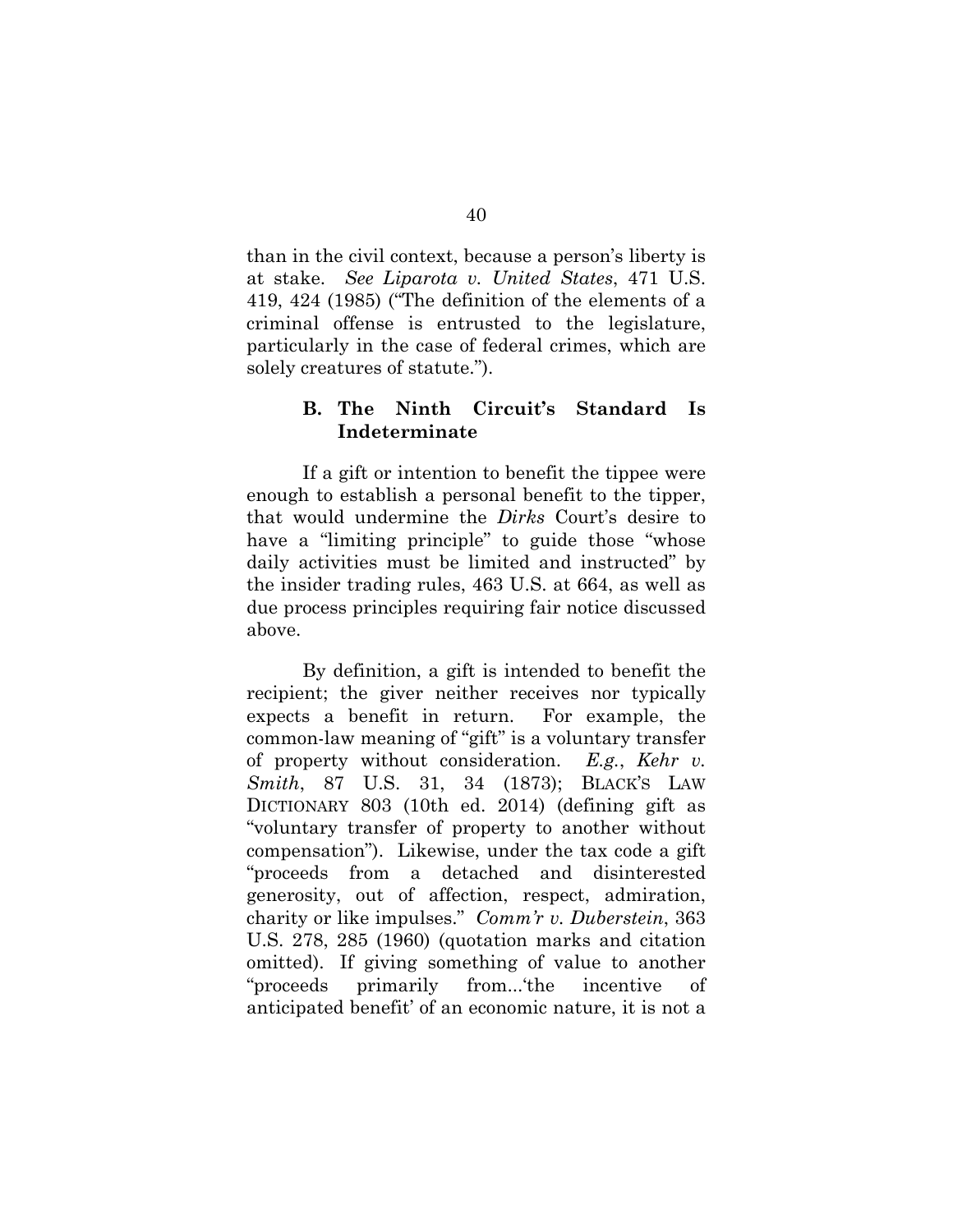gift." *Id.* (quoting *Bogardus v. Comm'r*, 302 U.S. 34, 41 (1937)).

In arguing that a "gift" nevertheless qualifies as a benefit to the insider, the government presumably means to imply that the insider receives emotional satisfaction from giving the gift. But the insider will *always* have some kind of emotional response to the disclosure of corporate information. Which emotions give rise to insider trading liability, and which do not? The government has never answered this question, precisely because it wants to maximize its ability to punish insider trading regardless of whether the insider benefited in any concrete or tangible way. Any suggestion that the personal benefit requirement could be established by psychic gratification, such as the satisfaction derived from giving a gift, would render the requirement impermissibly vague. Such a malleable standard would be at odds with the due-process-based need for a bright line that "so clearly" advises market participants "in advance how to avoid an unlawful course of action." *M. Kraus & Bros. v. United States*, 327 U.S. 614, 621-22 (1946). It would also require traders, the courts, and the government to "read the parties' minds"—the precise uncertainty that the Court sought to avoid by focusing on "objective facts." *Dirks*, 463 U.S. at 663-64. Psychic reward necessarily turns on an inherently subjective inquiry, which fails to provide "an ascertainable standard of guilt." *United States v. L. Cohen Grocery Co.*, 255 U.S. 81 89 (1921). It should not be the touchstone for criminal liability.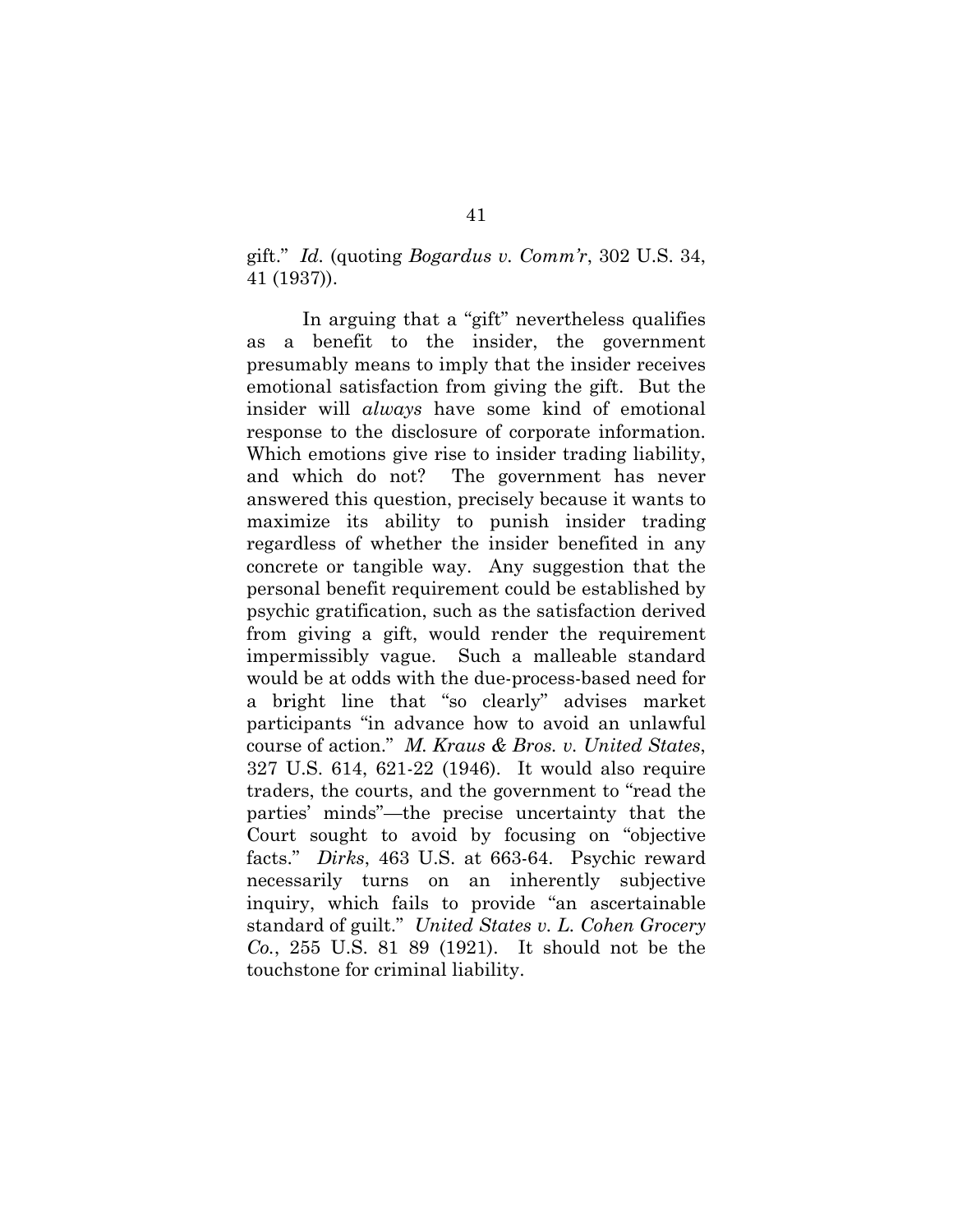In *Dirks*, for example, Secrist (the insider) likely obtained some personal satisfaction from exposing the fraud. One could plausibly argue that Secrist was giving a "gift" to Dirks when he disclosed that the company's assets were overstated, and when he allowed Dirks to expose the fraud, trade on the information, or tip others. After all, Secrist clearly knew that Dirks worked at a broker-dealer and would likely share the information with his investorclients. *See* 463 U.S. at 648. But the Court found no benefit and no fraudulent fiduciary breach: "Under any objective standard, Secrist received no direct or indirect personal benefit from the disclosure." *Id*. at 666 n.27. Notably, the Court expressly rejected the notion that there is a fraud "whenever inside information is intentionally disclosed to securities traders." *Id.* It plainly would have reached the same result even if Secrist and Dirks had been relatives or friends. Under the Ninth Circuit's theory, by contrast, Secrist and Dirks would both be liable if they had had some personal relationship, since Secrist gave Dirks material nonpublic information knowing he would trade on it.

This case also illustrates how a standard that allows a finding of personal benefit based only on the parties' relationship can become a trap for the unwary. Any benefit Maher might have received is purely emotional, and it is unclear what that benefit could have been. His conduct resulted in anxiety, not psychic reward. If this qualifies as a "benefit" under the "gift" theory—as the government argued and the Ninth Circuit accepted—then virtually any disclosure of confidential information to a friend or relative could suffice, regardless of the tipper's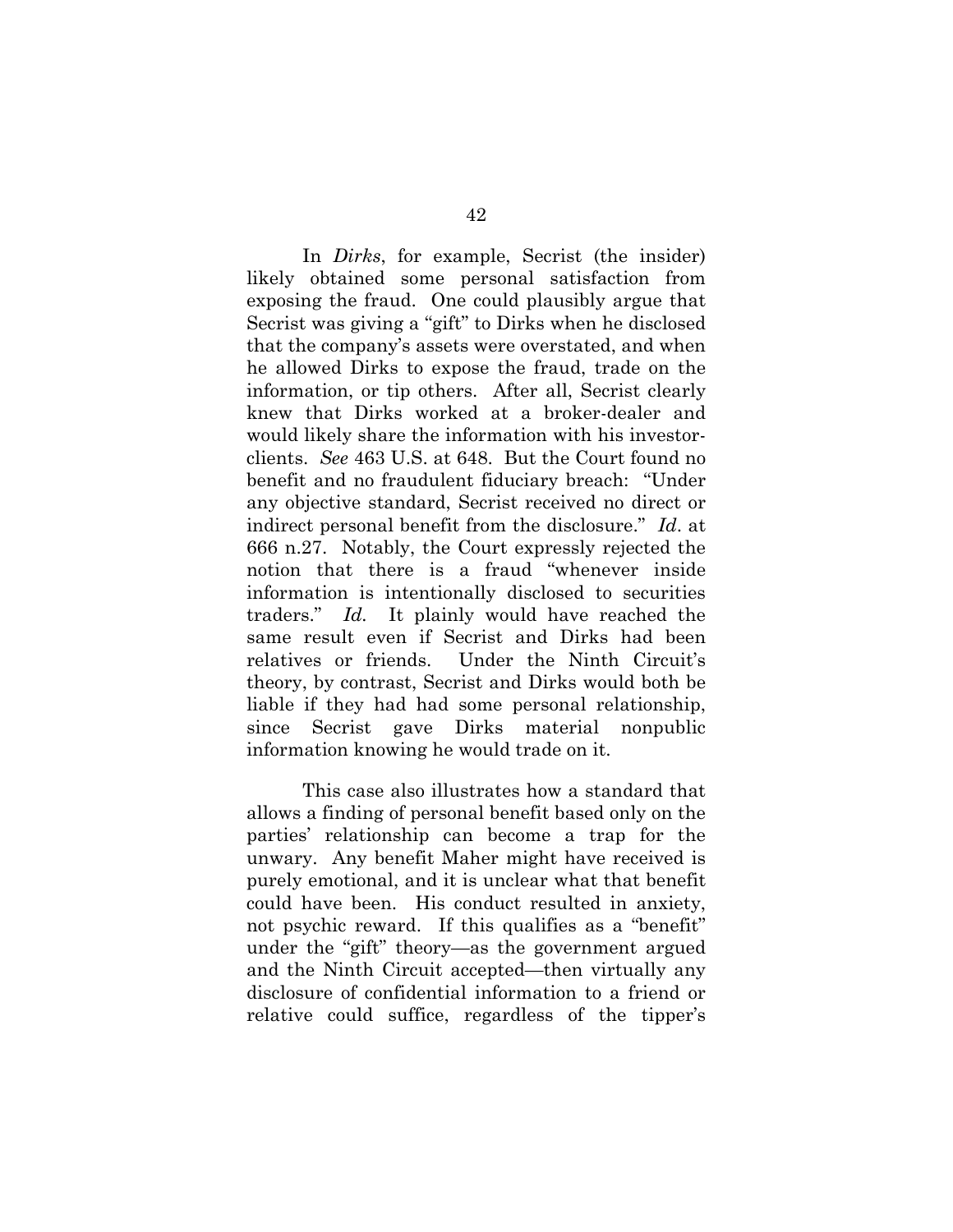motive or whether the tipper obtains any concrete benefit from the exchange.

Cases involving remote tippees such as Salman also underscore the need for a clearer and more circumscribed definition of "personal benefit." A direct tippee is personally involved in the transfer of information and thus likely to be in a position to know the insider's motives. By contrast, a remote tippee often has no information about the tipper's motive. A remote tippee may know only the identity of and relationship between the parties, but nothing more. Because any benefit from making a gift is at best emotional or psychological and depends on the tipper's subjective state of mind, it will typically be impossible, especially for a remote tippee, to discern. What sort of relationship between the insider and the immediate tippee will suffice is also unclear. Where is the line between a "friend" and an acquaintance? Is an in-law a "relative"? If an insider's mother remarries after his father dies, is her new husband's child the insider's "relative"? Under the Ninth Circuit's indeterminate standard, ascertaining whether conduct falls within the statute's prohibited scope "devolv[es] into guesswork and intuition," triggering due-process vagueness concerns. *Johnson*, 135 S. Ct. at 2559.

This is a very real concern, because an insider's disclosure of confidential information to a friend or relative who might trade does not always reflect serious misconduct. There are many situations where insiders make such disclosures for innocent reasons or by mistake. For example, an insider might reveal corporate information to a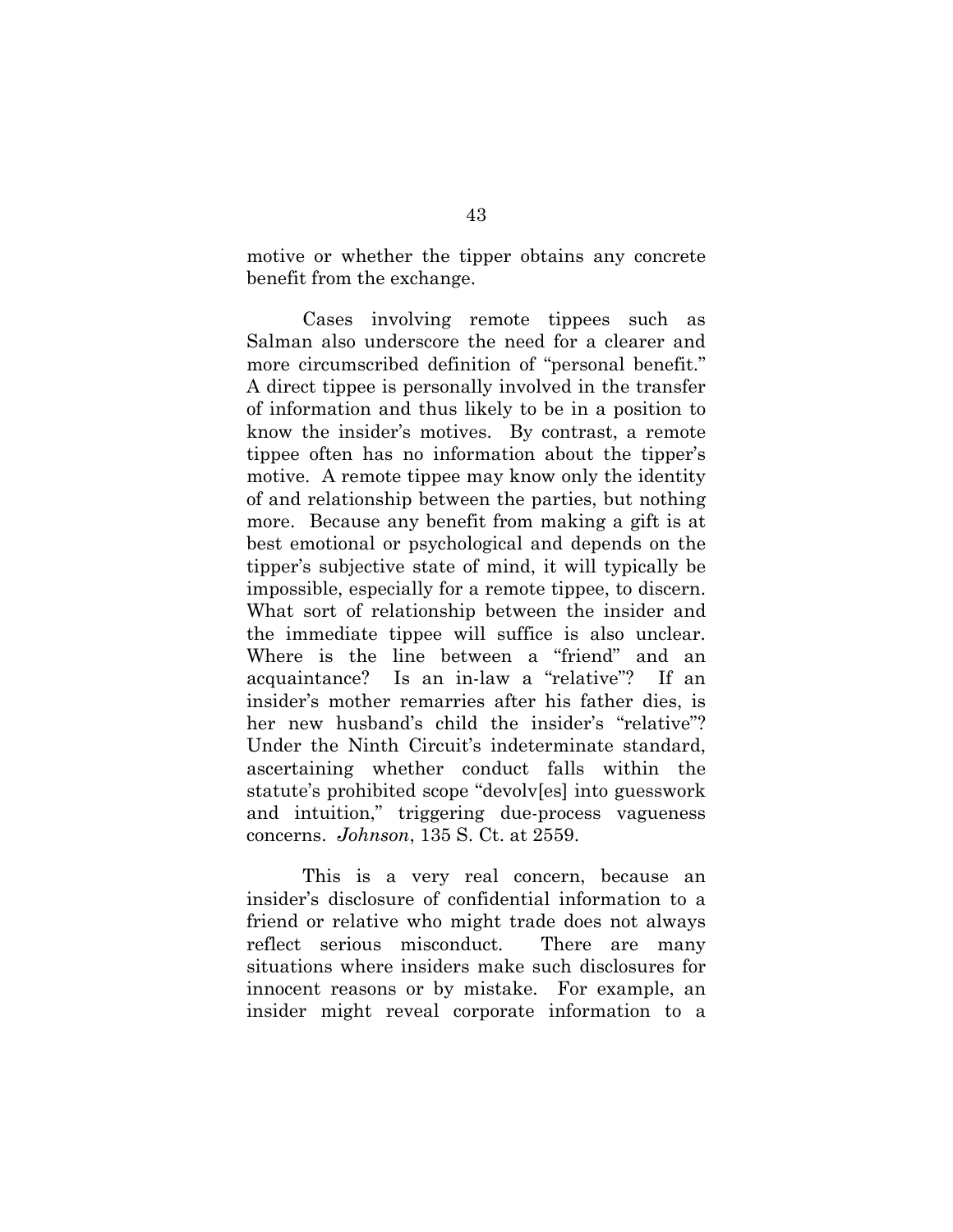friend or relative inadvertently, *e.g.*, *Goetz*, SEC Litig. Release No. 21990, 2011 WL 2187726 (June 6, 2011); as part of his obligation to conduct due diligence for his employer, *e.g.*, *SEC v. Obus*, 693 F.3d 276, 290 (2d Cir. 2012); in managing family schedules ("I need to fly to Cupertino tomorrow for a work emergency"); or as occurred with some of the information here, to learn about scientific concepts relevant to his work or to contribute to discussions about a family member's medical problem, *supra* at 10.

As this Court has explained, securities law is "an area that demands certainty and predictability.'" *Central Bank*, 511 U.S. at 188 (quoting *Pinter v. Dahl*, 486 U.S. 622, 652 (1988)). Congress and the SEC have committed volumes of legislation and regulations to ensuring that market actors understand the precise boundaries of permissible conduct.<sup>9</sup> Yet the government advocates a position that, if accepted, would render the most basic issue in securities law—whether a party may buy or sell a security—hopelessly vague. Particularly in complex regulatory regimes, however, rules "must be explicit and unambiguous in order to sustain a criminal prosecution." *M. Kraus & Bros.*, 327 U.S. at 621.

l

<sup>9</sup> *See*, *e.g.*, 15 U.S.C. §77g, 17 C.F.R. §230.400 *et seq.* (registration statement requirements); 17 C.F.R. Part 229 (specifying nature and format of periodic disclosures issuers must make to investors); 17 C.F.R. §240.14a–1 *et seq.* (rules for proxy solicitations); 17 C.F.R. Part 243 (rules regarding selective disclosures).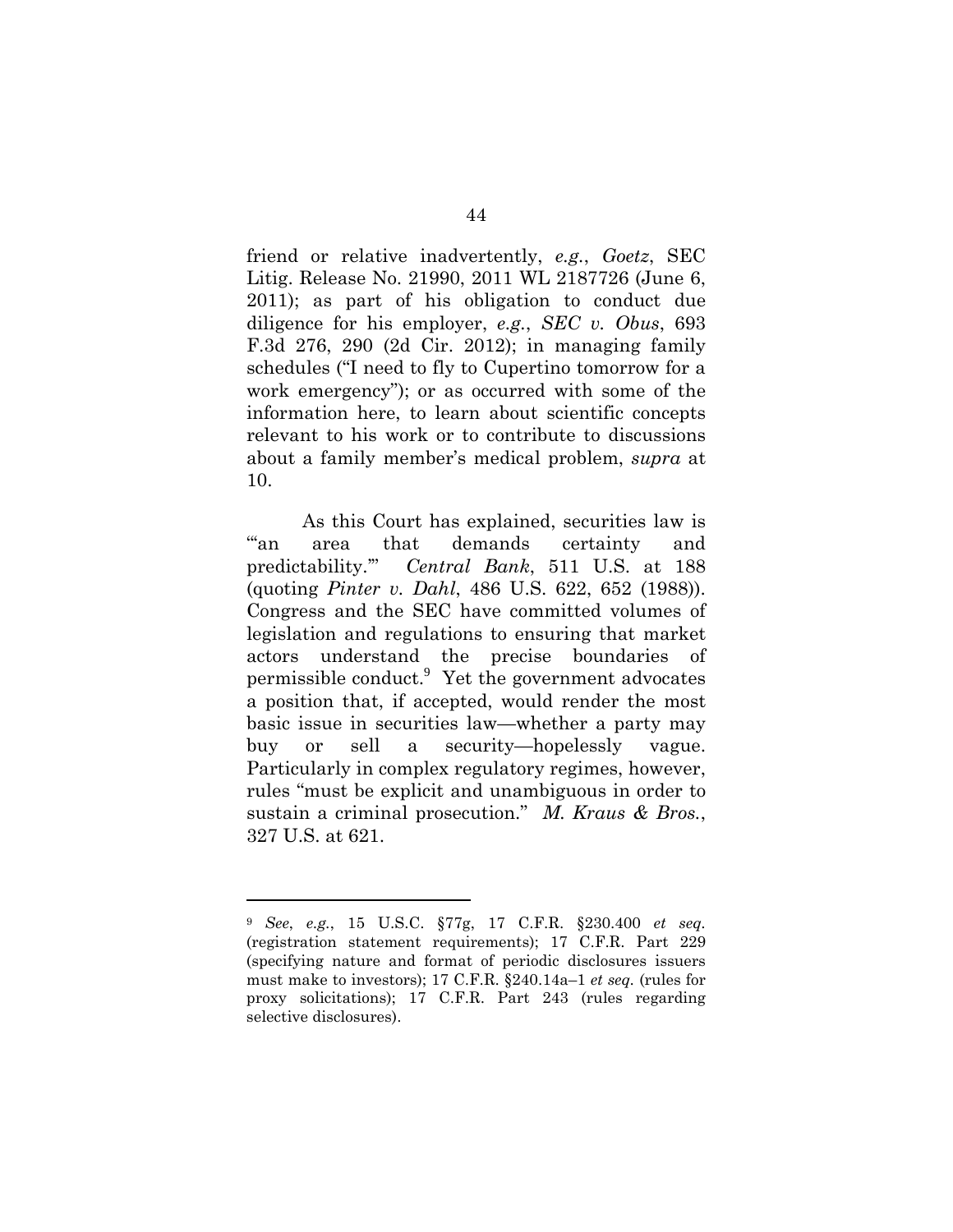# **C. The Ninth Circuit's Approach Unconstitutionally Delegates To Prosecutors The Power To Define The Crime**

Using a "gift" concept as a proxy for the personal benefit element is also problematic because it fails to "'establish minimal guidelines to govern law enforcement'"—the most "important aspect of vagueness doctrine." *Kolender*, 461 U.S. at 358 (citation omitted). The *Dirks* Court sought to avoid a situation in which prosecutorial whim determines whether conduct is punishable. *See* 463 U.S. at 664 n.24 (holding that market participants should not be "forced to rely on the reasonableness of the [government's] litigation strategy"). Yet, in the three-plus decades since *Dirks*, the Department of Justice and the SEC have effectively nullified the personal benefit requirement by invoking the "gift" talisman whenever there is no tangible economic benefit to the tipper. *See generally* Stephen J. Crimmins, *Insider Trading: Where Is the Line?*, 2013 COLUM. BUS. L. REV. 330, 347 (2013). As a consequence, the personal benefit requirement, as applied, rarely presents a barrier to government action, even though trading on inside information is generally *not* illegal, and the *Dirks* Court sought to limit the scope of tip-based liability to "extraordinary" cases. 463 U.S. at 657.

1. *Pre-*Newman *overbreadth*.Until *Newman*, the lower courts typically rubber-stamped the government's watered-down version of the personal benefit requirement. Ignoring this Court's repeated holdings that there is no general duty to refrain from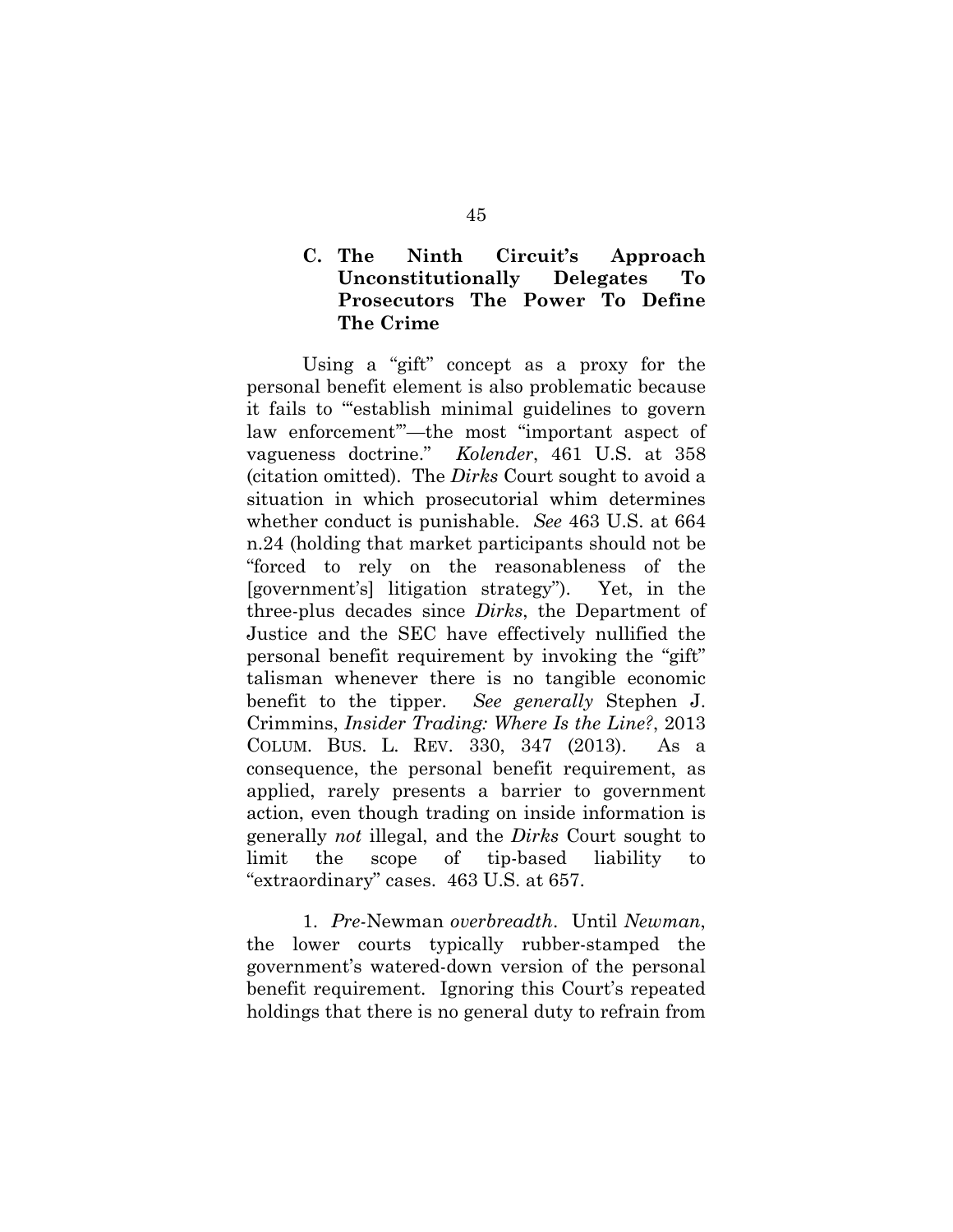trading on inside information, many lower courts have simply assumed that if an insider discloses material nonpublic information to an outsider this is enough to create an inference that the insider intended to benefit the tippee and thus to obtain some emotional or psychological benefit for himself. For example, the Seventh Circuit has concluded that "[a]bsent some legitimate reason for [the insider's] disclosure..., the inference that [his] disclosure was an improper gift of confidential corporation information is unassailable. After all, he did not have to make any disclosure, so why tell [the tippee] anything?" *SEC v. Maio*, 51 F.3d 623, 633 (7th Cir. 1995). *See also*, *e.g.*, *SEC v. Blackwell*, 291 F. Supp. 2d 673, 692 (S.D. Ohio 2003) ("A mere allegation that the insider has disclosed material non-public information is sufficient to create a legal inference that the insider intended to provide a gift to the recipient of the information, thereby establishing the personal benefit requirement."); *SEC v. Blackman*, No. 3:99-1072, 2000 WL 868770, at \*9 (M.D. Tenn. 2000) ("[T]he mere fact of [a tipper's] disclosure of... information sufficiently alleges a gift by him...so as to satisfy the personal benefit requirement of *Dirks*."); *SEC v. Rubin*, No. 91 Civ. 6531 (MBM), 1993 WL 405428, at \*5 (S.D.N.Y. Oct. 8, 1993) (fact that tippee was tipper's broker was sufficient to create inference of personal benefit "absent evidence of an identifiable proper motive to disclose the information in question").

This approach turns on its head the Court's intention that the personal benefit test serve as a limiting principle to cabin §10(b) insider trading liability to extraordinary cases. A weak, ephemeral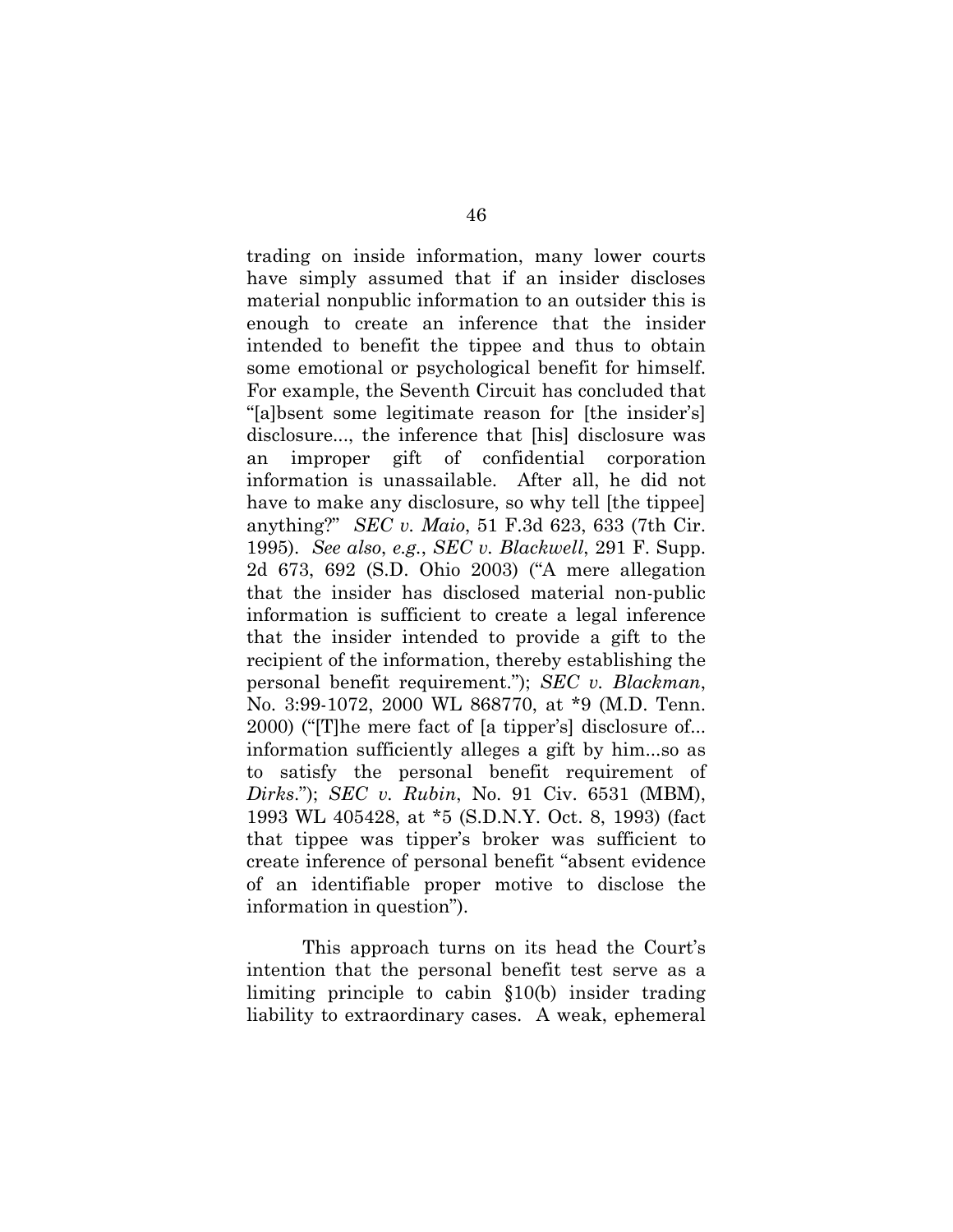standard invites prosecutors to abuse their power and risks exactly the discriminatory enforcement that the vagueness doctrine is designed to prevent, "raising the specter of potentially charging everybody…and seeing what sticks and who flips." *Ocasio v. United States*, No. 14-361, ---S. Ct.---, slip op. at 11 (May 2, 2016) (Sotomayor, J., dissenting).

That risk is not merely theoretical. In recent years the government has pursued an extremely aggressive litigation strategy to reduce the significance of the personal benefit requirement to virtually nil. The government has brought numerous prosecutions and enforcement actions where a tipper gratuitously provided information to a friend or relative. In those cases, there was no evidence that the tipper sought to profit from the tip, yet the government claimed a benefit solely because of the relationship between tipper and tippee. *See*, *e.g.*, *United States v. Gansman*, 657 F.3d 85 (2d Cir. 2011) (extramarital affair); *United States v. Evans*, 486 F.3d 315 (7th Cir. 2007) (friends); *SEC v. Rocklage*, 470 F.3d 1 (1st Cir. 2006) (siblings); *SEC v. Warde*, 151 F.3d 42 (2d Cir. 1998) (friends); *United States v. Adcox*, CR A. NO. 15-00036-01, 2016 WL 616533 (W.D. La. Feb. 16, 2016) (brothers-in-law); *SEC v. Palermo*, No. 99 Civ. 10067(AGS), 2001 WL 1160612, at \*7 (S.D.N.Y. Oct. 2, 2001) (friends). In many such instances, the tipper and tippee were not even close friends or relatives but mere casual acquaintances. *See*, *e.g.*, *United States v. Cusimano*, 123 F.3d 83, 85 (2d Cir. 1997) ("subordinate and friend"); *SEC v. Maxwell*, 341 F. Supp. 2d 941 (S.D. Ohio 2004) (barber and customer); *United States v.*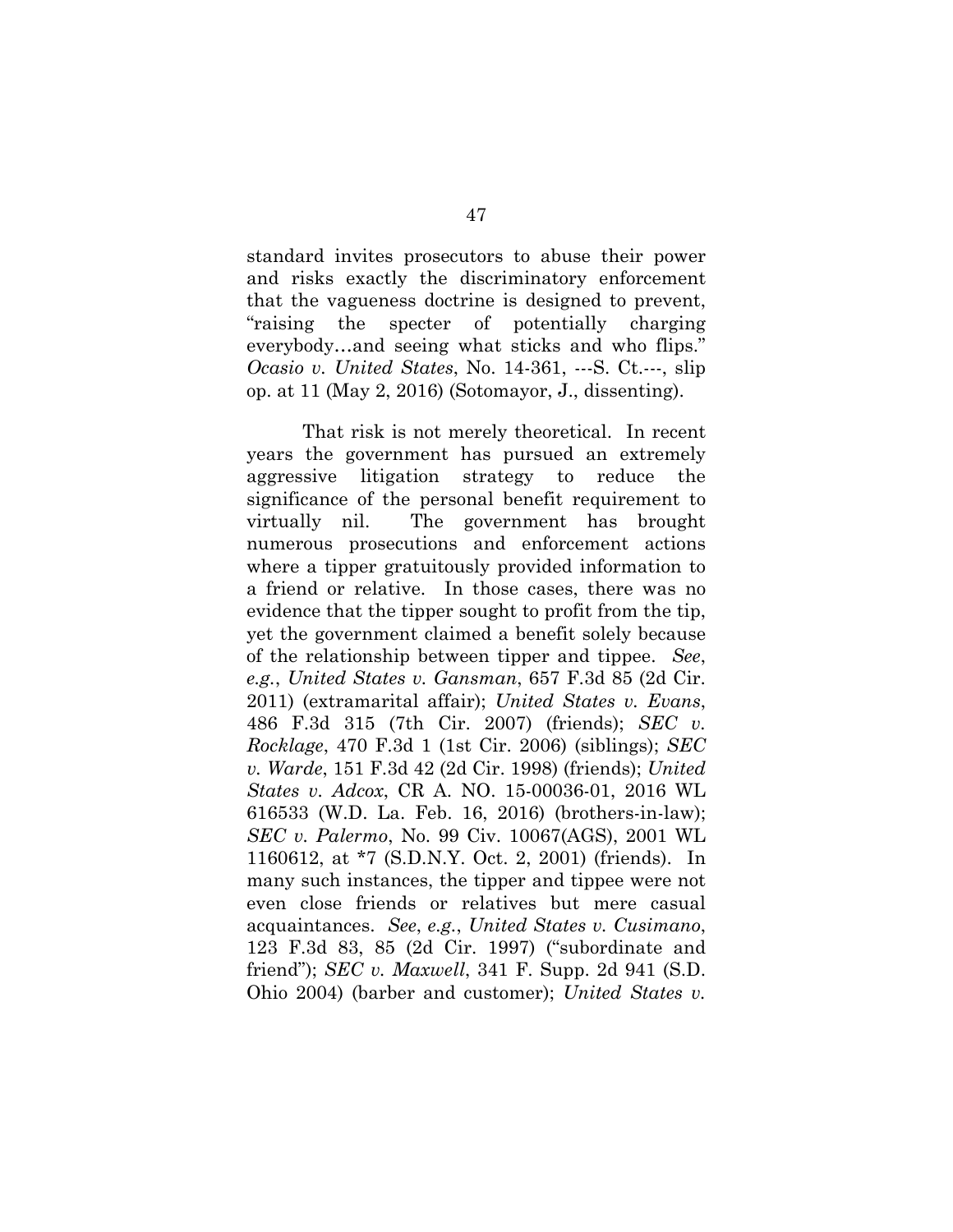*ReBrook*, 837 F. Supp. 162 (S.D.W. Va. 1993) ("acquaintances").

The government has also cast a wide net, pursuing remote tippees who have no relationship with the original tipper. For instance, in *SEC v. Conradt*, the SEC did not allege that the remote tippee knew the original source of the information, "let alone knew that the [source and the initial tippee] had a relationship of trust and confidence or that [the tipper] had obtained the information in breach of that relationship." 947 F. Supp. 2d 406, 412 (S.D.N.Y. 2013). *See also*, *e.g.*, *United States v. McDermott*, 245 F.3d 133, 136 (2d Cir. 2001) (remote tippee received information through girlfriend, who was having affair with another man); *SEC v. Sargent*, 229 F.3d 68, 72-73 (1st Cir. 2000) (remote tippee received information from tipper's dentist). The *Newman* case is a paradigmatic example. The original tippers were insiders at two companies; one provided information to an acquaintance from college, supposedly to get "career advice," and the other gave it to a friend at church. The tippeedefendants were hedge fund managers who received the information fourth- or fifth-hand, only after it had passed through several intermediaries; the tippee-defendants did not know who the insiders were or why they had disclosed the information. Yet until their convictions were overturned by the Second Circuit, these defendants faced lengthy prison terms of  $4\frac{1}{2}$  and  $6\frac{1}{2}$  years. 773 F.3d at 444.

2. *The failed role of scienter*. The scienter requirement does not alleviate the vagueness problems caused by such an overbroad personal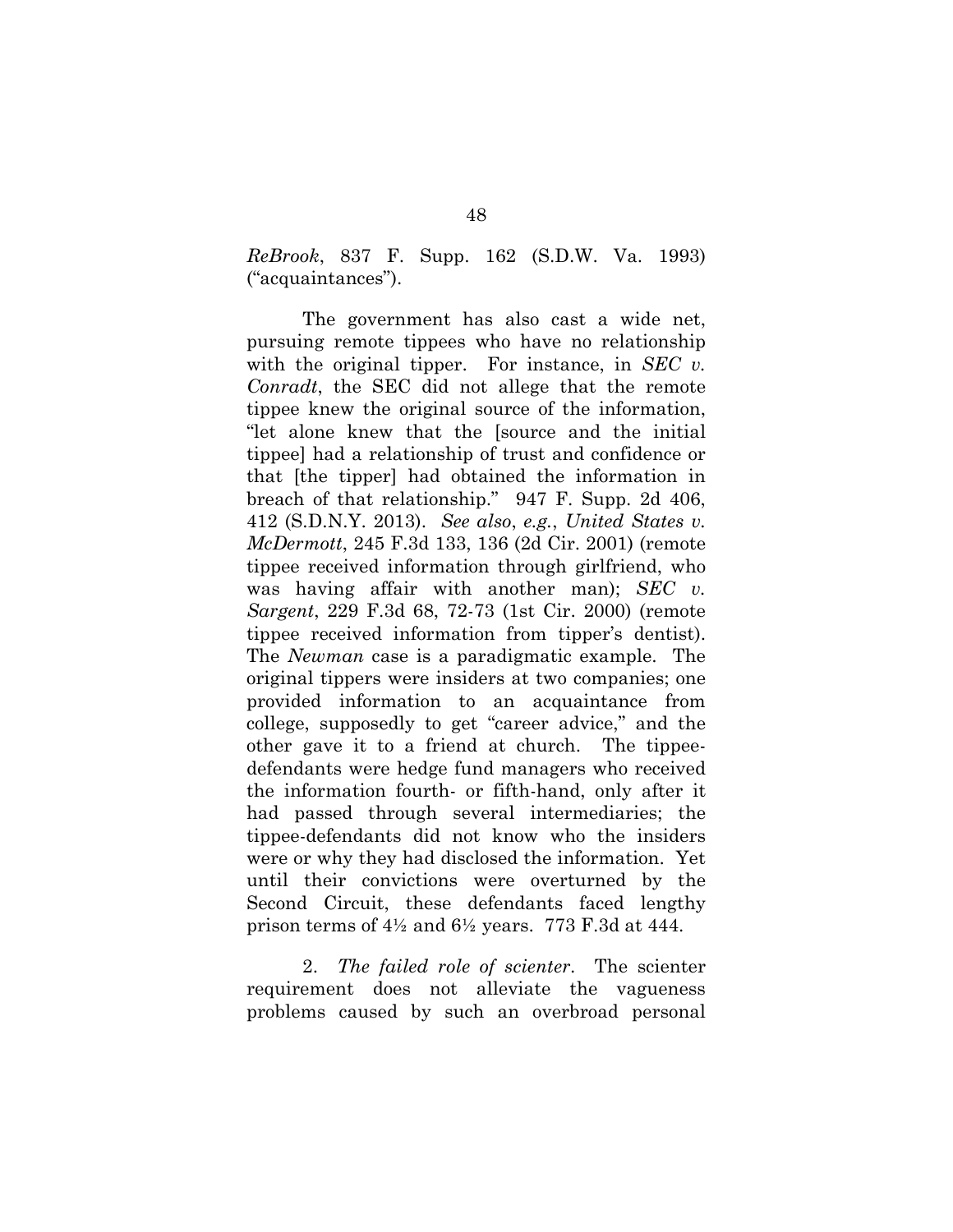benefit requirement. *Cf. O'Hagan*, 521 U.S. at 665- 66 (rejecting vagueness attack on misappropriation theory of insider trading due to "sturdy safeguards Congress has provided regarding scienter"). To establish criminal liability, the government must prove that the defendant "willfully" violated §10(b). *See* 15 U.S.C. §78ff(a). This requires the government to prove "that the defendant acted with knowledge that his conduct was unlawful." *Bryan v. United States*, 524 U.S. 184, 191-92 (1998) (citing *Ratzlaf v. United States*, 510 U.S. 135, 137 (1994)); *see also Safeco Ins. Co. v. Burr*, 551 U.S. 47, 57 n.9 (2007) (as used in criminal statutes, "willfully" "limit[s] liability to knowing violations," *i.e.*, requiring defendant's "'knowledge that his conduct was unlawful'") (citation omitted).

However, the Ninth Circuit has gutted this safeguard against government overreaching by holding that mere recklessness can support *criminal*  liability for securities fraud. *See United States v. Tarallo*, 380 F.3d 1174, 1188-90 (9th Cir. 2004).<sup>10</sup> The Ninth Circuit's application of the "willful blindness" doctrine also effectively reduces the knowledge-of-personal-benefit element of the crime to a mere negligence standard. This Court has held that willful blindness can establish actual knowledge only if the government shows that the defendant believes that there is "a high probability that a fact exists" and "take[s] deliberate actions to avoid

<sup>10</sup> The district court thus specifically instructed Salman's jury that "[a]cting willfully does not require that the defendant know that the conduct was unlawful"; [t]he government is not required to prove that the defendant knew that his acts were unlawful." Pet.App.56.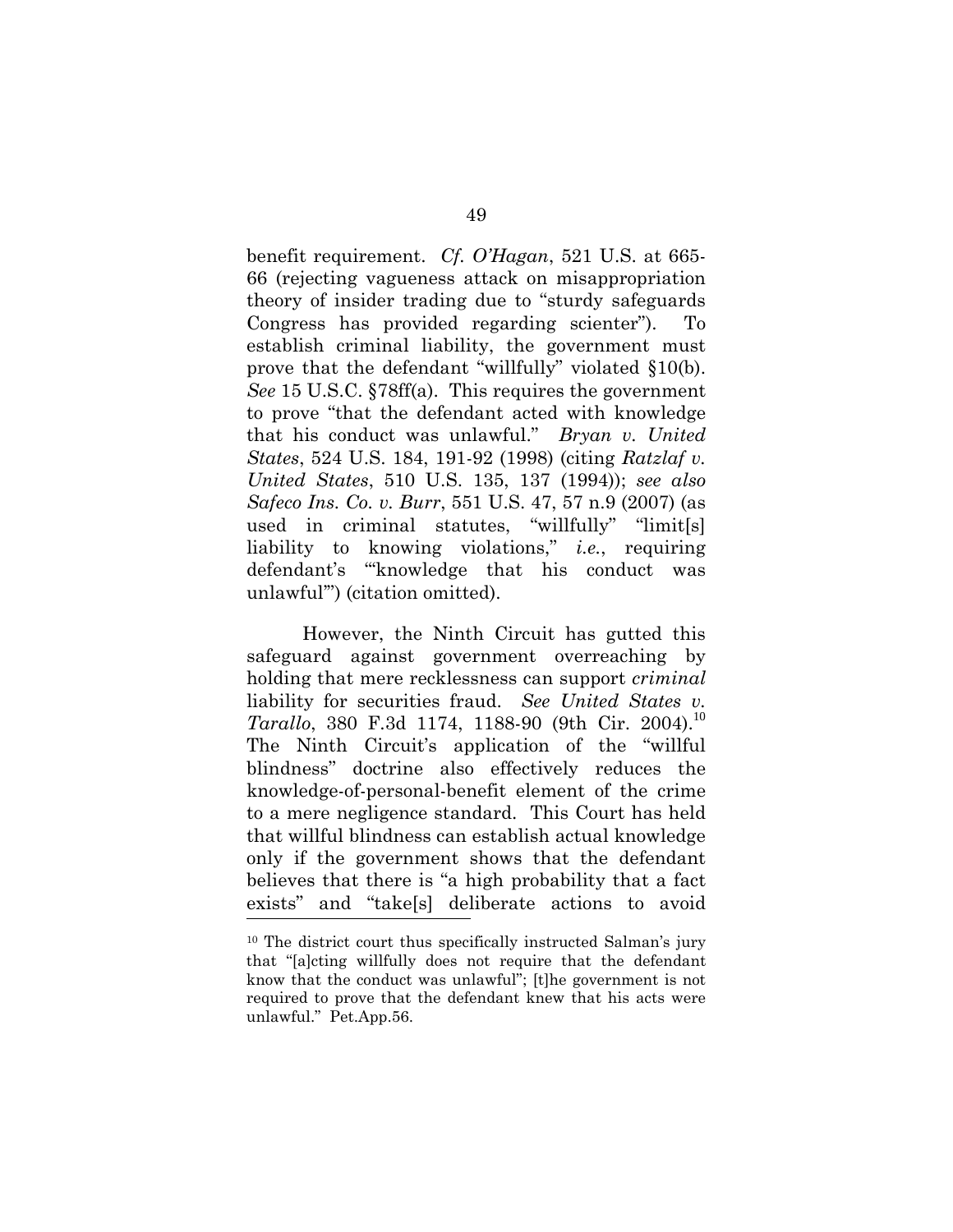learning of that fact." *Global-Tech Appliances, Inc. v. SEB, S.A.*, 563 U.S. 754, 769 (2011). Yet the Ninth Circuit does not require any "deliberate actions" and instead held that merely showing that "a reasonable person would make further inquiries" suffices. Pet.App.24.

Particularly for remote tippees, the weak scienter standard solidifies the government's ability to bring charges as if the law created a general duty to refrain from trading on material nonpublic information, even though it does not. Under the Ninth Circuit standard, anyone who learns inside information has an affirmative duty to investigate who was the source of the information and what his motive for disclosing it was, or risk imprisonment.

This problem is further compounded by the government's repeated efforts to avoid even having to prove scienter. For example, it argued in *Newman* that a defendant may be convicted of insider trading even if the defendant did not know that the information was disclosed by an insider for personal benefit. The Second Circuit disagreed, in light of this Court's reasoning in *Dirks* and its wellsettled precedents requiring the government to prove defendants' knowledge of the facts that make their conduct criminal. *Newman*, 773 F.3d at 447-51. But then the government took a different tack, attempting to dilute the knowledge requirement. The government maintained in its petitions for rehearing en banc and certiorari that knowledge of facts like the specificity of the information, its apparently nonpublic nature, or that it came from an insider is sufficient to prove a personal benefit—even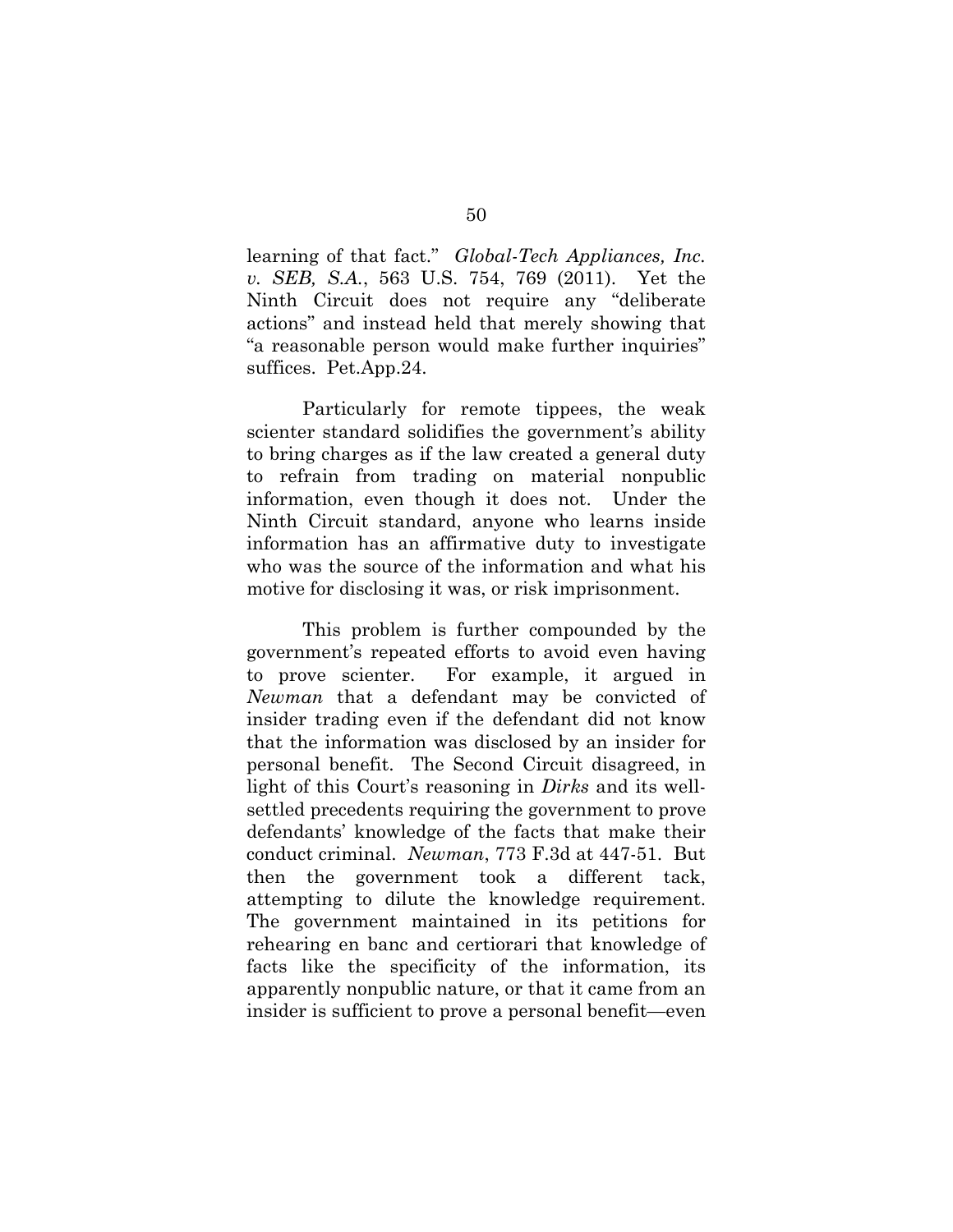though none of this "proof" shows whether or how the insider actually benefited. *See*, *e.g.*, Pet. for Writ of Cert., *United States v. Newman*, No. 15-137, at 31 (arguing that remote tippees "at least consciously avoided confirming" that "detailed preannouncement earnings-related information" was "disclosed by insiders for personal advantage"). The government has made similar arguments in other cases, even in the Second Circuit post-*Newman*. *See*, *e.g.*, SEC Mem. at 18, *SEC v. Payton*, 14 Civ. 4644 (S.D.N.Y. Aug. 24, 2015) (Dkt. No. 60); Gov't Mem. at 21-22, *United States v. Kimelman*, 10 Cr. 0056 (S.D.N.Y. May 4, 2015) (Dkt. No. 340); SEC Mem. at 12-13, *SEC v. Jafar*, 13 Civ. 4645 (S.D.N.Y. Feb. 13, 2015) (Dkt. No. 93).

Not surprisingly, then, most defendants confronted with insider trading charges feel they have no choice but to plead guilty or settle, no matter how thin the evidence of personal benefit might be. The reasons for this include the immense costs of litigation, the lower courts' frequent acquiescence in the government's overreaching, and the draconian potential prison sentences for insider trading. *See*, *e.g.*, Sentencing Tr. at 45, 49, *United States v. Riley*, 13 Cr. 339 (S.D.N.Y. Apr. 27, 2015) (78-month sentence for defendant-tipper whose personal gain was characterized by district court as "peanuts" and "essentially nothing"); Judgment, *United States v. Skowron*, 11 Cr. 699 (S.D.N.Y. Nov. 22, 2011) (Dkt. No. 27) (60-month sentence for tippee who pled guilty); Judgment, *United States v. Drimal*, 10 Cr. 056 (S.D.N.Y. Aug. 31, 2011) (Dkt. No. 261) (66-month sentence for remote tippee who pled guilty); Judgment, *United States v. Contorinis*, 09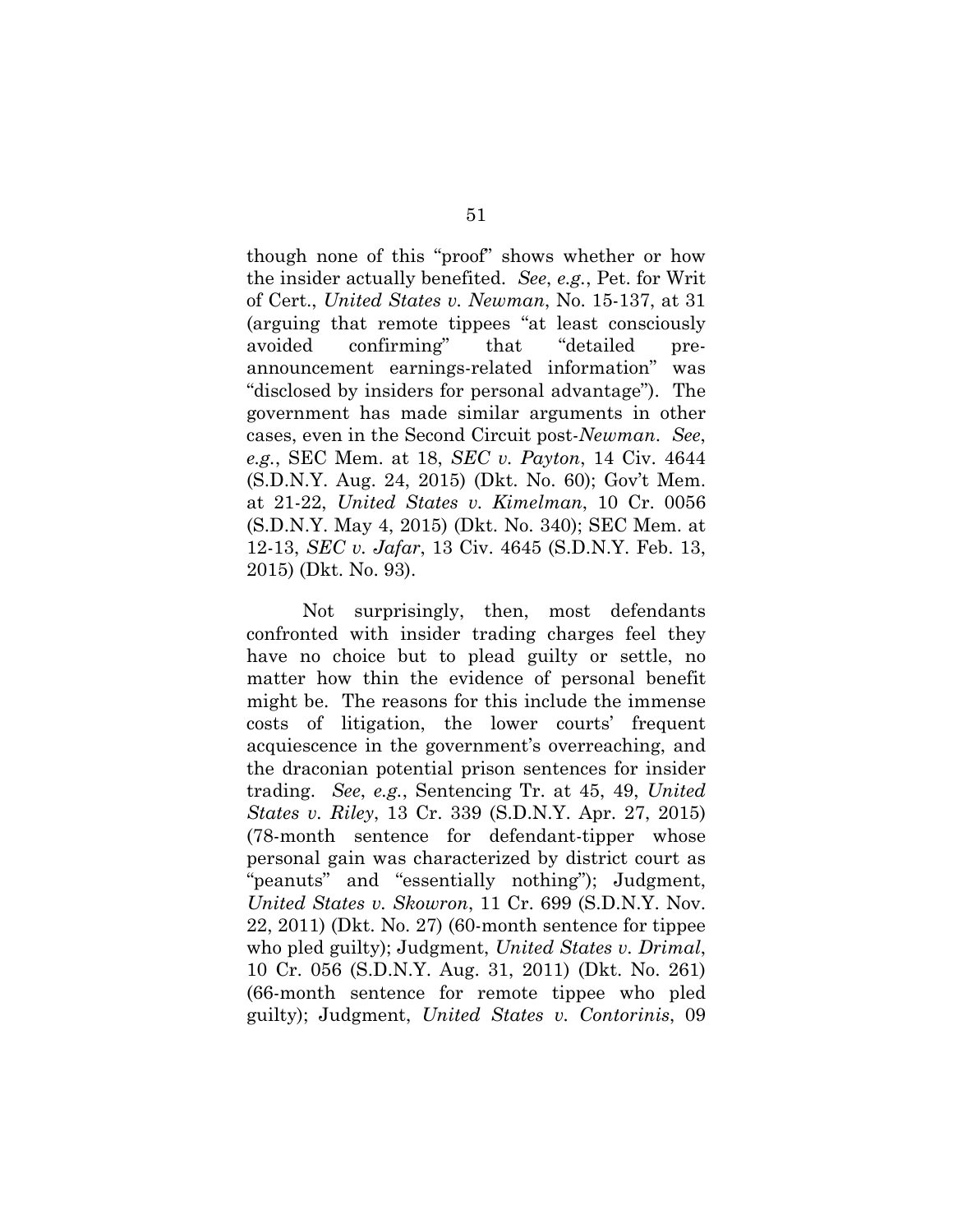Cr. 1083 (S.D.N.Y. Dec. 22, 2010) (Dkt. No. 94) (72 month sentence for tippee); *see generally* Jed S. Rakoff, *Why Innocent People Plead Guilty*, N.Y. REV. BOOKS (Nov. 20, 2014) (arguing that Sentencing Guidelines, although no longer mandatory, "provide prosecutors with weapons to bludgeon defendants into effectively coerced plea bargains"). Indeed, six defendants facing charges in connection with the *Newman* case pleaded guilty and cooperated to avoid long prison sentences, even though the government was later forced to concede their innocence and consent to withdrawal of their pleas in light of the Second Circuit's ruling. *See* Statement of U.S. Attorney Preet Bharara (Oct. 22, 2015), https://www. justice.gov/usao-sdny/pr/statement-us-attorney-preet -bharara-dismissal-charges-against-michaelsteinberg-and-six.

3. *The de facto standard is now the "parity-ofinformation" rule that this Court repeatedly rejected*. With only a vague personal benefit requirement, the government has effectively usurped the power to define the §10(b) insider trading violation. Before *Newman*, the personal benefit element had been reduced to a meaningless peppercorn, subverting this Court's careful efforts to limit the tipping violation. As the *Newman* court observed, the personal benefit standard "does not suggest that the Government may prove the receipt of a personal benefit by the mere fact of a friendship, particularly of a casual or social nature. If that were true, and the Government was allowed to meet its burden by proving that two individuals were alumni of the same school or attended the same church, the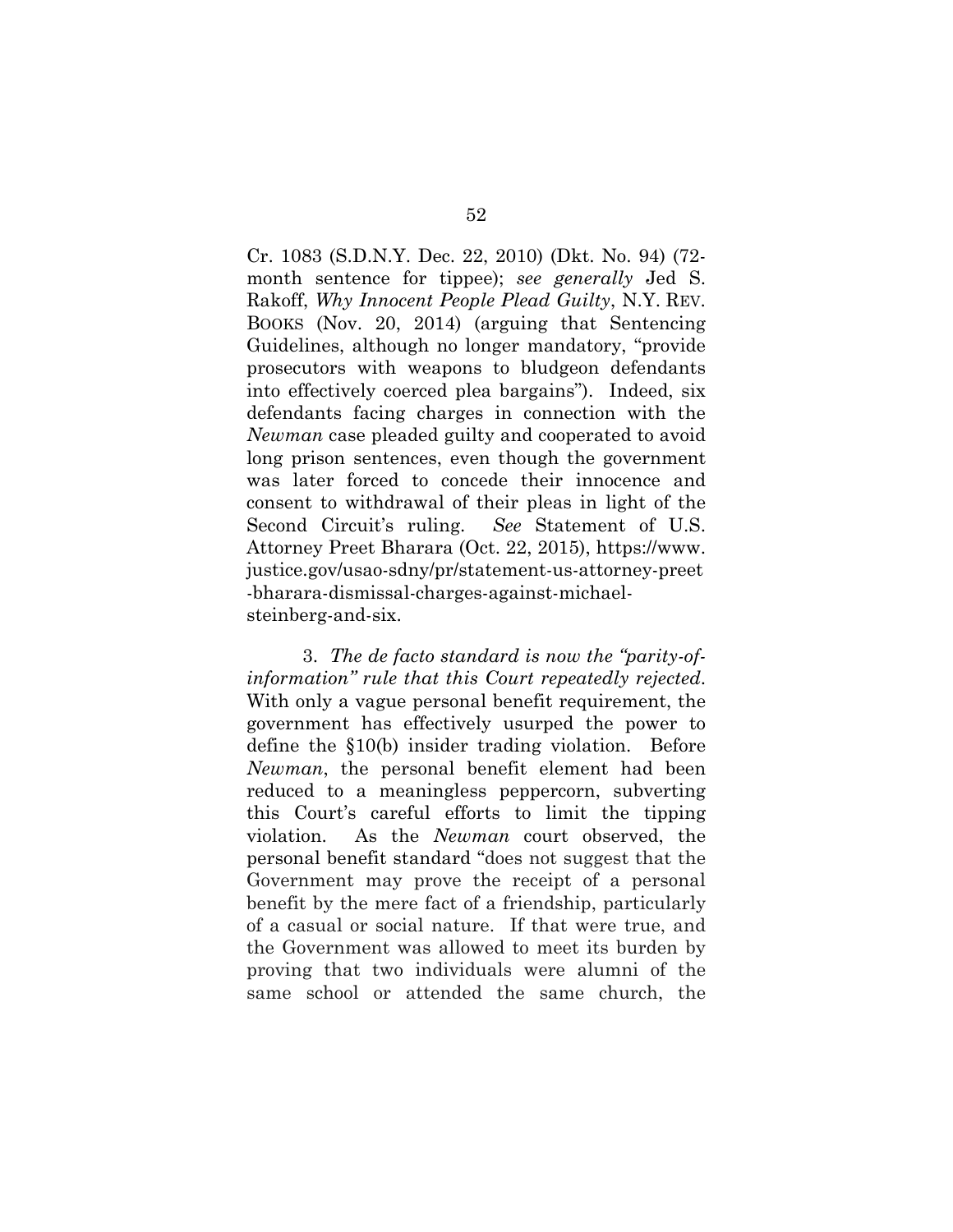personal benefit requirement would be a nullity." 773 F.3d at 452. 11

The government's overreaching has defeated the *Dirks* Court's goal of limiting the disclose-orrefrain duty to "extraordinary" situations that are clearly delineated. In the present environment, market participants who are merely exposed to material nonpublic information trade at their peril. The *de facto* rule is therefore not the law articulated by this Court, but instead the "parity-of-information" rule that the Court has repeatedly rejected. Responsible market participants cannot ignore the risk of overzealous prosecutions even in instances where there is no objective evidence of personal benefit. This situation has resulted in precisely the arbitrary and discriminatory enforcement the Due Process Clause is designed to prevent. *See Kolender*, 461 U.S. at 358 (warning of dangers caused by vague criminal statutes that "may permit 'a standardless sweep [that] allows policemen, prosecutors, and juries to pursue their personal predilections'") (citation omitted); *Papachristou v. City of Jacksonville*, 405 U.S. 156, 170 (1972) (same).

l

<sup>11</sup> As one noted securities-law scholar observed, *Newman* "finally put a judicial cap on" the government's "quest to expand the definition of insider trading to capture virtually every information asymmetry and the virtual presumption of guilt" in its press releases. Stephen Bainbridge, *US v Newman: A Big Win for Coherence and Fairness in Insider Trading Law*, PROFESSORBAINBRIDGE.COM (Dec. 11, 2014), http://www. professorbainbridge.com/professorbainbridgecom/2014/12/us-vnewman-a-big-win-for-coherence-and-fairness-in-insidertrading-law.html.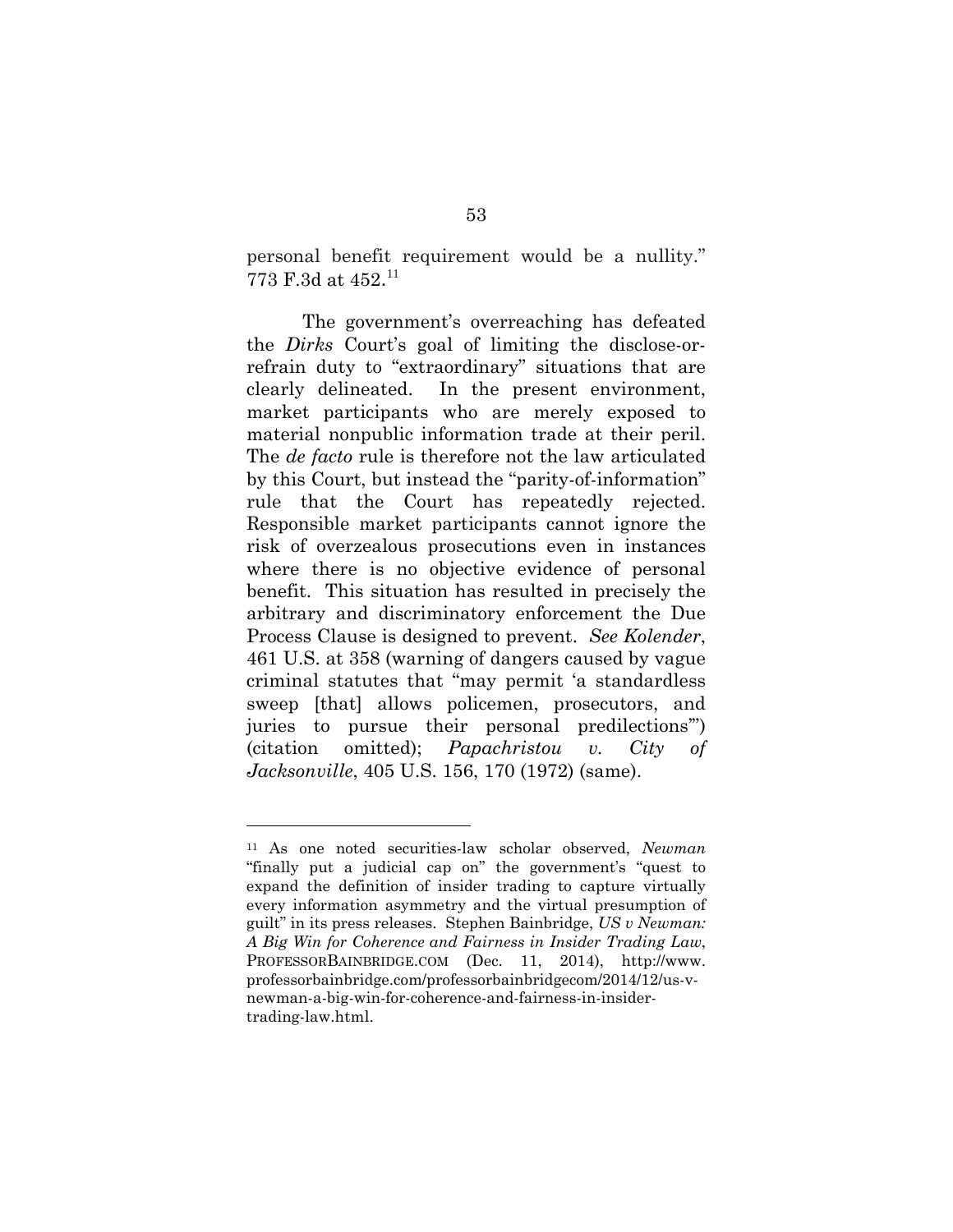Even if a broad ban on tippee trading were the best policy, that is for Congress, and not the courts, much less the prosecutors, to determine. "The role of this Court is to apply the statute as it is written even if [it] thinks some other approach might 'accor[d] with good policy.'" *Burrage v. United States*, 134 S. Ct. 881, 892 (2014) (quoting *Comm'r v. Lundy*, 516 U.S. 235, 252 (1996)). *See also United States v. Santos*, 553 U.S. 507, 523 (2008) ("[E]ven if ...statutory ambiguity 'effectively' licenses us to write a brand-new law, we cannot accept that power in a criminal case, where the law must be written by Congress.") (plurality opinion). As Justice Scalia observed: "Deferring to the prosecution branch's expansive views of [statutes like §10(b)] 'would turn [their] normal construction...upside-down, replacing the doctrine of lenity with a doctrine of severity.'" *Whitman v. United States*, 135 S. Ct. 352, 353 (2014) (Scalia, J., respecting denial of certiorari) (citation omitted).

Congress has not seen fit to ban insider trading or codify a parity-of-information rule, so it is often perfectly legal to trade on material nonpublic information.<sup>12</sup> "To punish a person because he has

<sup>&</sup>lt;sup>12</sup> One reason for this may be that there are other mechanisms to deter the illicit disclosure of inside information. For instance, the SEC's Regulation FD prohibits issuers and certain of their personnel from making selective disclosures to investment professionals, 17 C.F.R. §243.100; state law remedies may be available for shareholders to assert claims based on insider trading, DONALD C. LANGEVOORT, 18 INSIDER TRADING REGULATION, ENFORCEMENT, & PREVENTION §10:12 (2016); by statute, broker-dealers must maintain and enforce written policies "to prevent the misuse...of material, nonpublic information by such broker or dealer or any person associated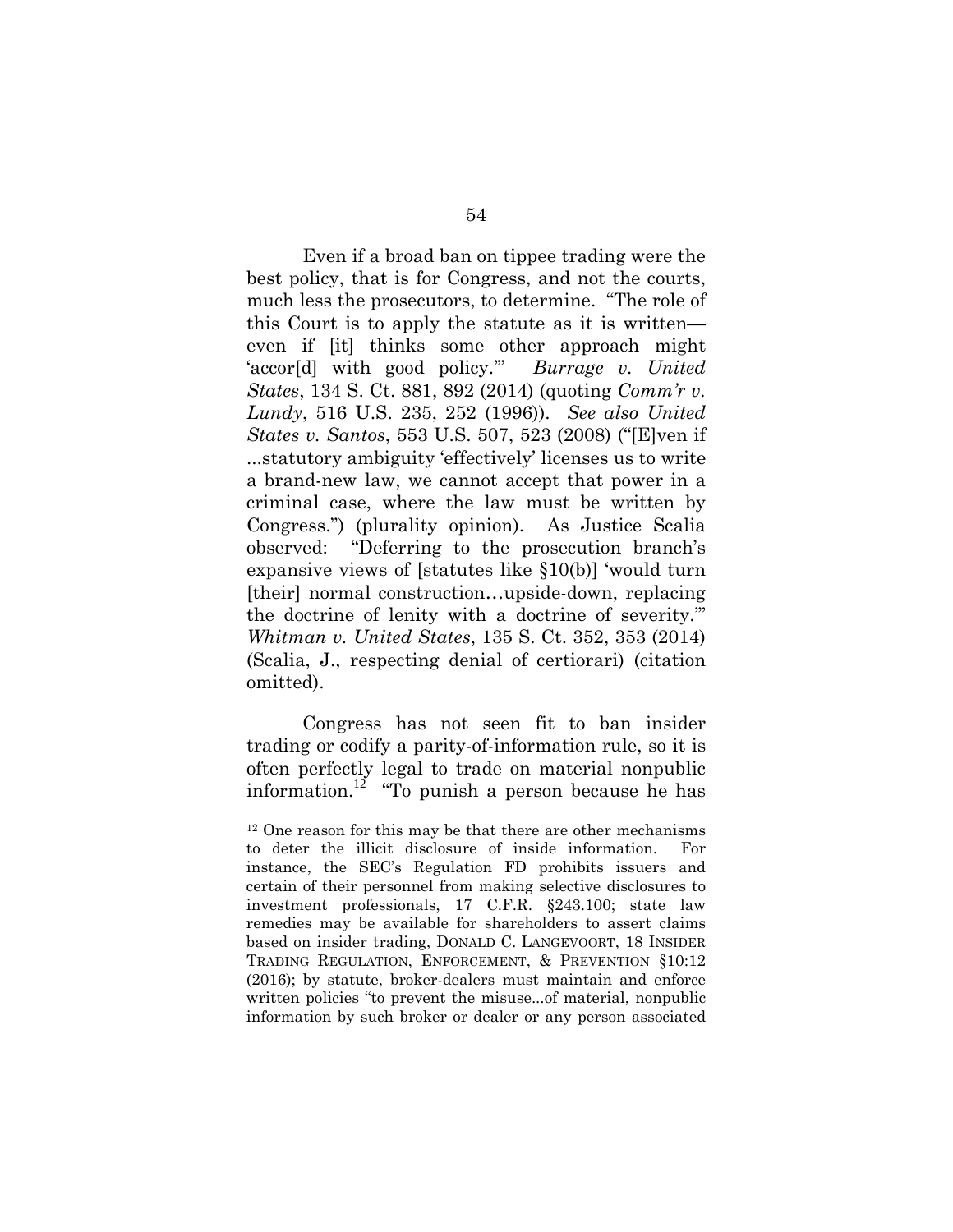done what the law plainly allows him to do is a due process violation of the most basic sort." *Bordenkircher v. Hayes*, 434 U.S. 357, 363 (1978). Until Congress bans all insider trading, market participants have a right to a clear line so that they can trade, even based on inside information, when doing so is legal, rather than being forced to avoid engaging in legal activity because the standard is malleable and subject to manipulation by zealous government officials. This is true regardless of whether insider trading violates ethical or moral norms. *See*, *e.g.*, *Skilling*, 561 U.S. at 410 (failure to disclose conflict of interest does not violate criminal honest services fraud statute); Coffee, *supra*, at 35 ("To realize the criminal law's normative goal, people must be able to arrange their affairs to avoid entanglement with the criminal law.") (citing HERBERT L. PACKER, THE LIMITS OF THE CRIMINAL SANCTION (1968)).<sup>13</sup>

<sup>(</sup>continued…)

with such broker or dealer," 15 U.S.C. §78*o*(g); and companies typically maintain internal policies and procedures to prevent insider trading, as was the case here, Langevoort, *supra*, §12.6. There is no reason to think these other measures are inadequate; criminal punishment should be reserved for egregious misconduct, not basic regulation of the securities markets.

<sup>13</sup> There is no societal consensus that insider trading is inherently wrongful. *See*, *e.g.*, John P. Anderson, *Greed, Envy, and the Criminalization of Insider Trading*, 2014 UTAH L. REV. 1 (2014); Jonathan R. Macey, *Ethics, Economics, and Insider Trading: Ayn Rand Meets the Theory of the Firm*, 11 HARV. J.L. & PUB. POL'Y 785 (1988). Indeed, the Second Circuit has required a higher level of scienter in insider trading cases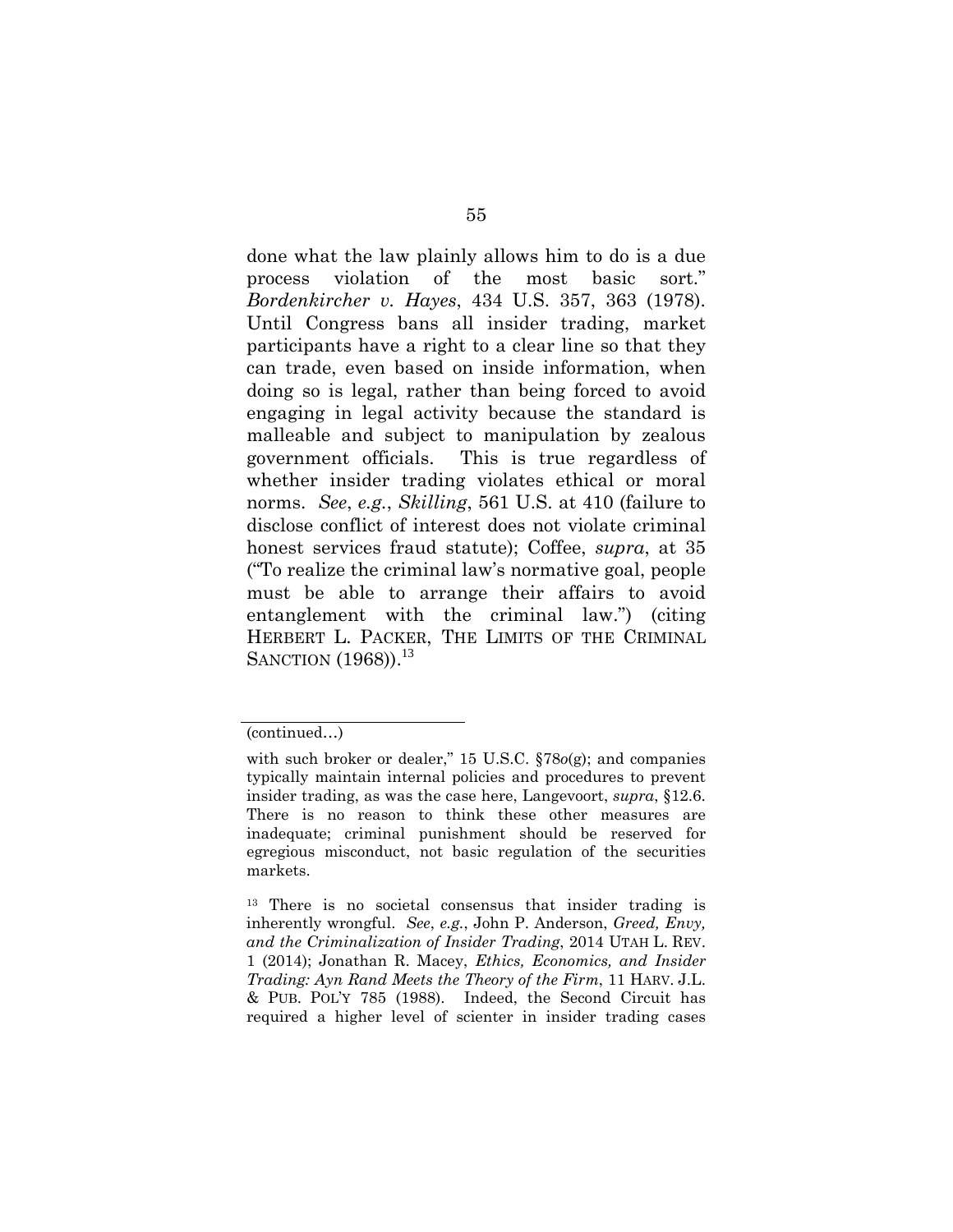### \* \* \*

In sum, a pecuniary benefit is the paradigmatic benefit described not only in *Dirks*, but also in this Court's other insider trading cases, the lower-court and administrative decisions that the Court relied on to create the insider trading §10(b) offense, and the Court's decisions holding that other fraud offenses require a showing that the fraudster acted to obtain money or property. Constitutional principles also demand that *Dirks*' personal benefit requirement be limited to pecuniary gain. That interpretation avoids the inherent vagueness of reading *Dirks*' "gift" language too broadly, as well as the attendant separation-of-powers concerns. *See generally Burrage*, 134 S. Ct. at 891 ("Especially in the interpretation of a criminal statute subject to the rule of lenity, we cannot give the text a meaning that is different from its ordinary, accepted meaning, and that disfavors the defendant.") (citation omitted).

As Judge Easterbrook pointed out when reversing an honest services fraud conviction based on a similarly amorphous benefit theory: "It is linguistically *possible* to understand 'private gain' as

<sup>(</sup>continued…)

<sup>(</sup>knowledge of "unlawfulness") than in prosecutions for "deliberately mislead[ing] investors about a security" (only knowledge of "wrongfulness" is required), even though "willfulness" is the standard in both contexts. "Unlike securities fraud, insider trading does not necessarily involve deception, and it is easy to imagine an insider trader who receives a tip and is unaware that his conduct was illegal and therefore wrongful." *United States v. Kaiser*, 609 F.3d 556, 569 (2d Cir. 2010); *accord Newman*, 773 F.3d at 450.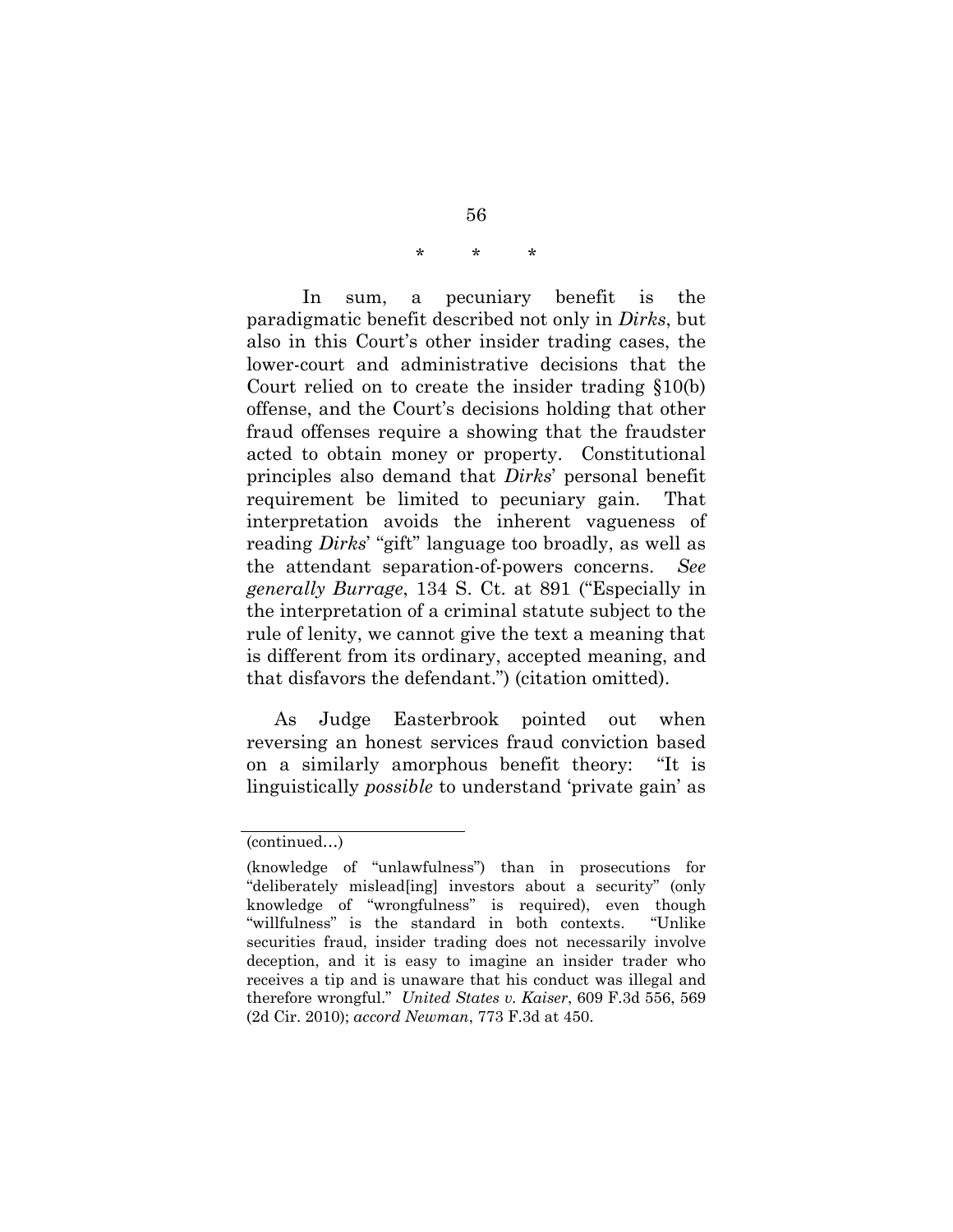whatever adds to the employee's income or psyche anything the employee would pay to have, rather than pay to avoid—but the Rule of Lenity counsels us not to read criminal statutes for everything they can be worth." *United States v. Thompson*, 484 F.3d 877, 884 (7th Cir. 2007). The prohibited gain must "come[] from third parties who suborn the employee with side payments." *Id.* Employees might breach their fiduciary duties for "psychic benefit[s]" such as "friendship" or the "approbation" of others, but these are simply not "the sort of 'private gain' that makes an act criminal under" the honest services fraud statute. *Id.* Nor should such psychic benefits make tipping by a corporate insider, or trading on that insider's tip, criminal securities fraud.

# **IV. THE COURT SHOULD REVERSE SALMAN'S CONVICTIONS**

No reasonable juror could find Salman guilty beyond a reasonable doubt.

A. Application of the principles set forth above requires reversal of Salman's conviction. It is undisputed that Maher received no pecuniary gain in exchange for disclosing the information to Michael. This was confirmed by the district court and the SEC in related proceedings. *See supra* at 5. Accordingly, Maher did not commit securities fraud, and Salman was free to trade on the information: "[T]he tippee's duty to disclose or abstain is derivative from that of the insider's duty"; "[a]bsent a breach by the insider, there is no derivative breach," and thus no violation of §10(b) by anyone. *Dirks*, 463 U.S. at 659, 662.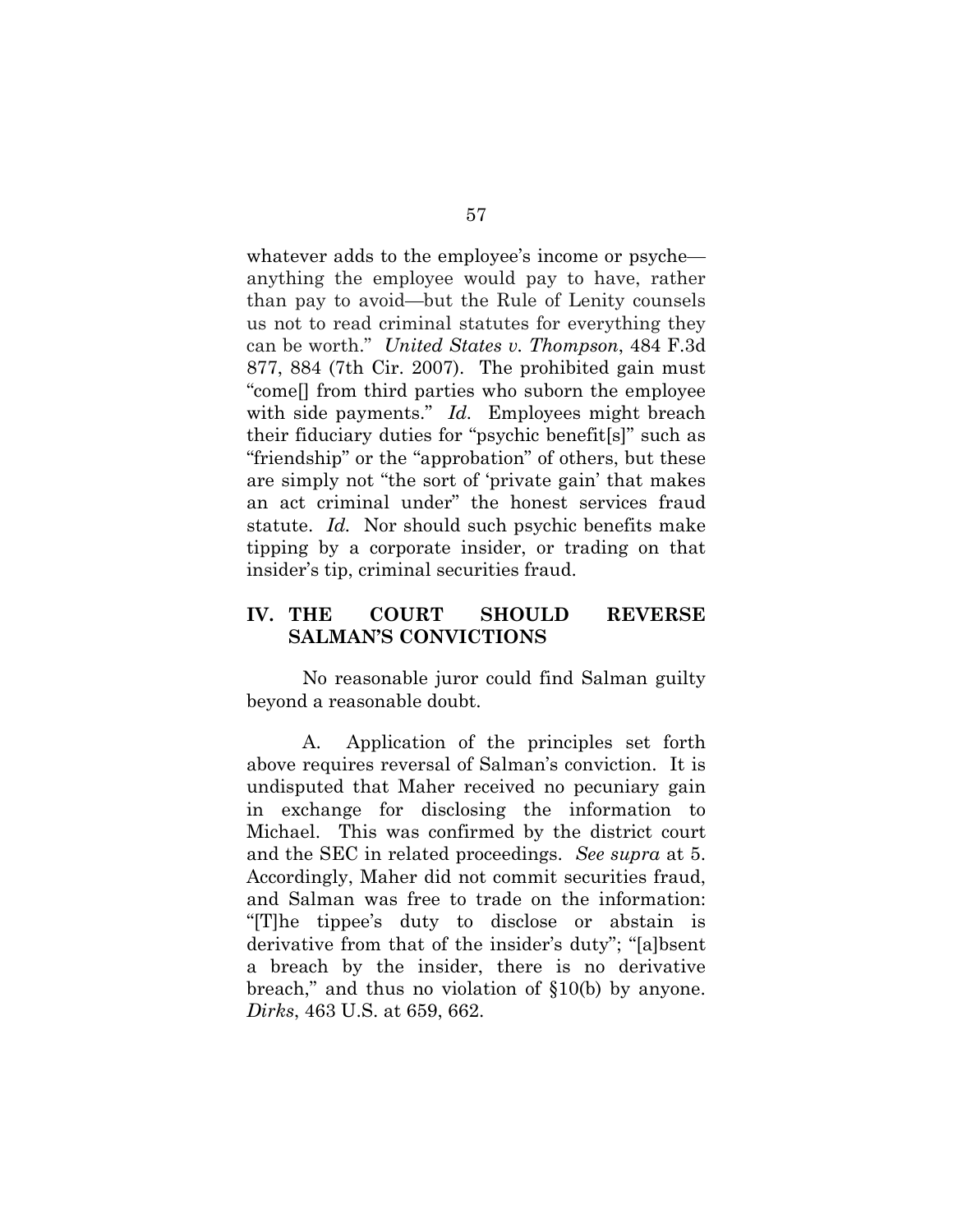Moreover, the government had to prove not only that Maher received a pecuniary benefit (which it could not prove), but also Salman's knowledge of such a benefit, because the defendant must be aware of the facts that supposedly make his conduct criminal. *See*, *e.g.*, *Staples v. United States*, 511 U.S. 600, 605 (1994). *Dirks* requires proof that the tippee "knowingly participate[d]" in the insider's fraudulent fiduciary breach. 463 U.S. at 659-60; *see Newman*, 773 F.3d at 447-50. Since there was no pecuniary benefit, there was nothing for Salman to know.

Nor can the conspiracy count save the conviction. Conspiracy is an agreement "to commit an[] offense against the United States." 18 U.S.C. §371. If the personal benefit test requires proof that the insider disclosed information in exchange for pecuniary gain, there was no offense against the United States, since Maher undisputedly neither sought nor obtained any pecuniary gain. conspiracy conviction cannot stand if the alleged object of the conspiracy was not a crime. *Parr v. United States*, 363 U.S. 370, 393 (1960); *see also Ocasio*, slip op. at 5 ("conspiracy is a joint commitment to an 'endeavor which, if completed, would satisfy all of the elements of [the underlying substantive] criminal offense'") (brackets in original; citation omitted).

B. Even if the Court does not adopt the pecuniary gain standard for the personal benefit requirement, it should reverse Salman's conviction, because he had no involvement, directly or indirectly, in any breach of fiduciary duty by Maher. Unlike Maher, Salman had no duty to Citigroup or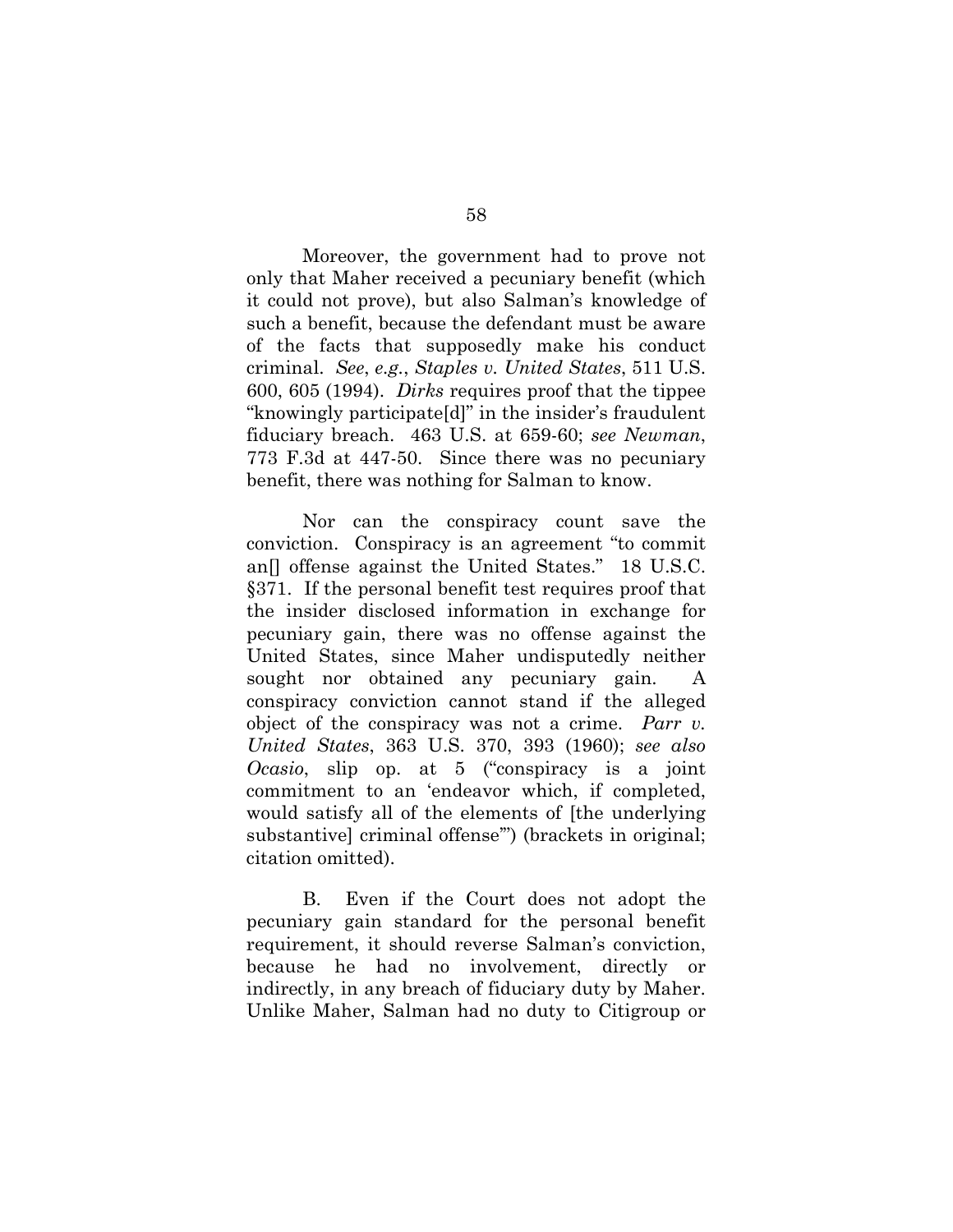its clients. Unlike Michael, he did not induce or participate in any way in inducing Maher's disclosures to Michael. He did not aid and abet or conspire with Maher, who never suspected that his brother was relaying information to others. JA.131. In fact, any crime Maher committed was complete *before* Salman learned of the information, when Michael traded on the information for his own account. *See* JA.262-63, 276.

Section 10(b) should not be applied to remote tippees who do not directly participate in the insider's breach of duty or substantially assist a tippee who does. The statute only proscribes deception and manipulation. The theory in the case law is that some insider trading is covered because it amounts to deception in violation of a fiduciary duty to the securities issuer and its shareholders, not the investing public. *Dirks*, 463 U.S. at 654; *Chiarella*, 445 U.S. at 227-28; *cf. O'Hagan*, 521 U.S. at 652 (misappropriation involves breach of duty to source of information). But Salman did not *deceive* anyone. He made no false statements in connection with his trades; he had no duty to the issuers or their shareholders that could have made his silence deceptive. *See Chiarella*, 445 U.S. at 227-28.

This Court has never considered the potential liability of a remote tippee like Salman, and the *Dirks* Court never suggested that remote tippees who did not participate in the tipper's breach would be liable. On the contrary, the Court said there was a need for a ban on only "some tippee trading," and emphasized that the duty to refrain or disclose was "extraordinary." 463 U.S. at 657, 659*.* In explaining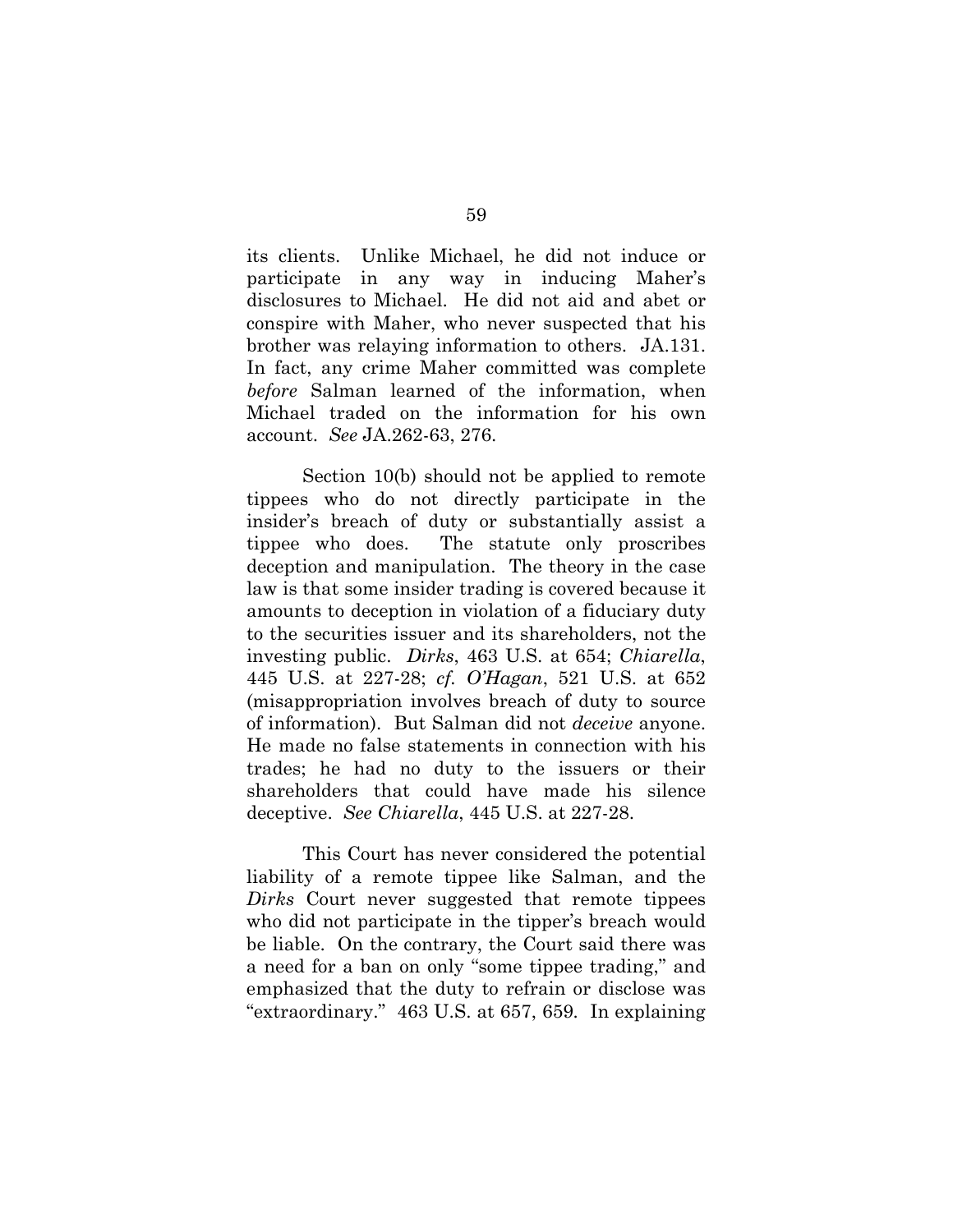who was covered, the Court held that "the transactions of those *who knowingly participate with the fiduciary in such a* breach are 'as forbidden' as transactions 'on behalf of the trustee himself.'" *Id.*  (emphasis added; citation omitted). This suggests direct participation, as occurs with the immediate tippee, and belies any intent to cover anyone downstream who later receives the information. *See also* Donald C. Langevoort, *Insider Trading and the Fiduciary Principle: A Post-*Chiarella *Restatement*, 70 CAL. L. REV. 1, 28 (1982) (*Chiarella* "require[es] some co-venture between the tipper and tippee before that breach can be attributed to the nonfiduciary tippee," which "suggests a very narrow class of tippee-trading cases that fall within the prohibition").

The Court should therefore decline to extend the judge-made tipping crime to remote tippees like Salman—just as the Court refused to expand the scope of the private §10(b) action in *Blue Chip Stamps*, *Central Bank*, and their progeny. *See*, *e.g.*, *Central Bank*, 511 U.S. at 177-78 (Court cannot "amend [§10(b)] to create liability for acts that are not themselves manipulative or deceptive within the meaning of the statute"); *Halliburton Co. v. Erica P. John Fund, Inc.*, 134 S. Ct. 2398, 2411 (2014) (Court ""must give 'narrow dimensions...to a right of action" Congress did not authorize when it first enacted the statute and did not expand when it revisited the law.'") (citations omitted); *Amgen Inc. v. Conn. Ret. Plans & Trust Funds*, 133 S. Ct. 1184, 1202 (2013) ("We have no warrant to encumber securities-fraud litigation by adopting an atextual requirement…that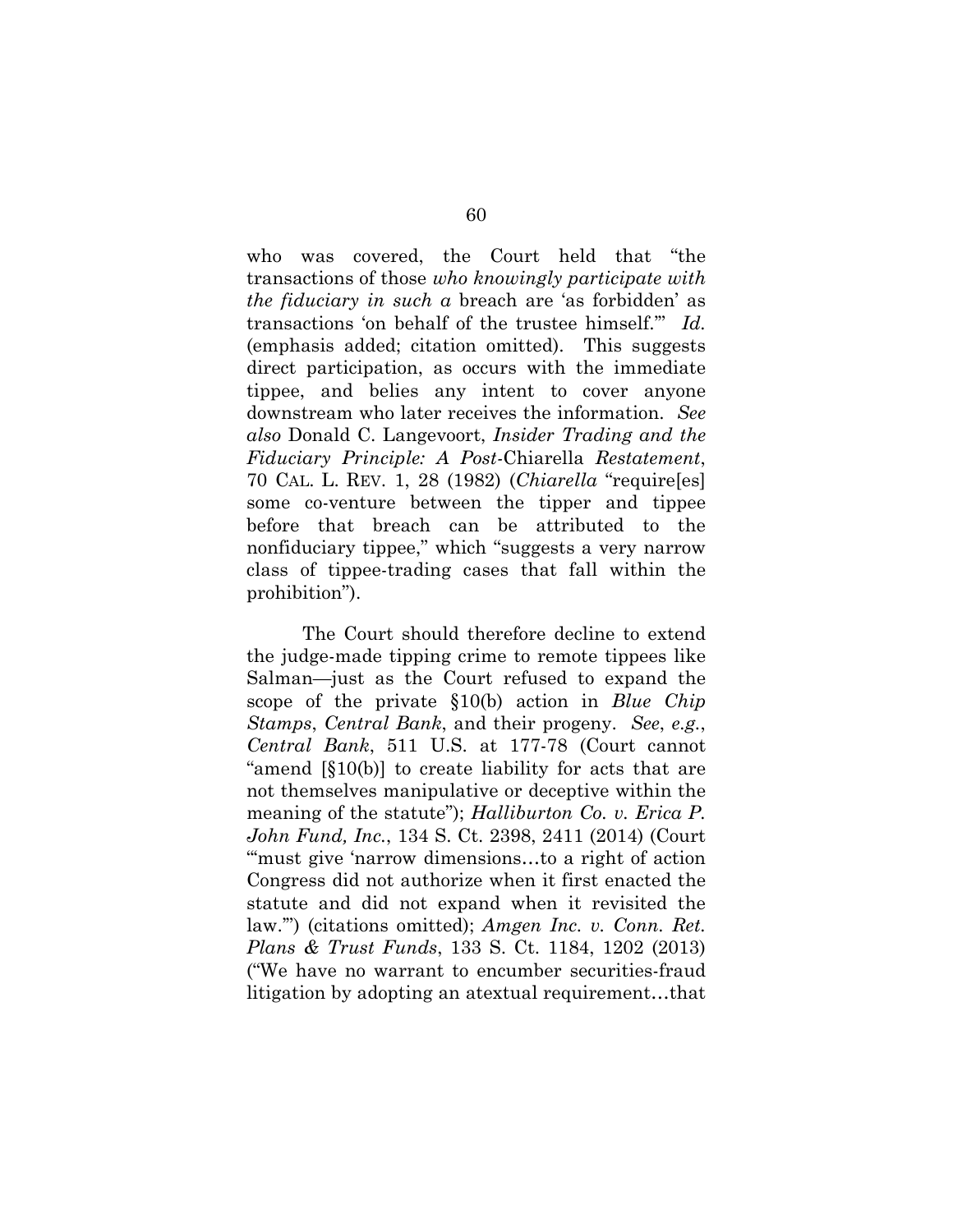Congress, despite its extensive involvement in the securities field, has not sanctioned.").

This case well illustrates how expanding the implied tipping crime can lead to incongruous results that defy the theoretical underpinings of tippee liability. Because the tippee's duty and liability are "solely derivative" of the insider's, a tippee cannot "be said to be as culpable as one whose breach of duty gave rise to that liability in the first place." *Bateman Eichler, Hill Richards, Inc. v. Berner*, 472 U.S. 299, 312-13 (1985). The tipper is always most culpable because the tipper's conduct causes the violation. *See Dirks*, 463 U.S. at 659. *See also id.* n.23 (tippers are "'most directly culpable in a violation'") (citation omitted). Both the SEC and the district court found that the tipper here was not very culpable and deserved lenience. *See supra* at 5. Under the theory of derivative liability, Salman was necessarily even less culpable. Yet Maher was sentenced to three months' of home confinement, whereas Salman was sent to prison for three years.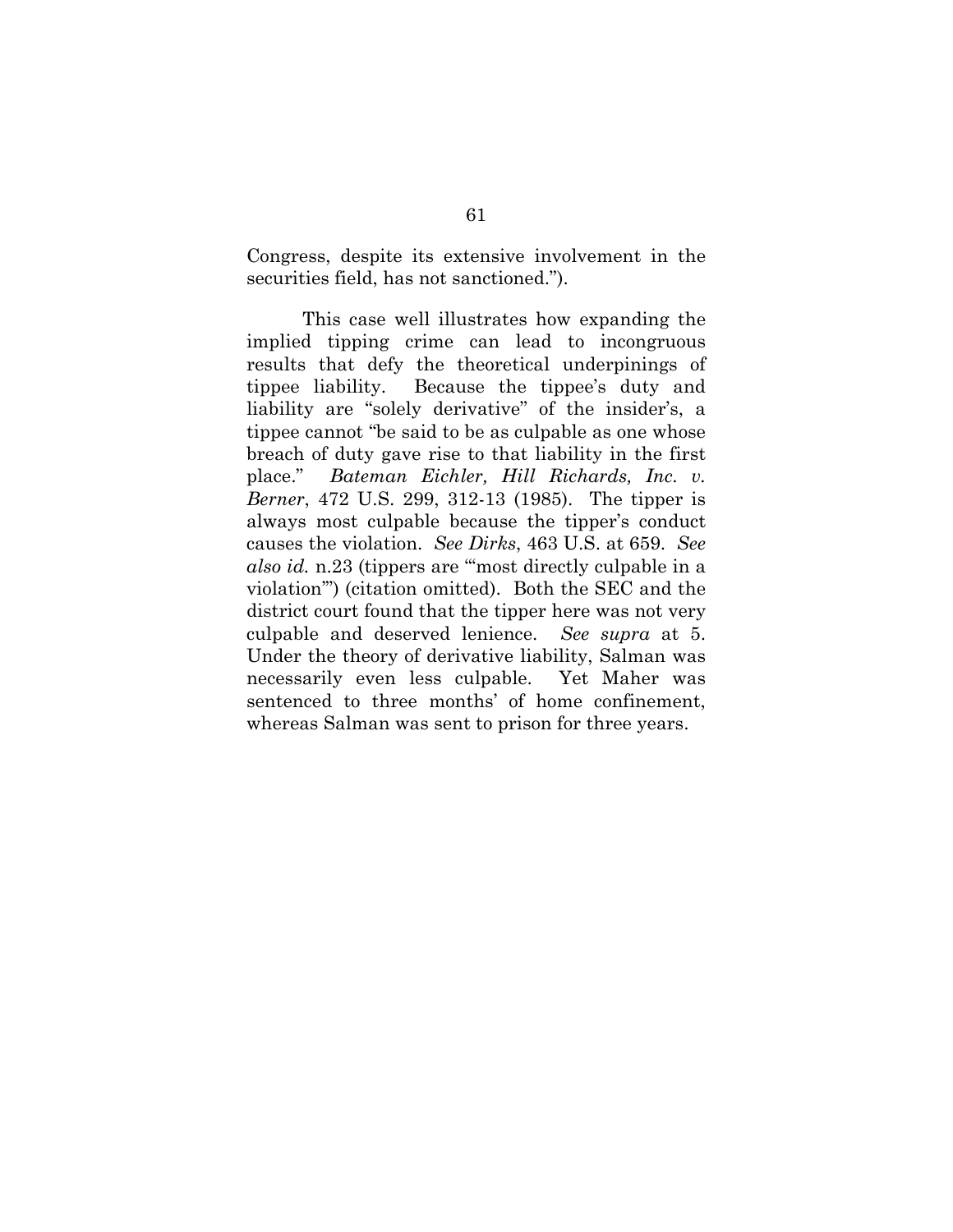## **CONCLUSION**

The judgment below should be reversed.

Respectfully submitted,

ALEXANDRA A.E. SHAPIRO  *Counsel of Record* DANIEL J. O'NEILL SHAPIRO ARATO LLP 500 Fifth Avenue 40th Floor New York, NY 10110 (212) 257-4880 ashapiro@shapiroarato.com

JOHN D. CLINE LAW OFFICE OF JOHN D. CLINE 235 Montgomery Street Suite 1070 San Francisco, CA 94104 (415) 662-2260 cline@johndclinelaw.com

*Counsel for Petitioner Bassam Yacoub Salman* 

May 6, 2016

### 62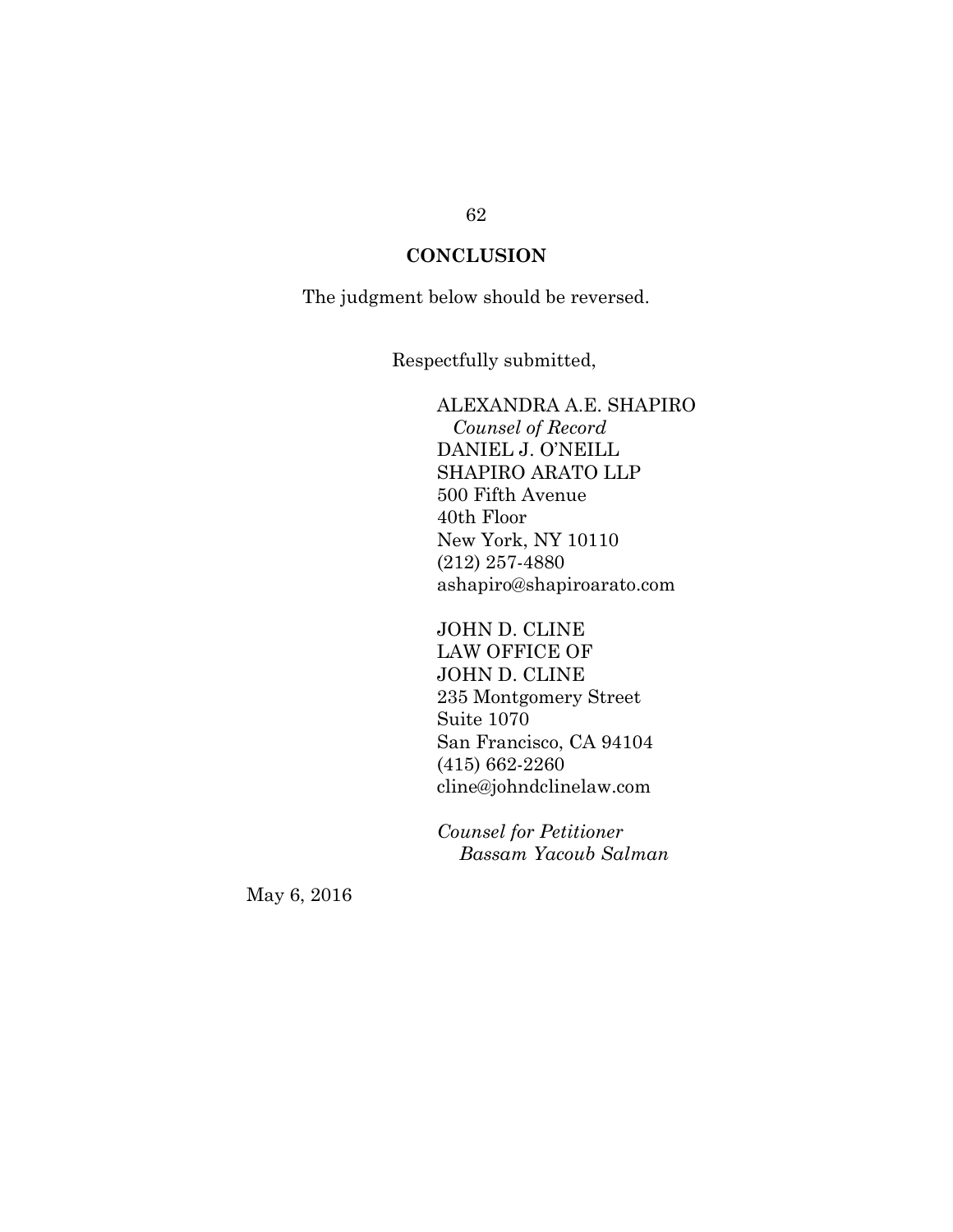### **STATUTORY APPENDIX**

The Fifth Amendment to the United States Constitution provides in relevant part:

> No person shall...be deprived of life, liberty, or property, without due process of law....

U.S. CONST. amend. V.

Section 10(b) of the Securities Exchange Act of 1934 provides:

> It shall be unlawful for any person, directly or indirectly, by the use of any means or instrumentality of interstate commerce or of the mails, or of any facility of any national securities exchange...

> (b) To use or employ, in connection with the purchase or sale of any security registered on a national securities exchange or any security not so registered, or any securities-based swap agreement any manipulative or deceptive device or contrivance in contravention of such rules and regulations as the Commission may prescribe as necessary or appropriate in the public interest or for the protection of investors.

15 U.S.C. §78j(b).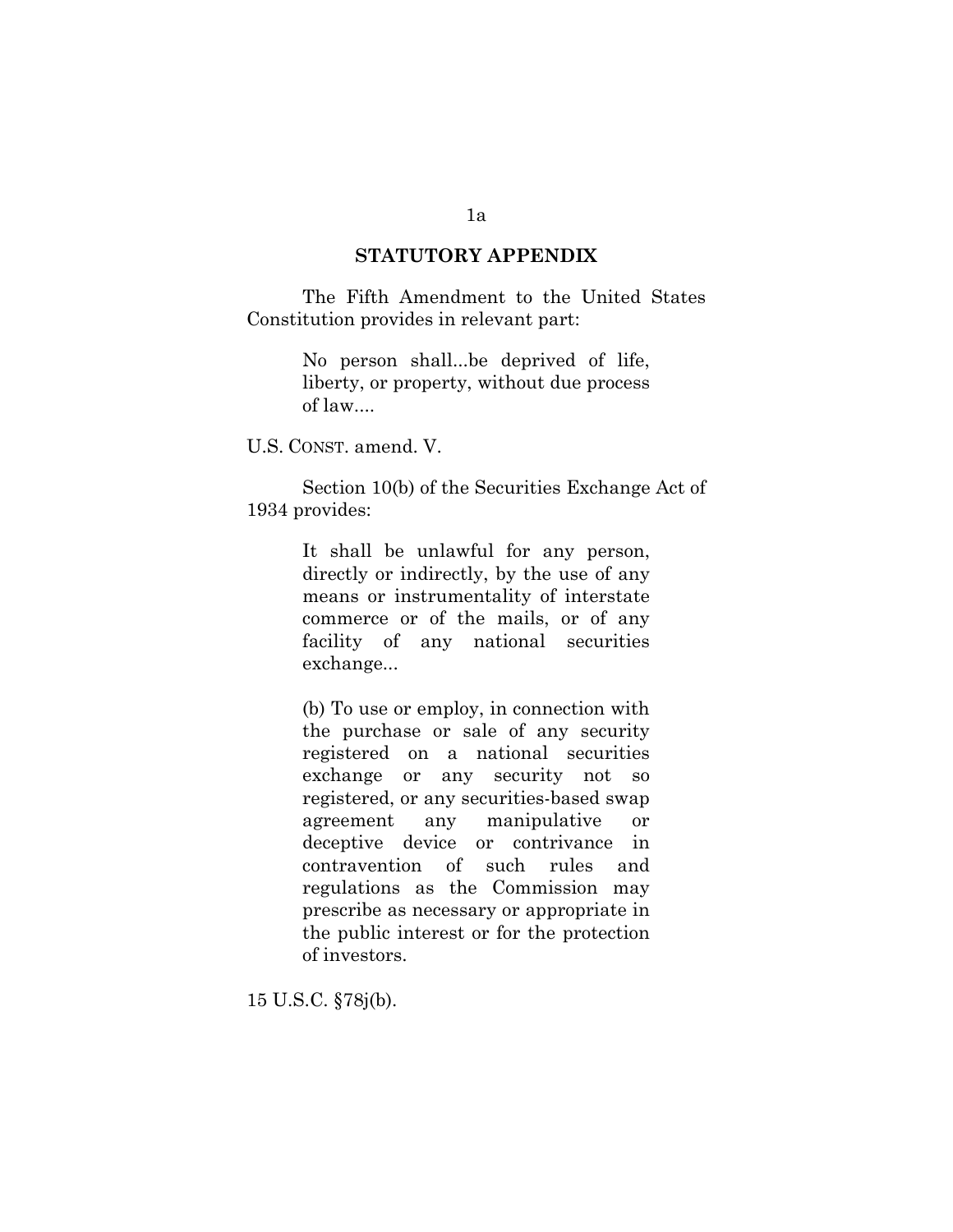2a

Securities and Exchange Commission Rule 10b–5 provides:

> It shall be unlawful for any person, directly or indirectly, by the use of any means or instrumentality of interstate commerce, or of the mails or of any facility of any national securities exchange,

> (a) To employ any device, scheme, or artifice to defraud,

> (b) To make any untrue statement of a material fact or to omit to state a material fact necessary in order to make the statements made, in the light of the circumstances under which they were made, not misleading, or

> (c) To engage in any act, practice, or course of business which operates or would operate as a fraud or deceit upon any person,

> in connection with the purchase or sale of any security.

17 C.F.R. §240.10b**–**5.

Section 32(a) of the Securities Exchange Act of 1934 provides in relevant part:

> Any person who willfully violates any provision of this chapter...or any rule or regulation thereunder the violation of